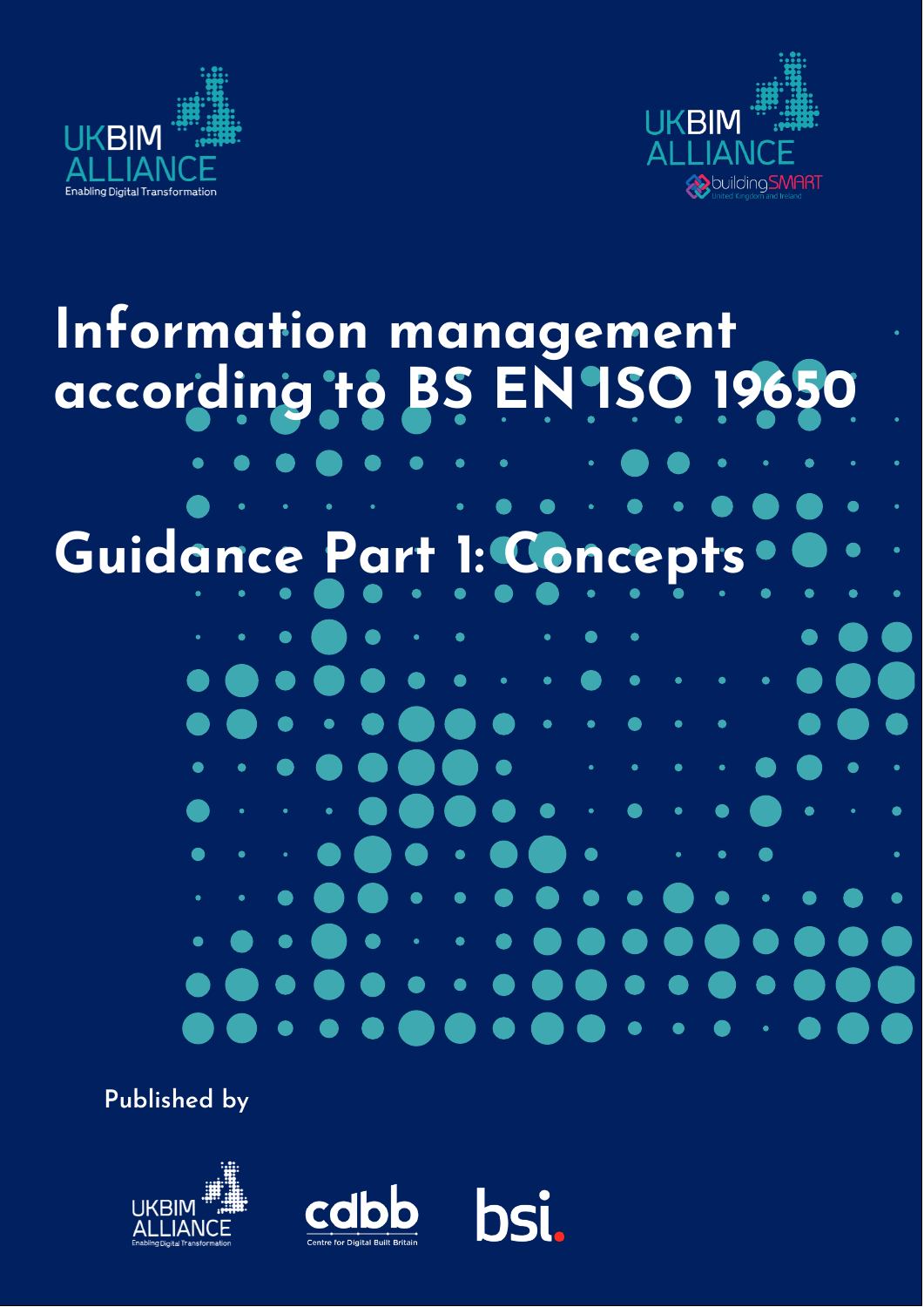# Contents

| 1.1 |                                                                                                     |  |
|-----|-----------------------------------------------------------------------------------------------------|--|
| 1.2 |                                                                                                     |  |
| 1.3 |                                                                                                     |  |
|     |                                                                                                     |  |
| 2.1 | What is 'building information modelling according to the ISO 19650 series'? 13                      |  |
| 2.2 |                                                                                                     |  |
|     |                                                                                                     |  |
|     |                                                                                                     |  |
| 2.3 |                                                                                                     |  |
| 2.4 |                                                                                                     |  |
|     |                                                                                                     |  |
| 3.1 |                                                                                                     |  |
| 3.2 |                                                                                                     |  |
| 3.3 |                                                                                                     |  |
|     |                                                                                                     |  |
| 4.1 |                                                                                                     |  |
| 4.2 |                                                                                                     |  |
| 4.3 |                                                                                                     |  |
| 4.4 |                                                                                                     |  |
|     |                                                                                                     |  |
| 5.1 |                                                                                                     |  |
| 5.2 |                                                                                                     |  |
| 5.3 |                                                                                                     |  |
| 5.4 |                                                                                                     |  |
|     |                                                                                                     |  |
|     |                                                                                                     |  |
| 5.5 |                                                                                                     |  |
|     |                                                                                                     |  |
|     | 5.5.2How we work in a collaborative information environment according to the ISO 19650 series<br>24 |  |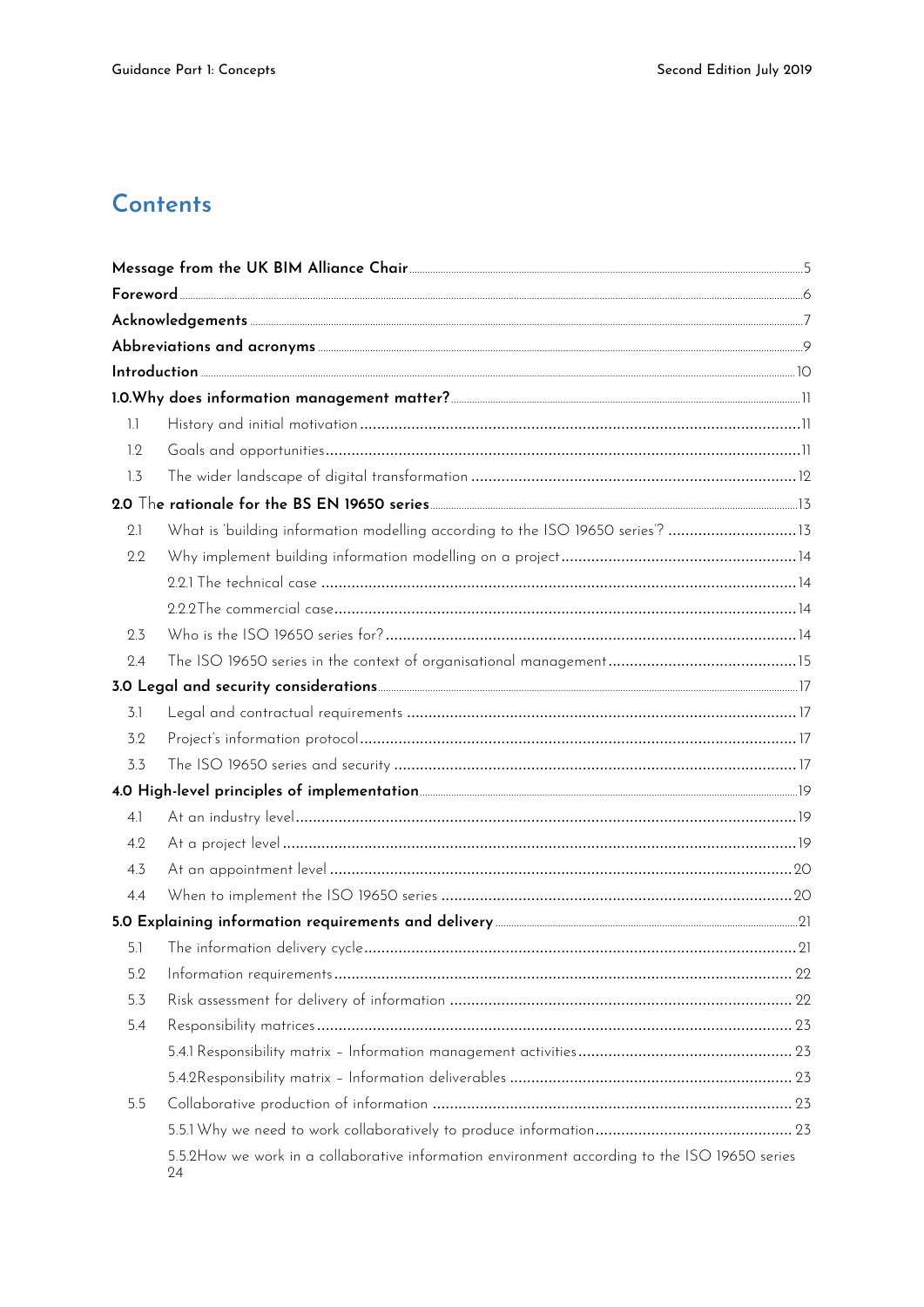| 6.1 |       |                                                                                               |  |  |  |  |
|-----|-------|-----------------------------------------------------------------------------------------------|--|--|--|--|
| 6.2 |       |                                                                                               |  |  |  |  |
| 6.3 |       |                                                                                               |  |  |  |  |
|     |       | 6.3.1 Management of the information container breakdown structure and federation strategy  26 |  |  |  |  |
|     |       |                                                                                               |  |  |  |  |
| 6.4 |       |                                                                                               |  |  |  |  |
| 6.5 |       |                                                                                               |  |  |  |  |
|     | 6.5.1 |                                                                                               |  |  |  |  |
|     | 6.5.2 |                                                                                               |  |  |  |  |
| 6.6 |       |                                                                                               |  |  |  |  |
|     |       |                                                                                               |  |  |  |  |
|     |       |                                                                                               |  |  |  |  |
|     | 6.6.3 |                                                                                               |  |  |  |  |
|     |       |                                                                                               |  |  |  |  |
| 7.1 |       |                                                                                               |  |  |  |  |
| 7.2 |       |                                                                                               |  |  |  |  |
|     |       |                                                                                               |  |  |  |  |
|     |       |                                                                                               |  |  |  |  |
|     |       |                                                                                               |  |  |  |  |
|     |       |                                                                                               |  |  |  |  |
|     |       |                                                                                               |  |  |  |  |
|     |       |                                                                                               |  |  |  |  |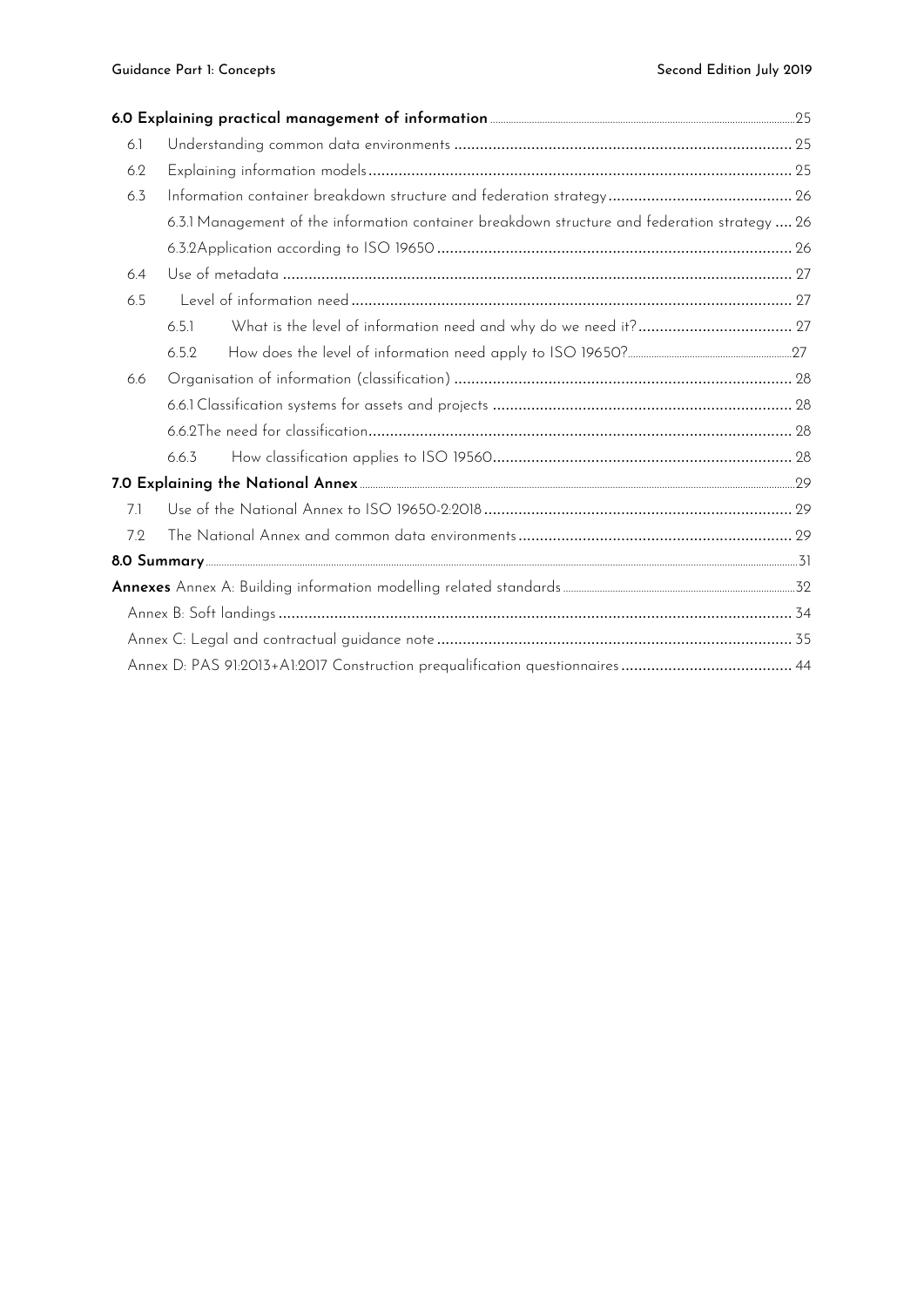# List of figures

| Figure 2: Information management in the context of broader management systems (ISO 19650-1 |  |
|--------------------------------------------------------------------------------------------|--|
| Figure 3: Relationships between information requirements & information models (ISO 19650-1 |  |
|                                                                                            |  |

## List of tables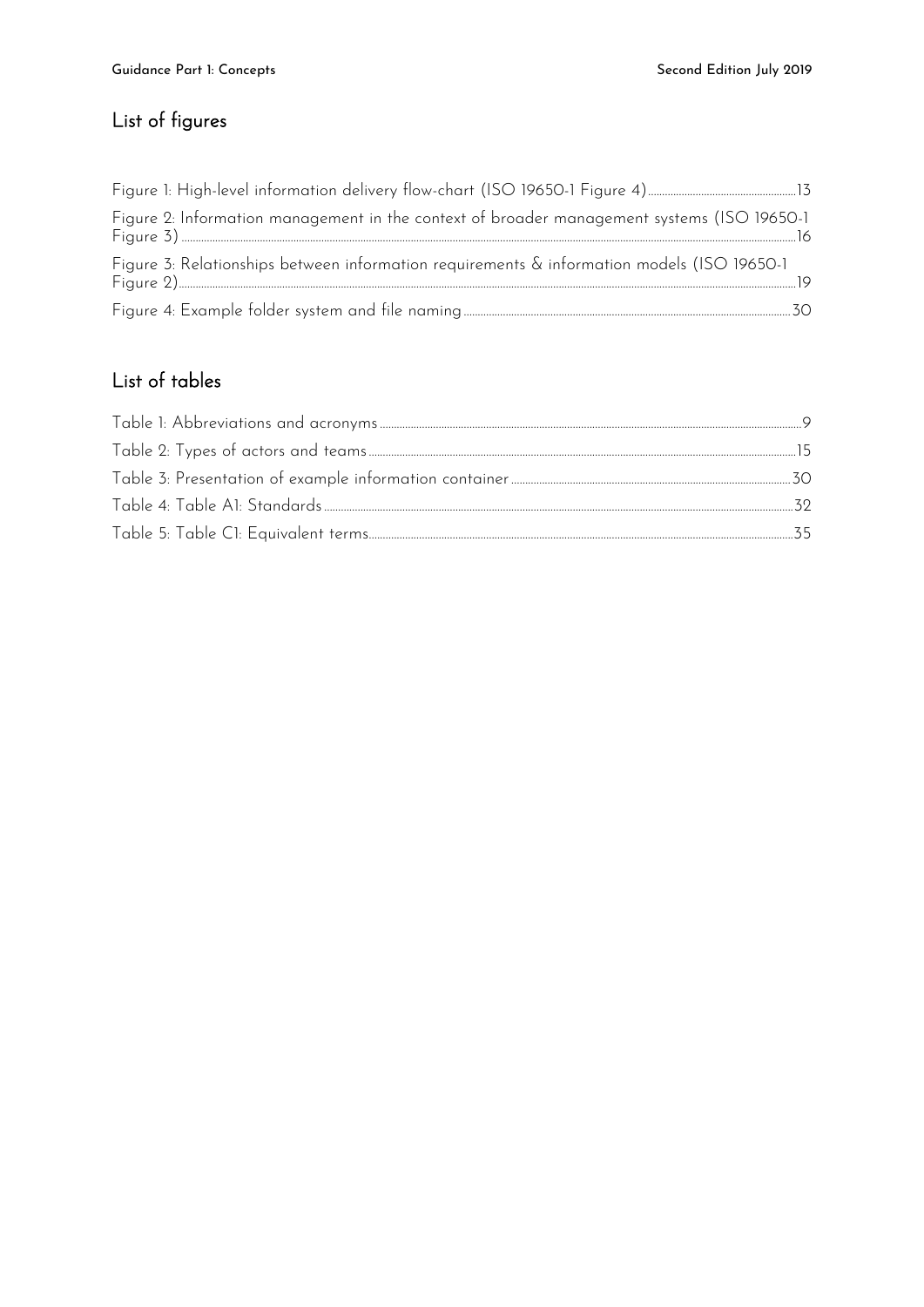## <span id="page-4-0"></span>Message from the UK BIM Alliance Chair

The Guidance Framework has required, and continues to require, considerable voluntary time, and I want to take this opportunity to thank the many people who have helped us so far. In particular, I would like to thank David Churcher and Sarah Davidson for their herculean efforts in keeping us all to task, and enabling this first phase to be released on time.

I would like to emphasise that we welcome comments on the Guidance Framework, although we cannot make changes to the ISO documents themselves. Please note that this first phase is deliberately at Concepts level, and that the next phase will deal with more detailed, processorientated Guidance. It will be useful for us to know if you find the Framework useful, and how it can be improved. We will aim to update the Framework on a regular basis, in response to this feedback.

In addition, if you would like to get involved, either with this Guidance Framework, or with the wider UK BIM Alliance activities, please do not hesitate to get in touch. You will be welcomed with open arms.



Dr Anne Kemp OBE Chair UK BIM Alliance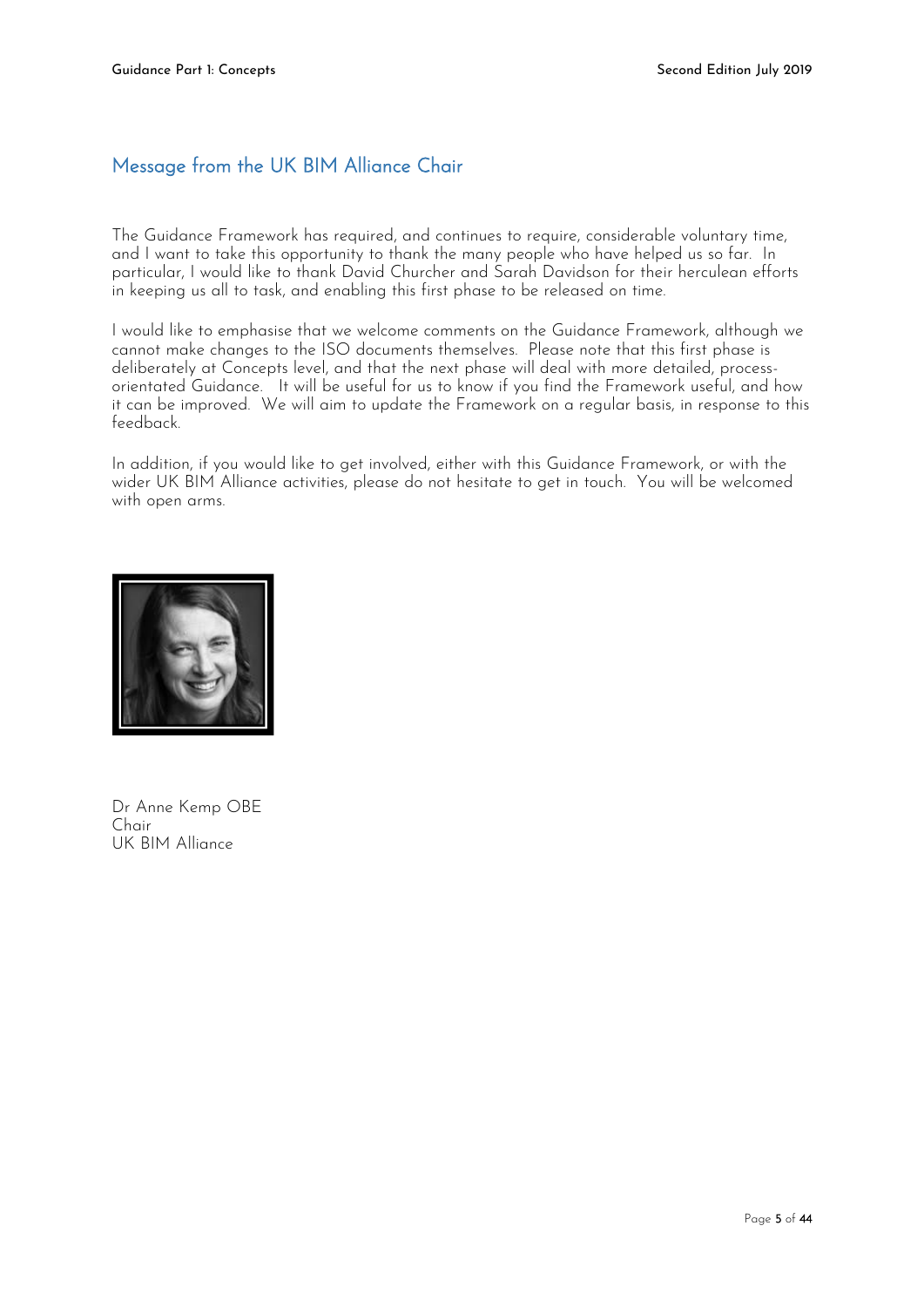## <span id="page-5-0"></span>Foreword

-

This guidance has been written to help individuals and organisations in the UK to understand the fundamental principles of building information modelling (BIM) according to BS EN ISO 19650 Parts 1 and 2. These are referred to in the rest of this guidance as the ISO 19650 series, ISO 19650 Part 1 or ISO 19650 Part 2.<sup>1</sup> Both parts were published in 2018. The ISO 19650 series has been written with the new user in mind, in other words someone who is not familiar with the 1192 standards.

This guidance is deliberately brief and high level – it describes some generic situations in implementing ISO 19650 but cannot give organisation-specific or project-specific details or application. The guidance is structured in a series of sections that start with broad, general topics and become progressively more specific. This is not the same as the ISO 19650-1 structure, but cross references to specific clauses in both ISO 19650-1 and ISO 19650-2 are given where relevant.

Detailed guidance is being prepared for the processes set out in ISO 19650-2 and this will contain more specific and practical examples. At the time of writing, this is expected to be published in its first edition in summer 2019. This two-pronged approach to publishing guidance was seen as the best solution for providing guidance quickly, whilst allowing time to consider those sections requiring more detail.

Together, these documents comprise the UK's Guidance Framework to ISO 19650, and they are being jointly published by UK BIM Alliance, Centre for Digital Built Britain and BSI. They are intended to be read alongside ISO 19650 and must not be seen as a substitute for the standards themselves.

Readers should also be aware that a transitional guidance document for BS EN ISO 19650 was published by BSI in January 2019, aimed specifically at those who have previously been using BS 1192:2007+A2:2016 and PAS 1192-2:2013. The BSI document reference for this transitional guidance is PD 19650-0:2019.

We invite comment and feedback on this quidance at quidancefeedback@ukbimalliance.org

<sup>1</sup> BS EN ISO 19650-1 and BS EN ISO 19650-2 are the official designations of the standards published by BSI in the UK. Both contain national forewords and BS EN ISO 19650-2 contains a UK national annex. The shortened form of the designation is used in this guidance only to make the text more readable.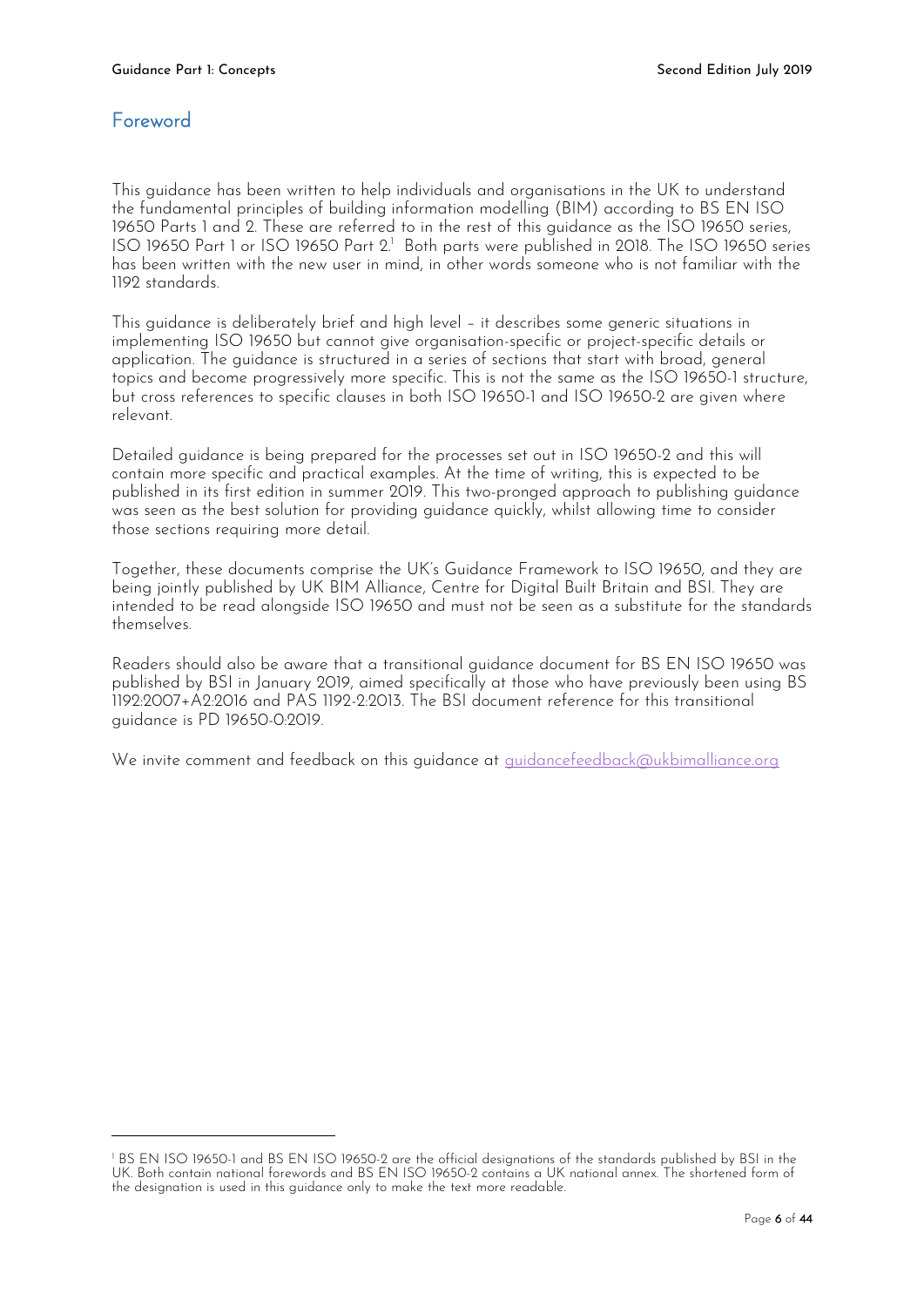## <span id="page-6-0"></span>Acknowledgements

This guidance represents the collaborative efforts of the following people and organisations:

## **Editors**

| David Churcher | Hitherwood Consulting Ltd |
|----------------|---------------------------|
| Sarah Davidson | University of Nottingham  |
| Anne Kemp      | Atkins                    |

## **Contributors**

| Andy Boutle       | Kier                             |
|-------------------|----------------------------------|
| Andrew Croft      | Beale & Company Solicitors LLP   |
| Paul Dodd         | Scottish Futures Trust           |
| Stephen Holmes    | Cadventure Ltd                   |
| Emma Hooper       | Bond Bryan                       |
| John Ford         | Galliford Try                    |
| Simon Lewis       | Womble Bond Dickinson            |
| Alex Luck         | A Luck Associates                |
| David Philp       | Centre for Digital Built Britain |
| Dan Rossiter      | British Standards Institution    |
| Casey Rutland     | Royal Haskoning DHV              |
| Paul Shillcock    | Operam                           |
| Sonia Zahiroddiny | HS2                              |
| May Winfield      | Buro Happold                     |

## Production

Pam Bhandal PB Marketing Consultants

Thank you also to the reviewers as well as Nigel Davies, David Glennon and Michael Hudson who led the Focus Group workshops.

Permission to reproduce extracts from ISO Publications is granted by BSI Standards Limited (BSI). No other use of this material is permitted.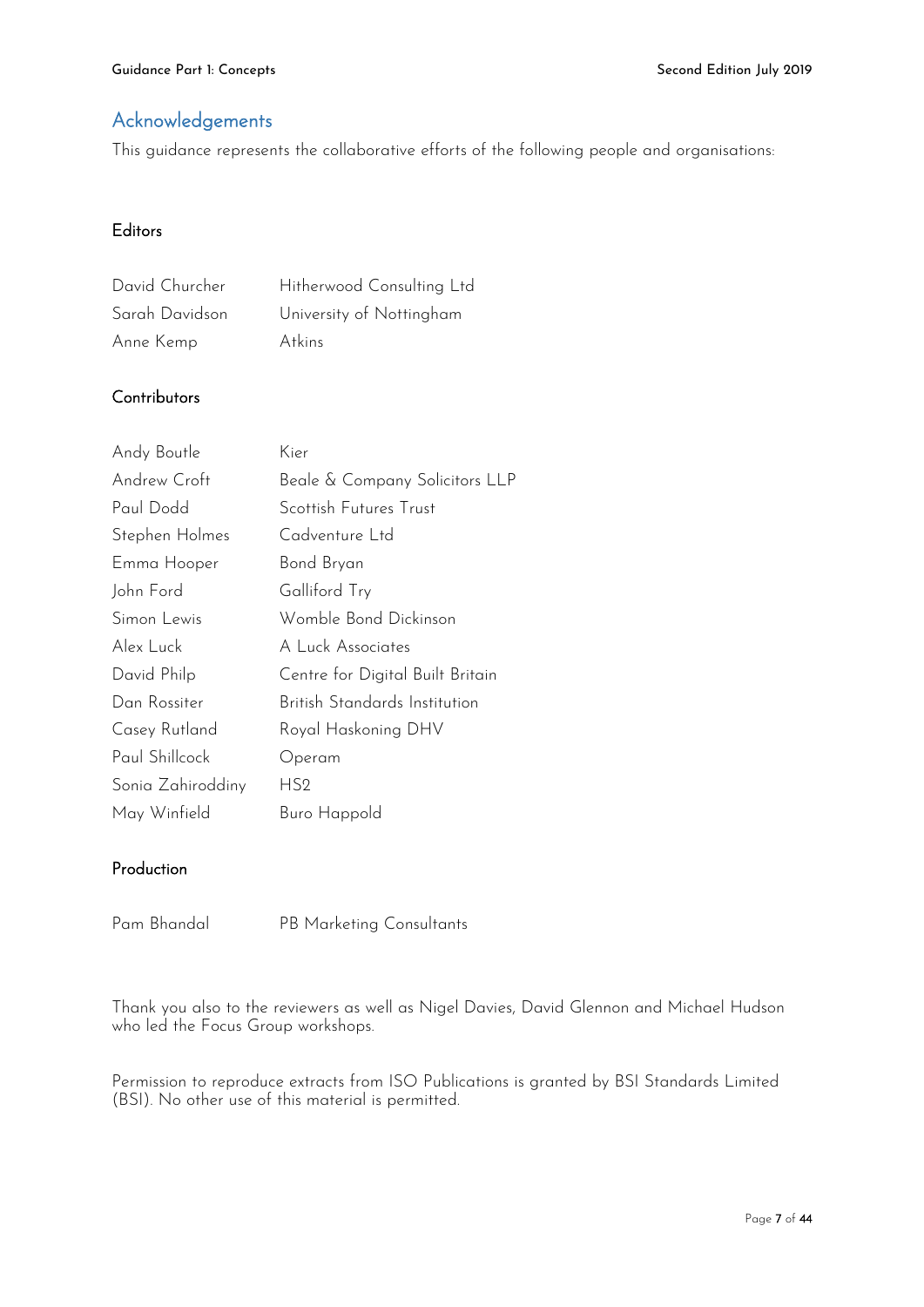Guidance Part 1: Concepts Second Edition July 2019

Nothing in this guidance constitutes legal advice or gives rise to a solicitor/client relationship. Specialist legal advice should be taken in relation to specific circumstances.

The contents of this guidance are for general information purposes only.

Any data or analysis from this guidance must be reported accurately and not used in a misleading context. If using any information from this report, then its source and date of publication must be acknowledged.

The copyright in images 1, 2 and 3 used in this report belongs to BSI.

© COPYRIGHT 2019 the Editors and Contributors named above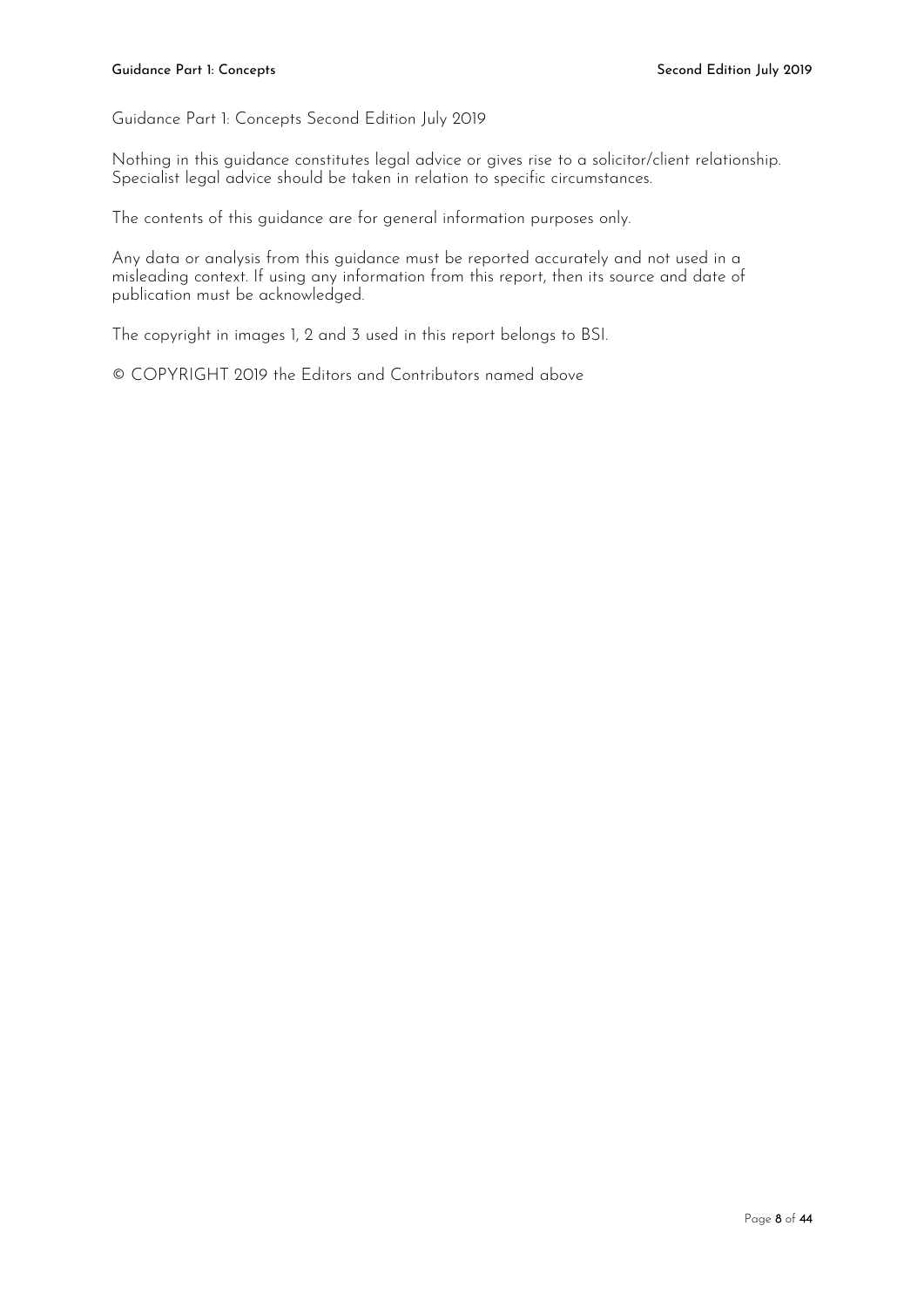## <span id="page-8-0"></span>Abbreviations and acronyms

This guidance includes a number of abbreviations and acronyms. The majority of them relate to terms which are defined in ISO 19650-1 clauses as indicated in [Table 1.](#page-8-1)

| rapic <i>i. r</i> wpreviations and acronyms |                                         |                    |
|---------------------------------------------|-----------------------------------------|--------------------|
| Abbreviation                                | Term                                    | ISO 19650-1 clause |
| or acronym                                  |                                         |                    |
| <b>AIR</b>                                  | Asset information requirements          | 3.3.4              |
| <b>BIM</b>                                  | Building information modelling          | 3.3.14             |
| <b>CDE</b>                                  | Common data environment                 | 3.3.15             |
| DBB                                         | Digital Built Britain                   | n/a                |
| EIR                                         | Exchange information requirements       | 3.3.6              |
| OIR                                         | Organizational information requirements | 3.3.3              |
| <b>PIR</b>                                  | Project information requirements        | 3.3.5              |
|                                             |                                         |                    |

## <span id="page-8-1"></span>*Table 1: Abbreviations and acronyms*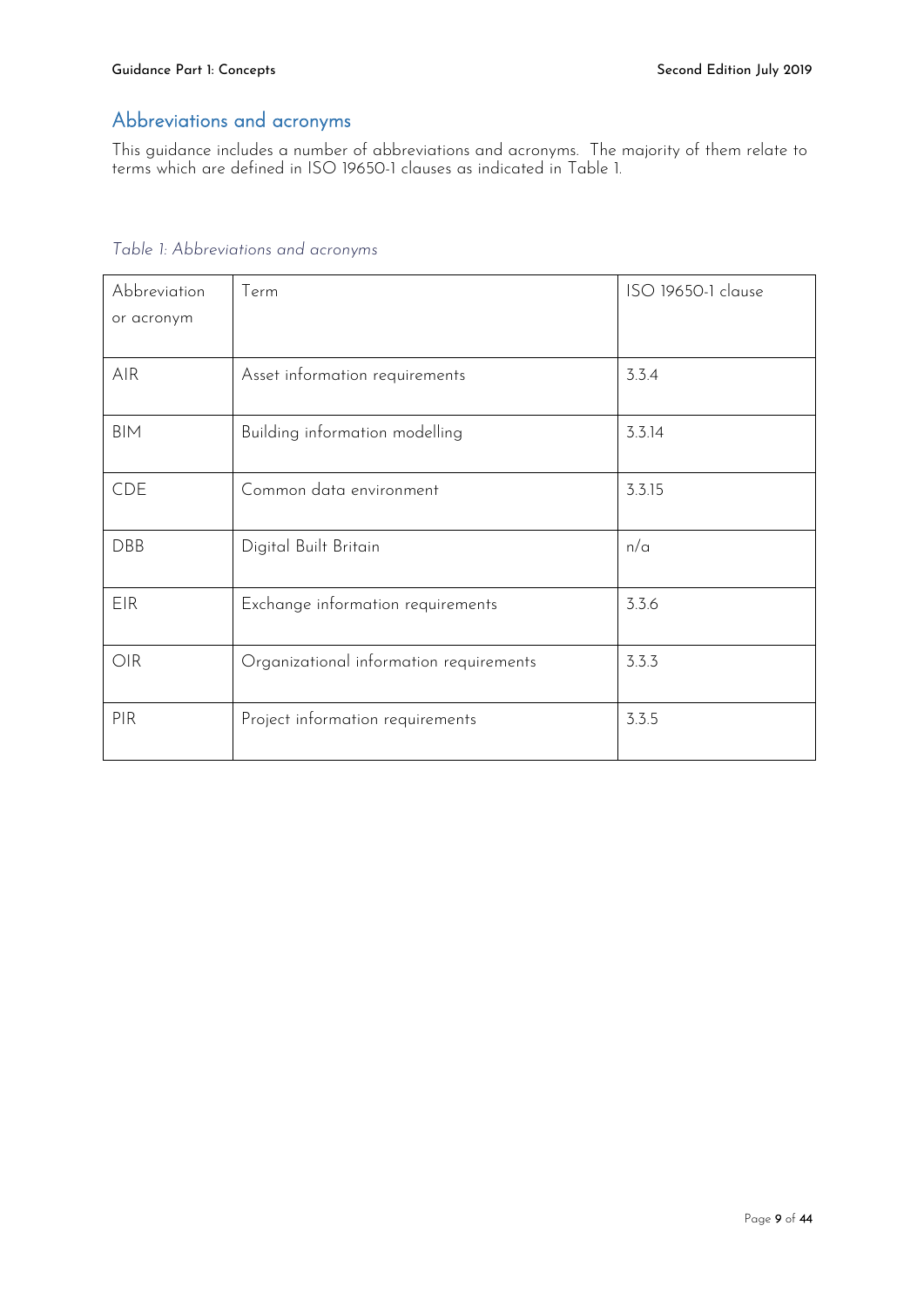## <span id="page-9-0"></span>Introduction

-

The BS EN ISO 19650 series of standards (herein after referred to as the ISO 19650 series) supersede some of the existing British Standards and Publicly Available Specifications related to building information modelling (BIM). The ISO 19650 standards are part of a landscape, or ecosystem, of national and international standards supporting information management processes and technical solutions. Some of these standards are noted in Annex A of this guidance where the expected progression of their development is explained.

The ISO 19650 series considers *all* information<sup>2</sup> whether it's a construction programme, a record of a meeting, a geometrical model or a contract administration certificate.

The ISO 19650 series is an international standard of good practice. It defines information management principles and requirements within a broader context of digital transformation in the disciplines and sectors of the built environment (including construction and asset management industries). Its implementation in the UK is supported by UK National Forewords in ISO 19650 Parts 1 and 2, and a UK National Annex in ISO 19650 Part 2.

This Guidance Framework is being developed particularly to support implementation of the ISO 19650 series in the UK.

<sup>&</sup>lt;sup>2</sup> The term 'information' can be read to mean data or facts put into context and interpreted by a person (in short, data which has meaning).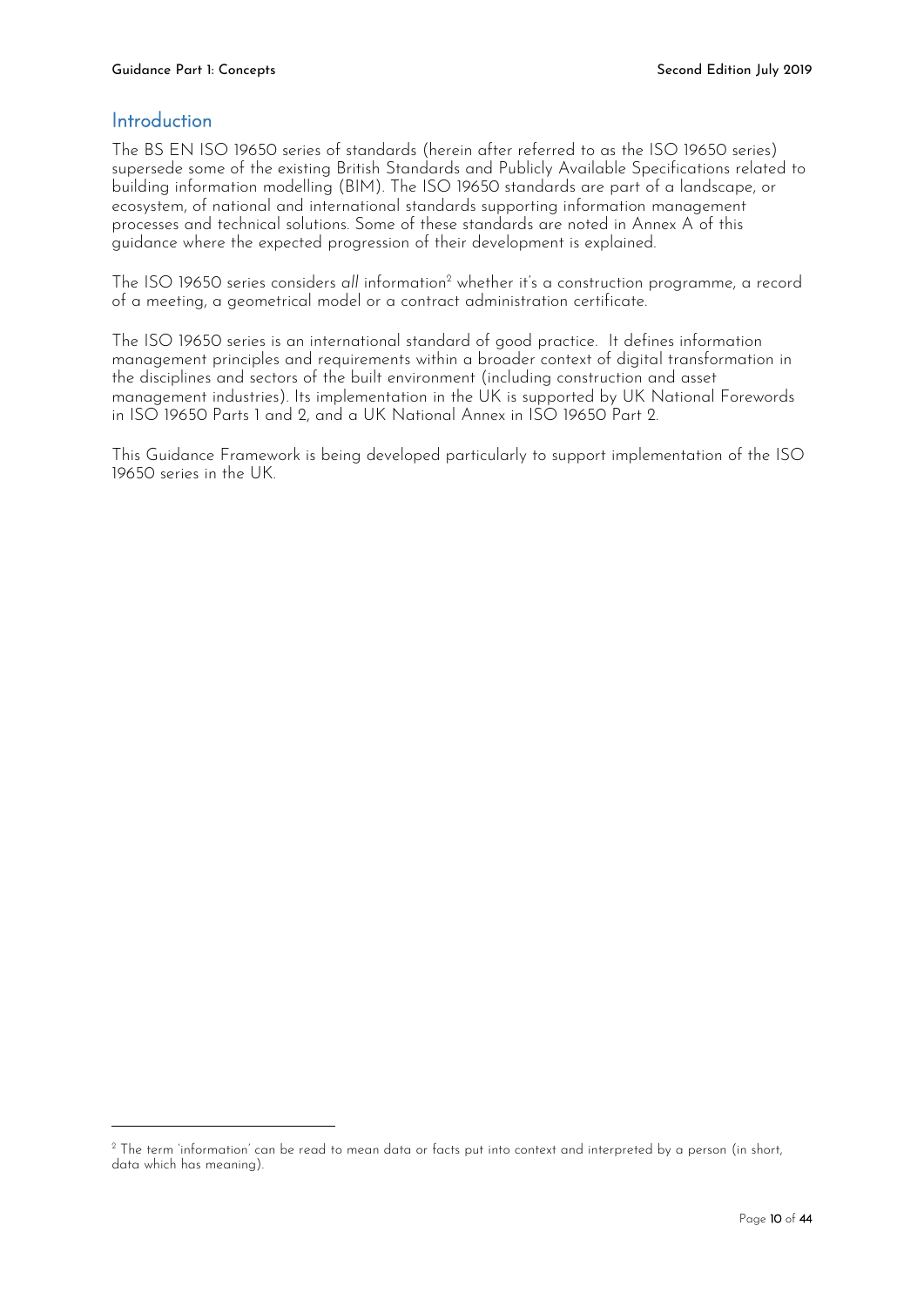## <span id="page-10-1"></span><span id="page-10-0"></span>1.0 Why does information management matter? 1.1 History and initial motivation

Digital transformation of the UK built environment industry is a cornerstone of the Government Construction Strategy 2016–2020 which seeks to 'embed and increase the use of digital technology'. Pivotal to this shift is adoption of building information modelling (BIM) which is changing the way we design, build, operate and integrate our built infrastructure.

The 2011 BIM Working Group Strategy Paper set out a hypothesis and several tests to develop a strategy for the widespread introduction of BIM with increasing maturity: 'Government as a client can derive significant improvements in cost, value and carbon performance through the use of open sharable asset information'. This was accepted and published as the BIM mandate in the 2011 Construction Strategy.

Since 2011 central Government departments within the Home Nations<sup>3</sup> and a variety of private sector clients have tested this premise. The outcomes of these early adopter projects have demonstrated a significant value proposition of purpose-driven, structured, verified and validated information models and their managed exchanges in a collaborative and secure environment (some case studies supporting information management can be found at: [https://bimportal.scottishfuturestrust.org.uk/page/bim-case-studies\)](https://bimportal.scottishfuturestrust.org.uk/page/bim-case-studies).

## <span id="page-10-2"></span>1.2 Goals and opportunities

Information management using building information modelling can enable dramatic improvement in delivery and performance efficiencies by catalysing increasingly innovative ways of working across the built environment. As an information-based industry, this approach is helping to support better strategic decisions, improved predictability through better risk management and – when coupled with a soft-landings methodology (Annex B of this guidance) – can lead to certainty of operational outcomes and improved learning.

We are witnessing an ever-increasing rise in capability and capacity for BIM methodologies [throughout the project team] and equally in the opportunities they are unlocking at all levels within the supply chain.

Advancing information management methodologies by making BIM according to the ISO 19650 series as business as usual, and enabling better connections between data and improved decisions and insight, are essential if we are to move to a 'digital built Britain' (DBB). A DBB represents a huge step forward for the UK with its goals in delivering better whole-life economic, social and environmental value from our assets along with the championing of human-centric design. We need to be ambitious in our aspirations to realise transformation across the industry and able to explain them clearly. The ISO 19650 series sets out *stages of maturity* which can be seen in ISO 19650-1 Figure 1. The Centre for Digital Built Britain has signalled a shift in the UK from the language of 'BIM levels' to a whole-life approach (encompassing Design, Build, Operate and Integrate) to digital transformation, of which BIM implementation has been a fundamental first step, as now encompassed by the shift to ISO 19650.

Information management as defined in the ISO 19650 series depends on each party (for example: client, designers, contractor, and subcontractors) taking responsibility for their part of the overall process. This means that clients who simply ask for 'a BIM project' will not meet the requirements of the ISO and will not achieve the benefits. Their part in setting out exactly what they require, as explained in ISO 19650, is fundamental. Similarly, using inappropriate tools (for example, a shared drive as a common data environment solution) will not meet the ISO 19650 requirements either.

<sup>-</sup><sup>3</sup> England, Scotland, Wales and Northern Ireland.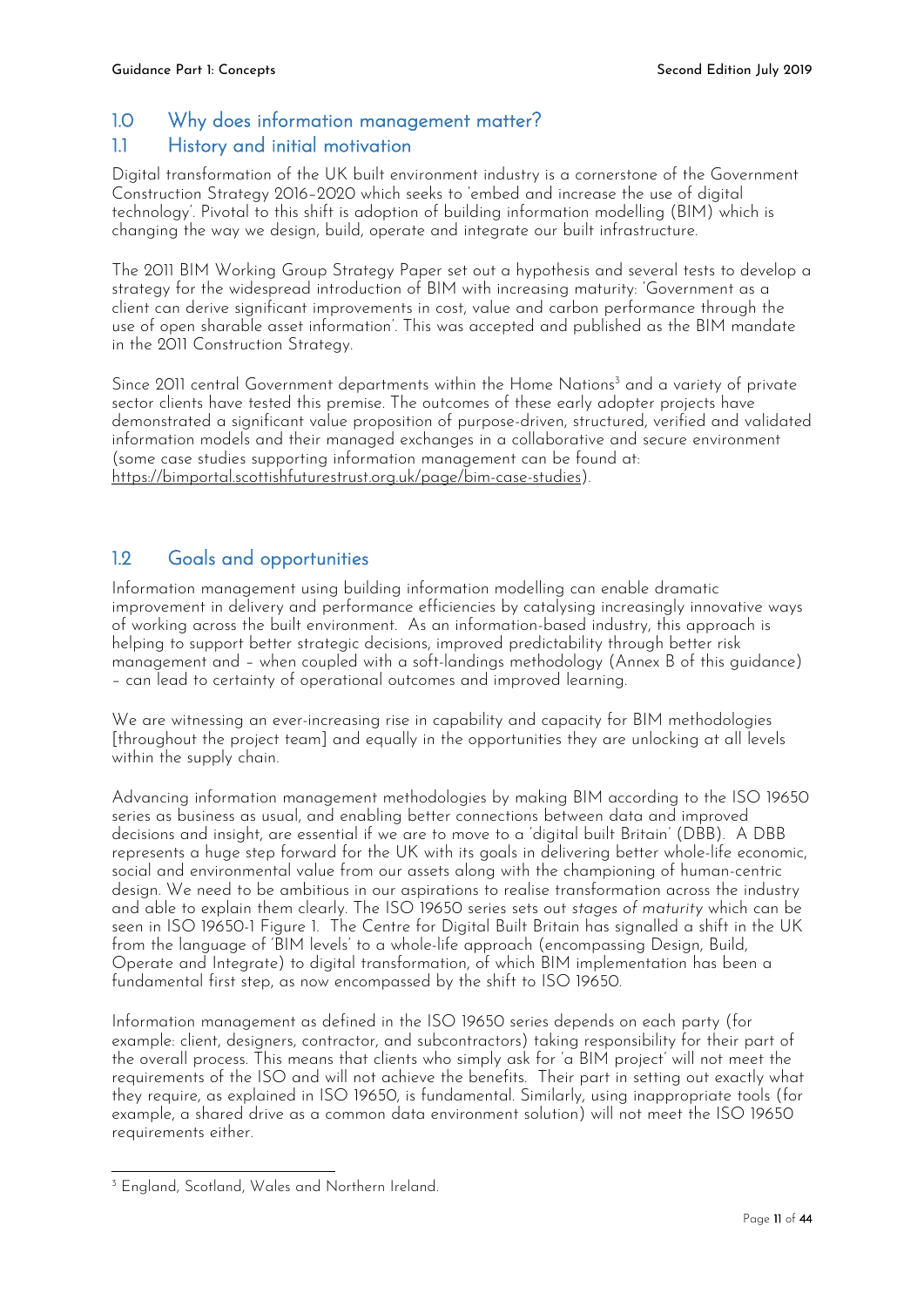## <span id="page-11-0"></span>1.3 The wider landscape of digital transformation

The digital transformation of the UK built environment sector requires new standards and methods of project delivery. As a result, the role of ontological approaches to information management, consistent information taxonomies and agreed protocols and processes for information exchange have become critical. Having standardised good quality information means it can be exchanged, integrated and interrogated for different purposes across a range of, including cutting edge, technologies.

In response to the low levels of productivity found in the global construction sector, the UK Government's [Made Smarter Review](https://www.gov.uk/government/publications/made-smarter-review) sets out a vision and plan for creating an environment where industrial digital technologies will lead the development of the UK economy. A root cause of this low productivity is the high transaction cost of information exchange and lack of transparency in the industry.

There is a movement within both public and private sector clients to develop innovative practices that improve the performance of all sectors within the built environment. These practices include the production of object-based information models and simulations of physical systems and assets, which will help manage risks and provide greater assurance in key decision making. This approach will enable greater automation of standard processes during design and construction and into operations and maintenance. Intelligent models will be able to update in near-real time, using information from sensors and networked devices, and interacting and exchanging information with other systems through the Internet of Things. This will optimise performance, improve health and safety and end-user experience, and in doing so, will enable smart cities to become a reality.

To achieve this requires more than new technologies. It needs new operating models that move from transactional ways of working to incentivised collaboration across industry, plus new standards, policies and capabilities. Developing new integrated business models and exploring the production of a national digital twin or a single unified information framework across infrastructure will enable the industry to capitalise on the digital transformation agenda.

Implementation of information management is no longer a question of 'if'; it is now a fundamental part of delivering world-class social and economic infrastructure.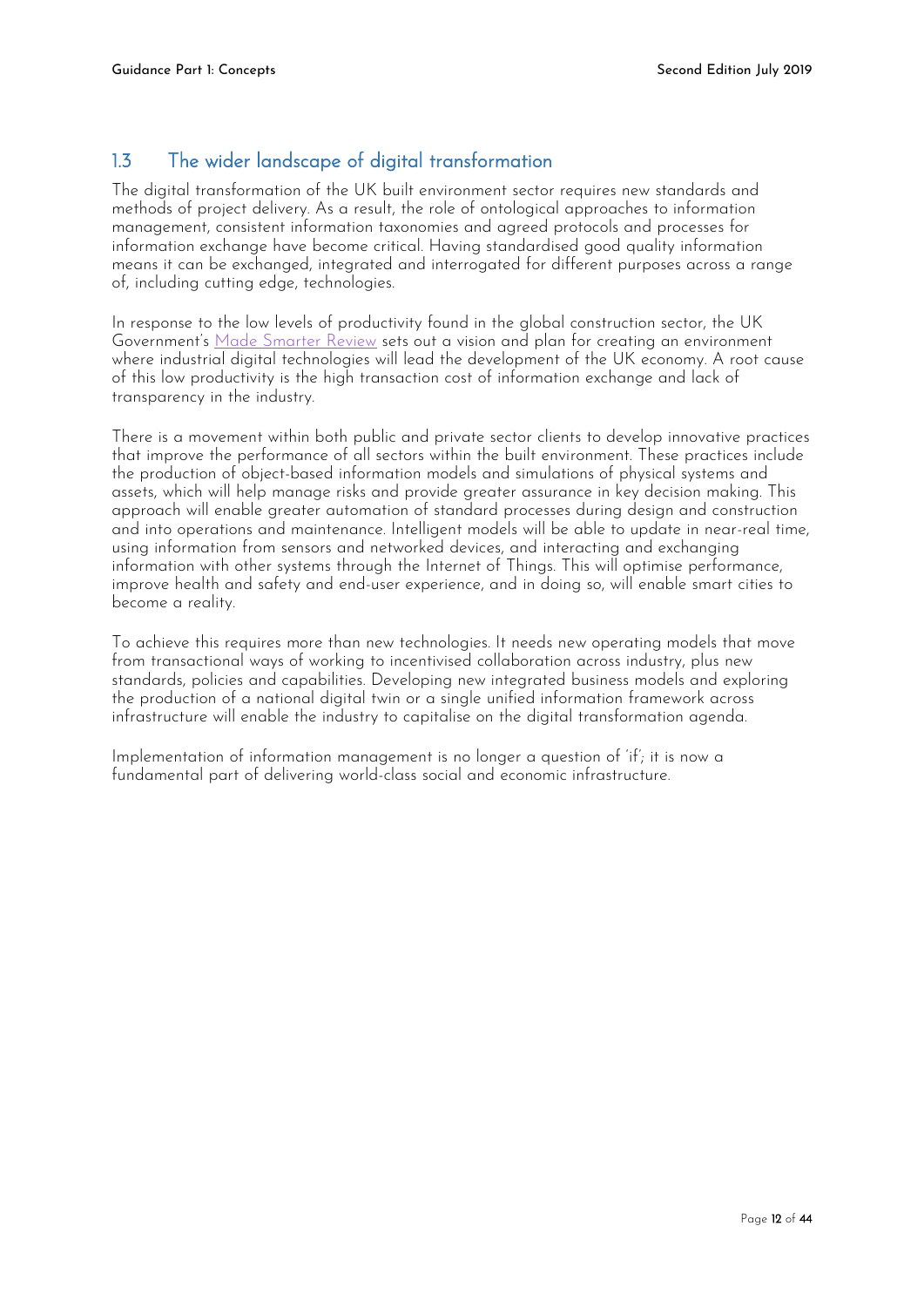## <span id="page-12-0"></span>2.0 The rationale for the BS FN 19650 series

This section summarises what the ISO 19650 series means for building information modelling and information management. It also restates the case for implementing this on a project, who the target audiences of the ISO 19650 series are and how the ISO 19650 series relates to other management and process standards.

## <span id="page-12-1"></span>2.1 What is 'building information modelling according to the ISO 19650 series'?

'Building information modelling (BIM) according to the ISO 19650 series' is about getting benefit through better specification and delivery of just the right amount of information concerning the design, construction, operation and maintenance of buildings and infrastructure, using appropriate technologies. This helps deliver the efficiencies and savings envisaged by the UK Government and others, as explained in Section 1. The standard is about good practice throughout the whole project and asset management team. It applies throughout the whole life cycle of an asset and it applies to all types of asset in the built environment – buildings, infrastructure and the systems and components within them.

A successful outcome from adopting the processes in 'BIM according to the ISO 19650 series' would have the following features:

- Clear definitions for the information needed by the project client or asset owner, and for the standards, methods, processes, deadlines and protocols that will govern its production and review.
- The quantity and quality of information produced being just sufficient to satisfy the defined information needs, whilst not compromising health and safety or security. Too much information represents wasted effort by the supply chain and too little means clients/owners take uninformed decisions about their projects/assets.
- Efficient and effective transfer of information between those involved in each part of the life cycle – particularly within projects and between project delivery and asset operation.
- Informed and timely decision making.

The ultimate result would be the efficiencies gained through reduction of waste/rework in the design, construction, operation and maintenance activities plus the reduction of risk. The highlevel process is illustrated in ISO 19650-1 Figure 4, which is reproduced in Figure 1.

<span id="page-12-2"></span>

*Figure 1: High-level information delivery flow chart (ISO 19650-1 Figure 4).* 

See also Annex C of this guidance, Section E.5.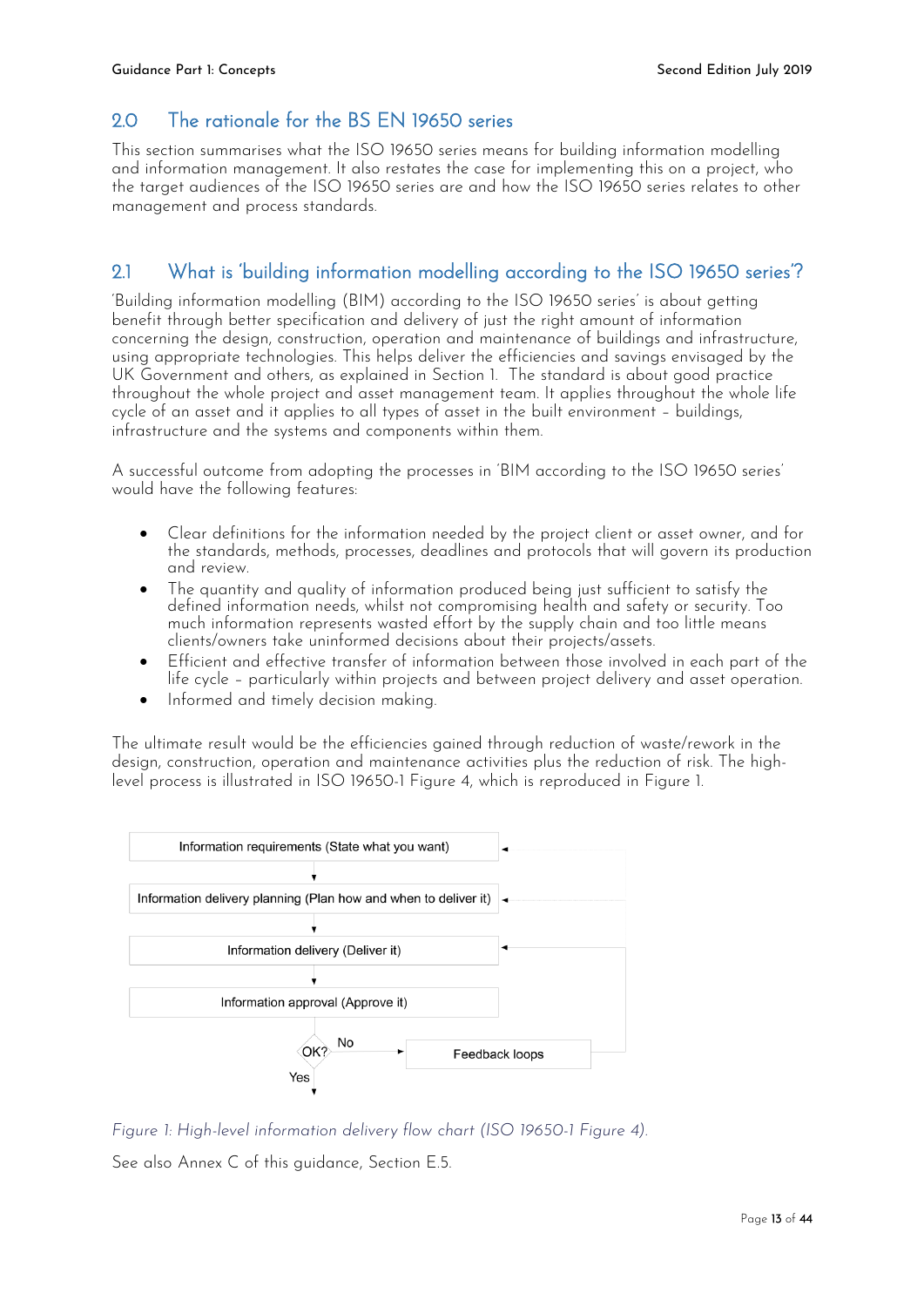## <span id="page-13-0"></span>2.2 Why implement building information modelling on a project

#### <span id="page-13-1"></span>2.2.1 The technical case

The justification for implementing the ISO 19650 series as the standard for information management using building information modelling (BIM) comes from the industry need to improve its processes and productivity and move towards digital transformation. Some of the 1192 standards, which formed the basis of the UK approach to BIM, are being superseded as the ISO 19650 series of documents is developed. The evolution of these standards facilitates a consistent approach to information management at both a national and international level.

#### <span id="page-13-2"></span>2.2.2 The commercial case

The Government's support for the adoption of building information modelling (BIM) on public sector projects has been a catalyst for change and has demonstrated measured benefits and return on investment across many departments. There have been a number of reports looking at the return on investment of adopting improved process and standards, with drivers around improved quality of product, reduction in risk and greater assurance of meeting the delivery schedule.

There is, potentially, a degree of investment to be made by any organisation transitioning to the ISO 19650 series, in the upskilling of people, learning of new standards, methods and procedures, adoption of new software and technologies and the transition of existing information and resources. The extent of investment and time needed for gradual adoption should be viewed as a long-term investment across all future projects and not be based on just a single project. As an increasing number of clients mandate the use of the ISO 19650 series through their own implementation within appointments and contracts, this is likely to become the primary driver of supply-chain organisations for adoption to ensure the ability to win work. Additional drivers include the long-term benefits across and within organisations of improvement of process and quality, reduction of rework and increasing efficiency.

## <span id="page-13-3"></span>2.3 Who is the ISO 19650 series for?

The ISO 19650 series is for all people and organisations involved in the whole life cycle of an asset. This is because everybody – across the whole life cycle – requires or produces information. What form this information takes (models, spreadsheets, drawings, certificates, programmes etc.) should not determine whether or not the ISO 19650 series applies. It applies across the board.

Collaboration and effective team working are at the heart of the ISO 19650 series, so it is important to understand actors and activities in the context of the overall project team (Table 2). The standards define three types of actor (referred to as 'party' in the standard) and three types of team – see ISO 19650-2 Figure 2.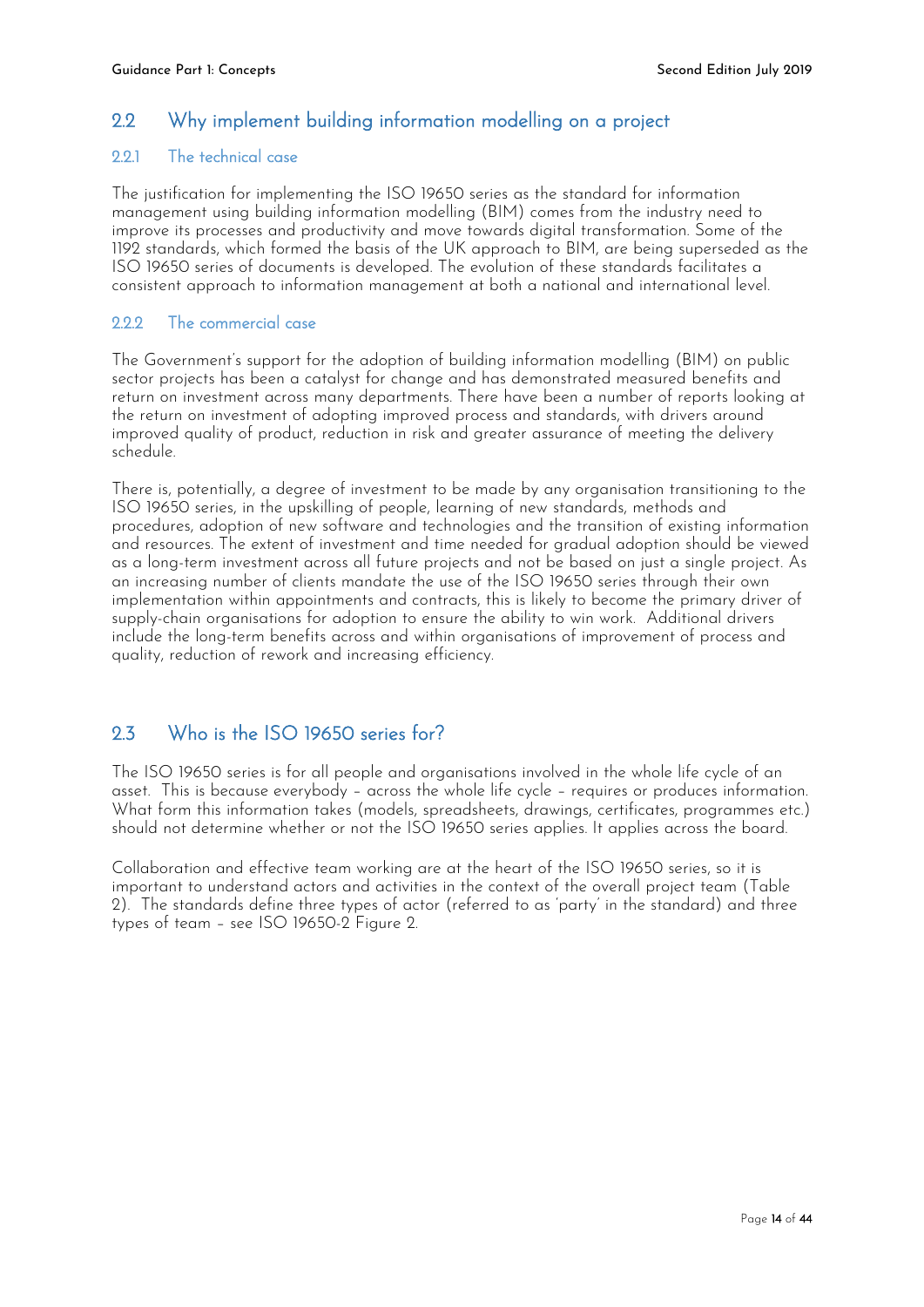| Types of actor |                            | Types of team                                                                                                                                            |                |               |                                                                                                                                                                              |
|----------------|----------------------------|----------------------------------------------------------------------------------------------------------------------------------------------------------|----------------|---------------|------------------------------------------------------------------------------------------------------------------------------------------------------------------------------|
|                | Appointing<br>party        | The organisation leading the<br>project or asset management.<br>For a project this is typically<br>the client, who may also be<br>the asset owner        |                | Project team  | Everyone involved in the<br>project, regardless of<br>appointment/contract<br>arrangement                                                                                    |
| $\overline{2}$ | Lead<br>appointed<br>party | The party who is accountable<br>for coordinating information<br>exchange between task<br>teams or between a delivery<br>team and the appointing<br>party | $\overline{2}$ | Delivery team | A lead appointed party and<br>their associated task teams -<br>for example a contractor and<br>its subcontractors and<br>suppliers                                           |
| 3              | Appointed<br>party         | Anyone generating<br>information about the project<br>- for example a contractor,<br>subcontractor, supplier,<br>consultant                              | 3              | Task team     | A person or group of people<br>performing a specific task -<br>for example the architecture<br>team or the subcontractor<br>who is designing/constructing<br>curtain walling |

<span id="page-14-1"></span>*Table 2: Types of actors and teams*

ISO 19650-1 allows for an inexperienced appointing party to seek assistance with completing its information management activities. This could be from one of the prospective lead appointed parties or from an independent third party. Also, on any one project there can be multiple lead appointed parties each of which may have their own delivery team.

Wherever your position in the project team and whatever activity you are fulfilling, the ISO 19650 series helps you to consider what information you require and what information is needed from you. It also helps you to consider how it should be coordinated and shared with other people and organisations.

## <span id="page-14-0"></span>2.4 The ISO 19650 series in the context of organisational management

The ISO 19650 series describes and defines information management across the whole life cycle of an asset. To support this there need to be close links with the approaches taken to asset and project management, and to organisational management. This can include adoption of the appropriate ISO management system standards (see Figure 2) but this is not a prerequisite to implementing the ISO 19650 series.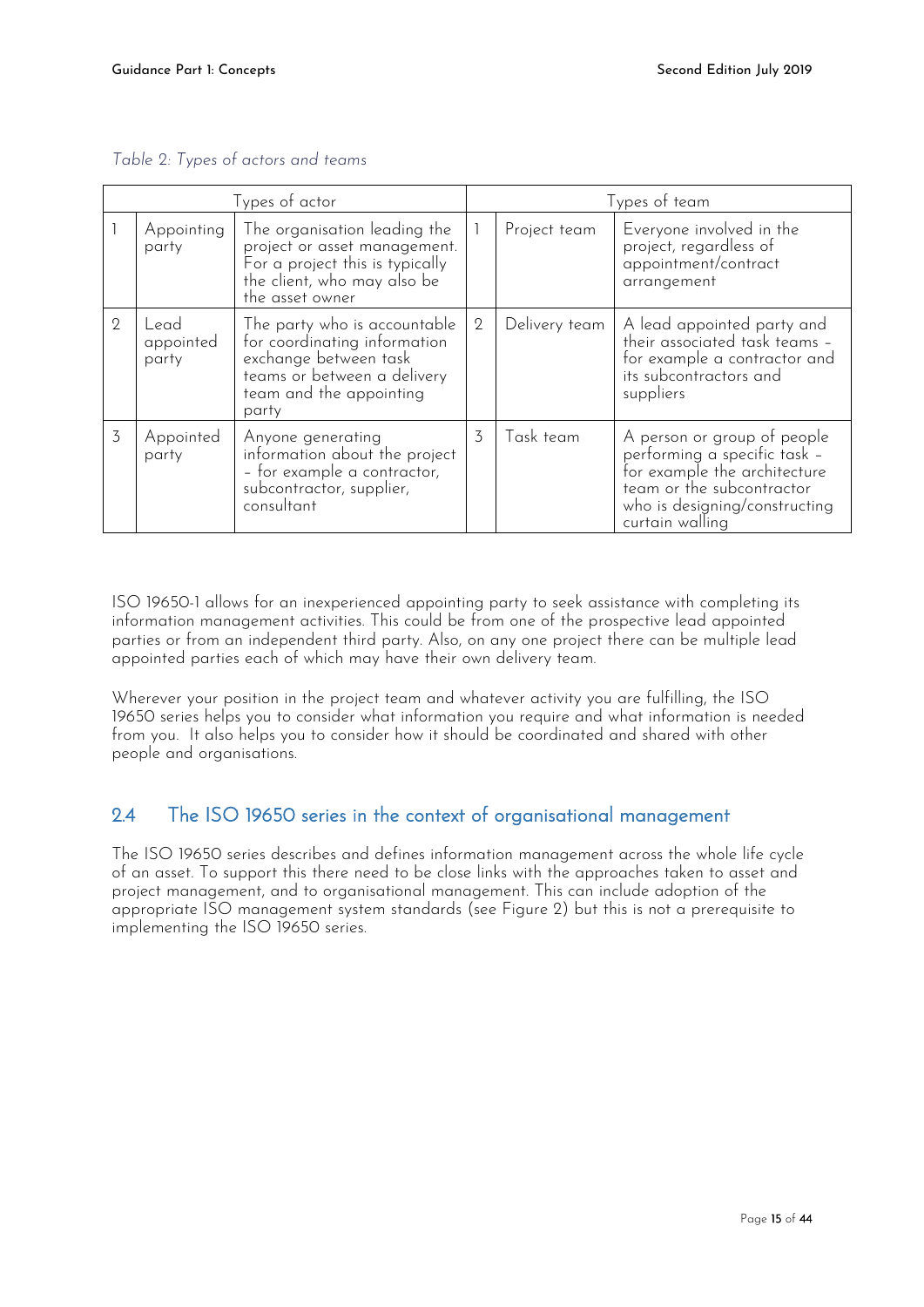

<span id="page-15-0"></span>**Key AIM** Asset Information Model<br>**PIM** Project Information Mode Project Information Model **A** Start of delivery phase (see ISO 19650-1 clause 3.2.11) – transfer of relevant information from AIM to PIM **B**<br>**B** Progressive development of the design intent model into the virtual construction model (see ISO 19650-1 **B** Progressive development of the design intent model into the virtual construction model (see ISO 19650-1 clause 3.3.10 Note 1) **C** End of delivery phase – transfer of relevant information from PIM to AIM

*Figure 2: Information management in the context of broader management systems (ISO 19650-1 Figure 3).*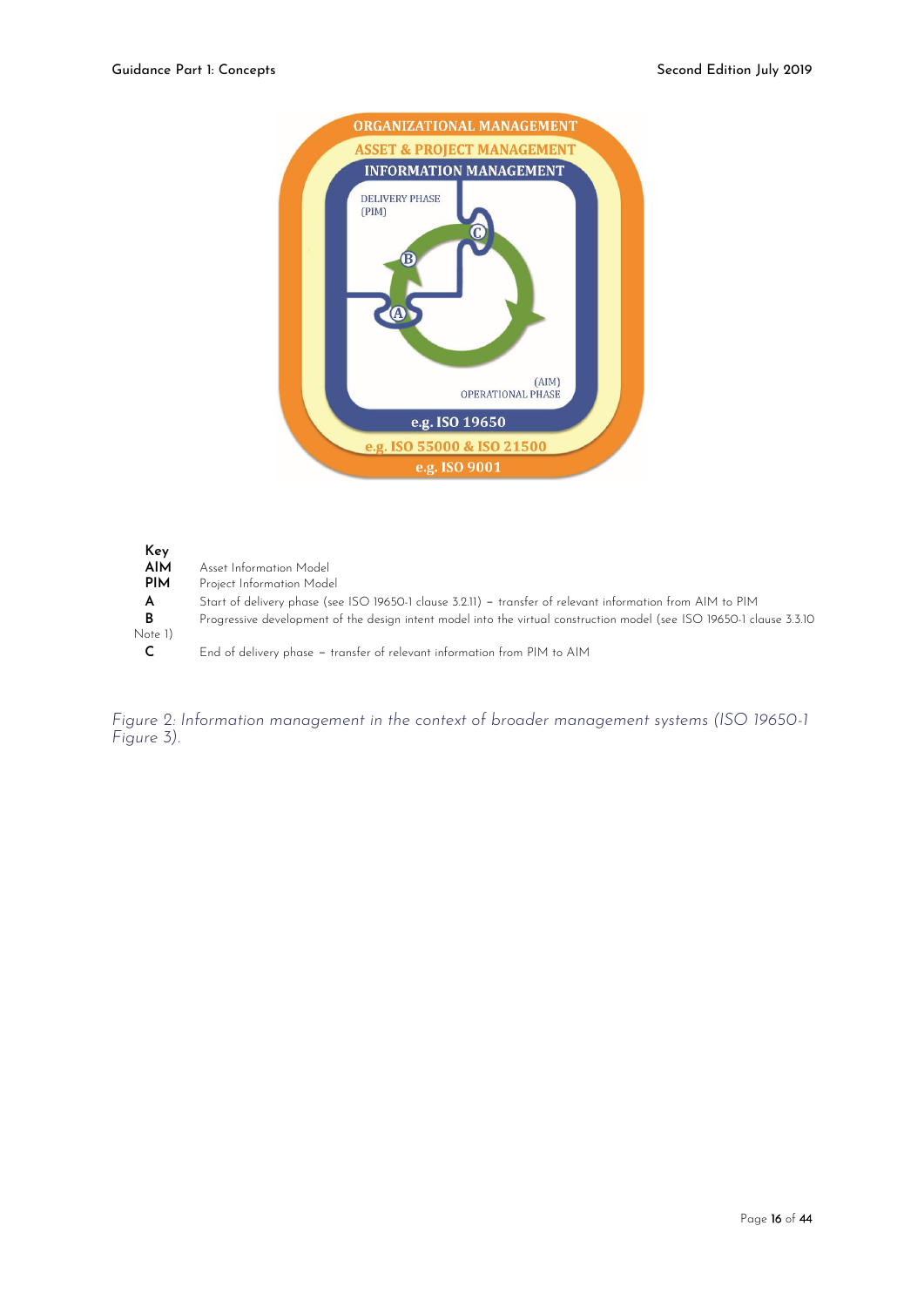## <span id="page-16-0"></span>3.0 Legal and security considerations

### <span id="page-16-1"></span>3.1 Legal and contractual requirements

An important consideration when preparing an *appointment/agreement* is the use of terminology. The ISO 19650 series introduces new terminology that is different from the terms typically used in UK legal documents, such as employer. In this instance, it is advised to insert a glossary or mapping table of these terms within the *appointment/agreement*. ISO 19650-1 and PD ISO 19650-0 provide further guidance on ISO and UK terms

## <span id="page-16-2"></span>3.2 Project's information protocol

The ISO 19650 series uses the term *appointment* to describe the agreement between an *appointing party* and an *appointed party.* In most instances in the UK, this will be a legal contract. When drafting an agreement, it is important to recognise the relationship between each party and the assignment of tasks in relation to the *information management function.*  These may change from project to project.

ISO 19650-2 requires an *appointing party* to establish the *project's information protocol.* This is to be included within each *appointment*. Lead a*ppointed parties* are then required to include the *project's information protocol* within all sub-appointments throughout the *delivery team*.

A BIM Protocol compliant with the ISO 19650 series is currently being drafted and will form part of the Guidance Framework. In the meantime if an appointing party uses the CIC BIM Protocol 2 nd Edition, then care must be taken to align it with the ISO 19650 series. Care should also be taken to ensure that the CIC BIM Protocol  $2^{\text{nd}}$  Edition Appendices are complete to reflect requirements (to ensure the intended obligations form part of the contract). Refer to Annex C for detailed guidance if you are drafting appointments and other legal documentation*.*

## <span id="page-16-3"></span>3.3 The ISO 19650 series and security

The ISO 19650 series calls for transparent, collaborative cross-sector ways of working which requires mutual understanding and trust alongside appropriate/proportionate measures and processes to reduce the risk of loss, corruption or disclosure of information. This is important to maintain the safety and security of:

- personnel and other occupants or users of the asset and its services;
- $\bullet$  the asset itself;
- asset information; and/or
- the benefits the asset exists to deliver.

Such processes can also be applied to protect against the loss, corruption or disclosure of valuable commercial information and intellectual property.

Understanding the security framework is a fundamental aspect of establishing who can access what information and what they can do with it. It is therefore at the heart of how common data environments are configured and managed.

Note that embedding appropriate and proportionate security should be a basic project requirement. But in addition it aids efficiency and productivity and can enhance global positioning in the international construction market, particularly for high profile and sensitive projects.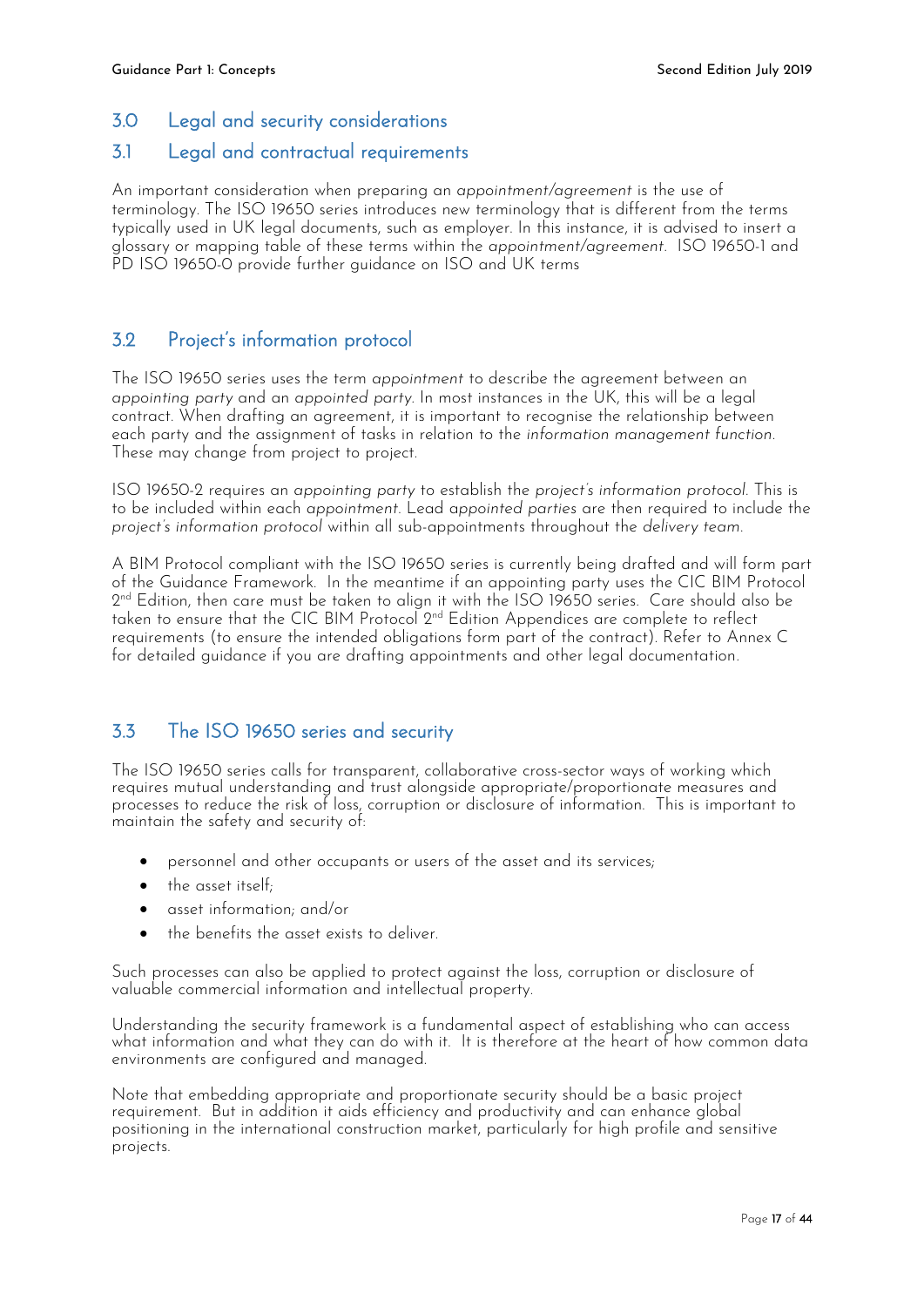PAS 1192-5:2015 *Specification for security-minded building information modelling, digital built environments and smart asset management* sets out the framework for a security-minded approach. This should remain the point of reference until ISO 19650-5 is published<sup>4</sup> (expected in 2020).

-

<sup>4</sup> ISO 19650-5 is currently out for consultation. See <https://standardsdevelopment.bsigroup.com/projects/2018-01453>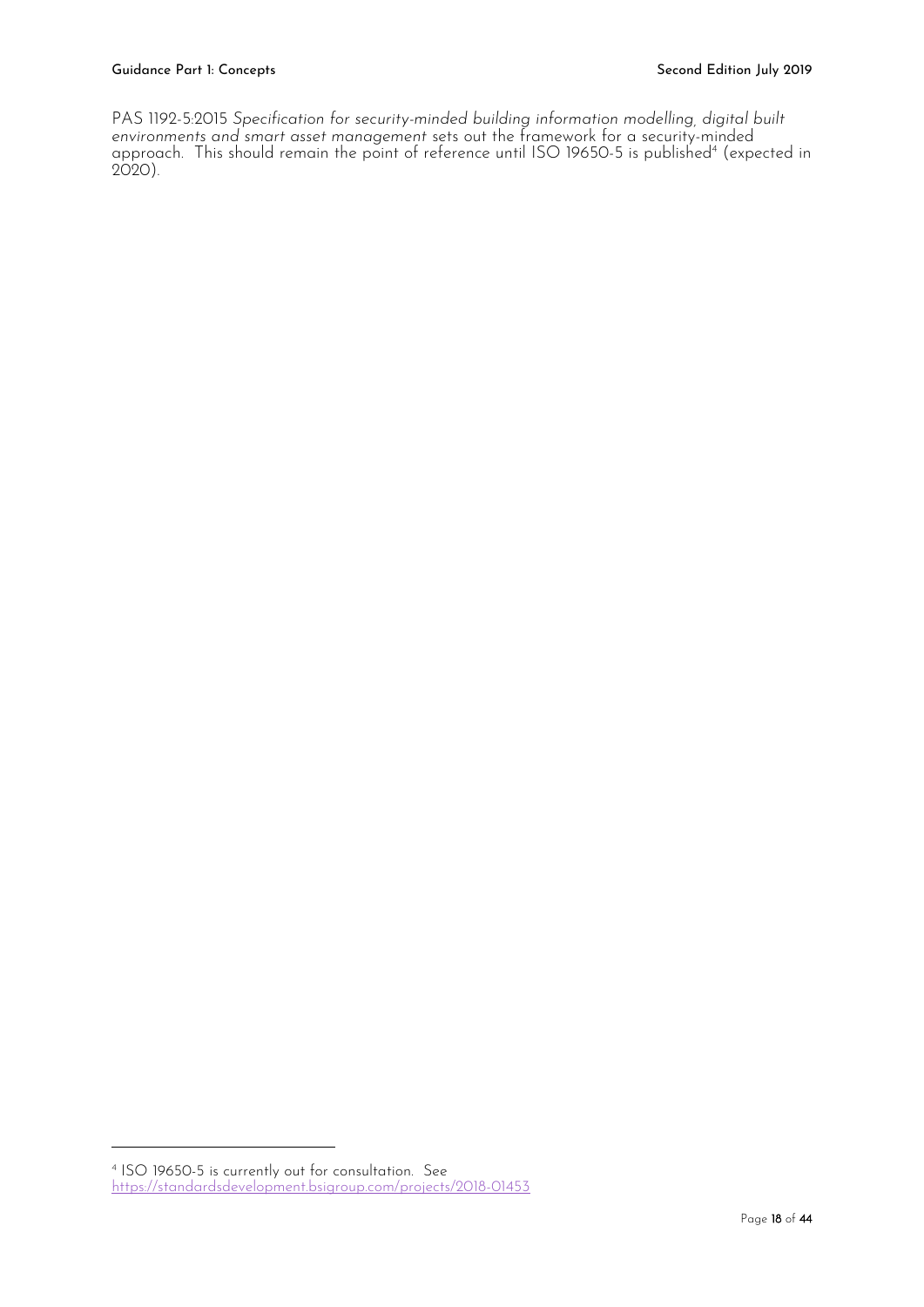## <span id="page-18-0"></span>4.0 High-level principles of implementation

## <span id="page-18-1"></span>4.1 At an industry level

'Building information modelling (BIM) according to the ISO 19650 series' is designed to be complementary to existing management standards used. This is indicated in ISO 19650-1 Figure 3, <sup>5</sup> where the relationship between project delivery and asset operation is shown within surrounding frameworks of management.

This means that the work practices and processes required by the ISO 19650 series need to be embedded within everyday working arrangements and workflows if the anticipated efficiencies are to be realised. This requires transition to a new 'business as usual' which may involve time and financial investment in skills, tools and business process re-engineering. The discipline of the ISO 9001 approach to quality management should assist this transition, but certification to ISO 9001 or any other management system standard is not a requirement for implementing 'BIM according to the ISO 19650 series'.

## <span id="page-18-2"></span>4.2 At a project level

Implementing the ISO 19650 series is a collaborative enterprise, primarily between the people and organisations associated with project delivery and/or asset management. For this collaboration to be successful, a sequence of inputs and outputs across project delivery and asset management is defined in ISO 19650-1 Figure 2 (guidance figure 3). This diagram helps to describe three separate paths through 'Building information modelling (BIM) according to the ISO 19650 series':

- 1. Project delivery with no asset management considerations: PIR-EIR-PIM
- 2. Asset management with no project delivery considerations: OIR-AIR-AIM
- 3. Combined project delivery/asset management: OIR-AIR-EIR-PIM-AIM and PIR-EIR-PIM-AIM



**Note: In this figure 'encapsulates' means 'provides input to', 'contributes to' means 'provides an input to' and 'specifies' means 'determines the content, structure and methodology'.**

<span id="page-18-3"></span>*Figure 3: Relationships between information requirements and information models (ISO 19650-1 Figure 2).*

This guidance is primarily concerned with the implementation of the ISO 19650 series around the project life cycle. 6

The ISO 19650 series is designed to be scalable. For example, many of the requirements in BS EN ISO 19650-2 include the phrase 'shall consider'. This introduces a list of secondary items to be considered as part of the main requirement, but only to the extent that they are relevant to

-

<sup>&</sup>lt;sup>5</sup> See Figure 2 in Section 2.4 of this guidance.

<sup>6</sup> Path 2 is covered by PAS 1192-3:2014.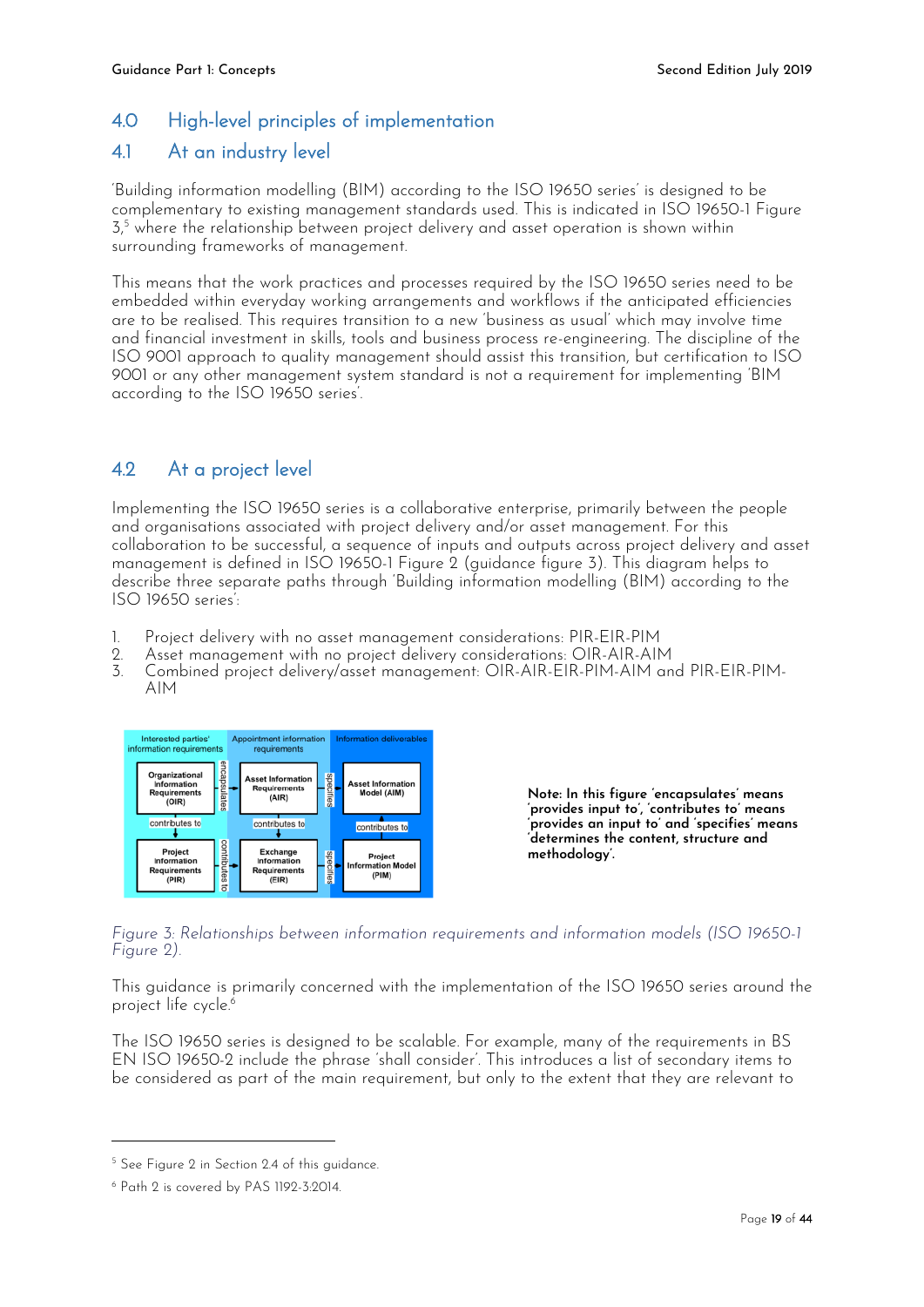the project or appointment in question. It is good practice to document that all items have been considered, and whether further action is or is not required.

The project-specific information management process is set out in ISO 19650-2 Figure 3, which illustrates the nesting and sequence of information management activities. Activities 1 (assessment and need) and 8 (project close-out) only apply to projects and are driven by the appointing party (client). Activity 1 is crucial as this sets the scene for all the information management on the project including the rules to be followed by the delivery team(s). These scene-setting activities are listed in detail in ISO 19650-2 Clause 5.1. Activity 8 includes the capturing of lessons learned – this is particularly important for repeat clients and repeat project types. This is supported by the principles of soft landings (see Annex B of this guidance).

## <span id="page-19-0"></span>4.3 At an appointment level

Implementation of ISO 19650 at the level of an individual appointment is explained further in Section 5.1 of this guidance.

## <span id="page-19-1"></span>4.4 When to implement the ISO 19650 series

At what point the ISO 19650 series should be implemented, should be assessed on a project-byproject basis alongside requirements that might be determined by clients through contracts and appointments.

It is recommended that existing projects that *contractually* reference BS 1192:2007+A2:2016 or PAS 1192-2:2013 should continue as such until completion.

Existing projects that are based on the superseded PAS 1192-2 and BS 1192 standards, without contractual obligation, can also continue as is. On the other hand, they can elect to transition to the ISO 19650 series. The impact of transition needs to be assessed, in terms of capability, the need for upskilling, risk of change and transitional costs. From a practical standpoint, it is envisaged that transition would normally take place at the beginning of a stage (for example: concept design, developed design, construction, in use), and the earlier in the project life cycle this takes place, the better.

All projects that are transitioning from the 1192 suite to the ISO 19650 series should refer to PD 19650-0:2019 *Transition Guidance to BS EN ISO 19650*.

New projects can start using the ISO 19650 series with immediate effect, but consideration should be taken of the impact on the wider project team who may be working on existing appointments based on the 1192 suite.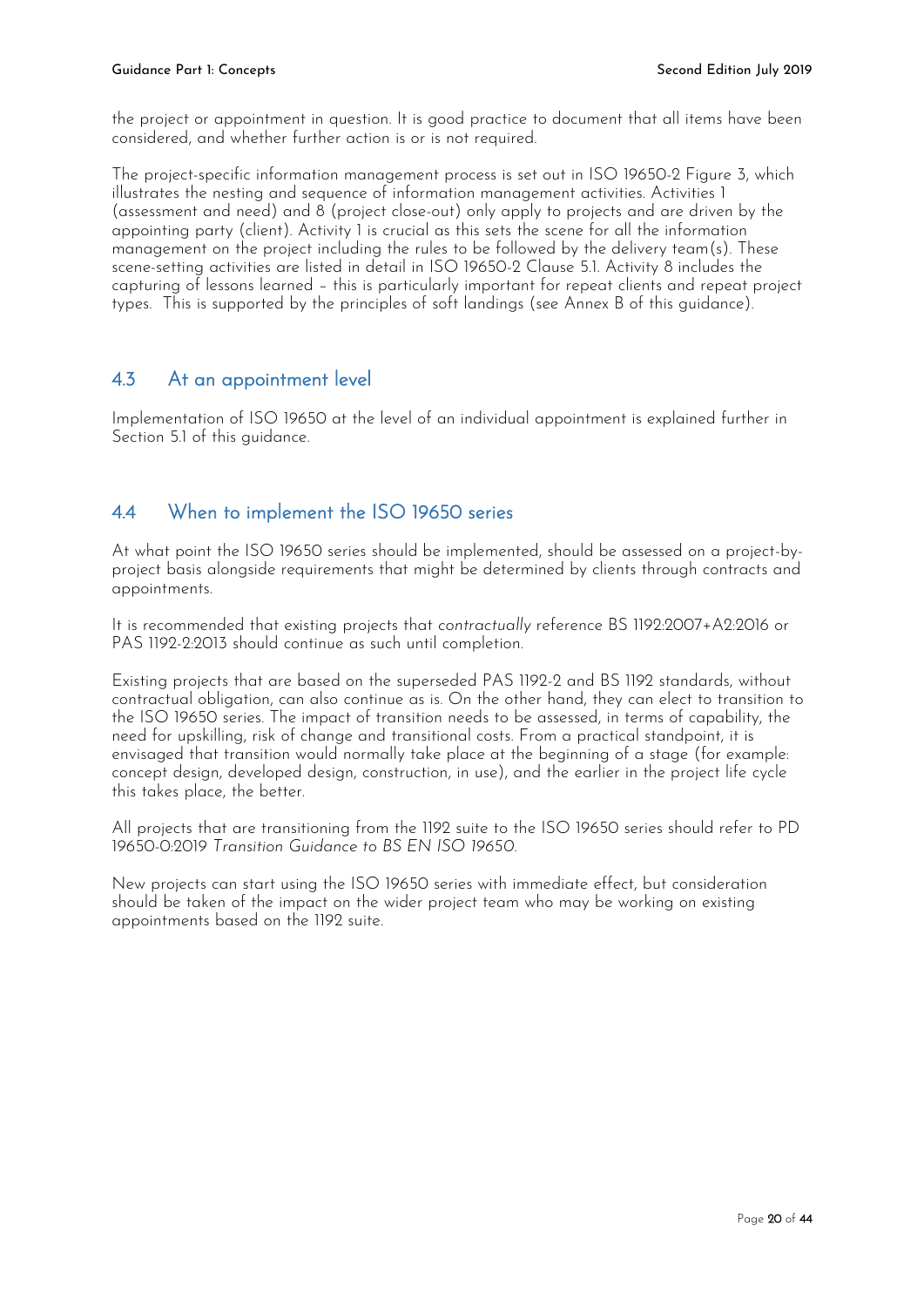## <span id="page-20-0"></span>5.0 Explaining information requirements and delivery

This section explains the key steps in implementing the ISO 19650 series. This includes a highlevel overview of who is doing what, an explanation of the hierarchy of information requirements, the way responsibility is assigned and the collaborative approach to producing information.

## <span id="page-20-1"></span>5.1 The information delivery cycle

To successfully implement the ISO 19650 series, the appointing party (for example the client) commences with the statement of need, ensuring the information requirements are clearly defined at the start of the project along with how the concepts and principles of information management are to be implemented and the benefits that are expected. This confirms the types of information and clarifies how different types of information should be structured and exchanged. Management and processes may also be considered at this point and as far as they can be determined by the appointing party. It is helpful for an appointing party to explain principal reasons why information is required, to give additional context to the delivery teams. 7 These considerations are then carried across, as appropriate, for each appointment that the appointing party initiates across the project.

Each prospective lead appointed party (for example: designer, contractor) responds to these information requirements in their (pre-appointment) BIM execution plan which includes their statements of capability and capacity to apply the ISO 19650 series. The appointing party should consider the contents of the BIM Execution Plan when selecting the lead appointed party. Where prequalification is used then this forms the initial stage of the appointment process, ahead of the pre-appointment BIM execution plan (see Annex D relating to PAS 91).

During mobilisation, the appointing party (for example the client), the lead appointed party (for example the contractor) and the appointed party/parties (for example the subcontractors) collaborate to agree key roles and responsibilities and to agree an information delivery plan (in the form of the BIM execution plan, the master information delivery plan and the task information delivery plans) that outlines coordination and delivery mechanisms (see ISO 19650-2 Clauses 5.4 and 5.5). Briefings and training ensure everyone has an agreed level of competency and an understanding about what is required.

These parties then establish the level of information need required at every project stage and approval, authorisation and acceptance procedures. This enables the configuration and implementation of appropriate information management systems. These information systems must provide and consider the needs of people (the project team and stakeholders), the process of information delivery and the selection and use of appropriate technologies required for delivery.

At the end of every project stage (and potentially within a project stage) assurance is provided that the information requirements have been met appropriately (see ISO 19650-1 Clause 6.3.3). It might be possible to do this through a mixture of manual and automated methods. Relevant asset information, assembled during the appointment/project, is handed over at completion to inform operation and maintenance in a timely fashion.

See also Annex C of this guidance, Section E.1.

-

<sup>7</sup> Note that in accordance with BS 1192-4:2014 *Collaborative production of information* the employer (client) should state which purposes are included and excluded in respect of BS 1192-4:2014 Clauses 5.2–5.4.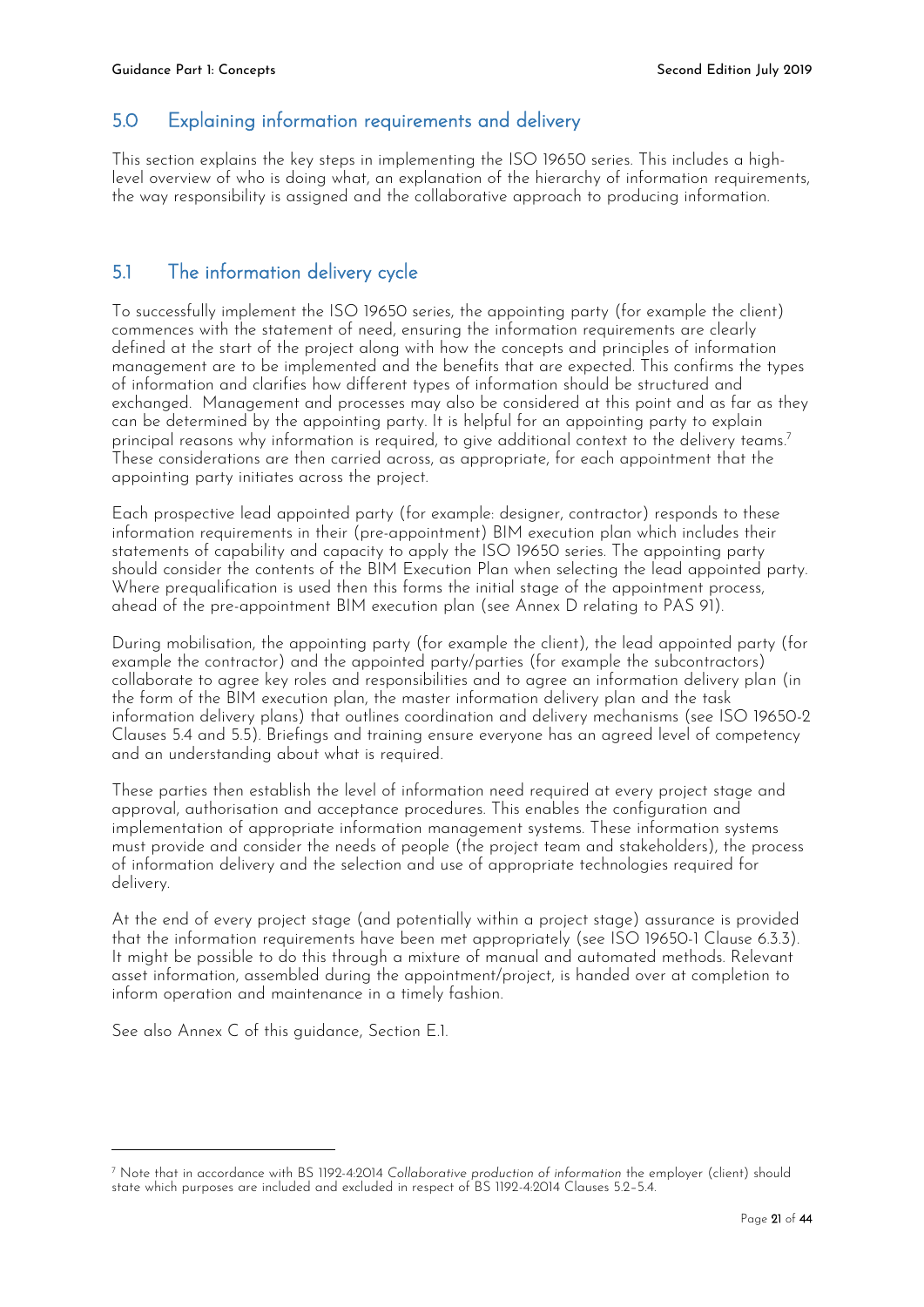## <span id="page-21-0"></span>5.2 Information requirements

Clearly defined, value-driven information requirements prepared at the outset of the project are a key enabler to collaborative and effective information management. As stipulated in ISO 19650-1 Clause 5.1:

the appointing party should understand what information is required concerning their asset(s) or project(s) to support organisational or project objectives.

To enable effective information requirements, the appointing party (for example the client) should clearly express these requirements to other organisations and individuals through their exchange information requirements to specify or inform their work. A clear hierarchy of information should be set out linked to the project, asset(s) and organisational objectives (see ISO 19650-1 Clause 5).

Getting this right is critical; absence of clearly defined information requirements may increase the likelihood that delivery teams will not be able to provide complete and correct information to support decision-making and project progression.

There are four key documents or resources which set out the appointing party's information requirements:

- 1. Organizational information requirements (OIRs) In relation to organizational objectives
- 2. Project information requirements (PIRs) In relation to the purpose, design and construction of an asset
- 3. Asset information requirements (AIRs) In relation to the operation and maintenance of an asset
- 4. Exchange information requirements (EIRs) in relation to an appointment

These are illustrated in ISO 19650-1 Figure 2 (see Section 4.2 Figure 3 of this guidance). Inexperienced appointing parties (clients) are likely to need help, particularly to avoid the trap of developing overdetailed EIRs that may stifle delivery team innovation. They are advised to enlist the help of one of the lead appointed parties or a third party.

Information requirements should pass along delivery teams and task teams to the point where information can be most efficiently produced. Information should be then collated as it is passed back to the party requiring it.

Beyond the appointing party's hierarchy of information requirements, the appointed parties including lead appointed parties may choose to add further requirements when passing down to their supply chain (see ISO 19650-2 Clause 5.4.3). This should be done in a proportionate manner and ensure information requirements are placed with the most appropriate party who is best able to deliver the information efficiently.

See also Annex C of this guidance, Section E.1.

## <span id="page-21-1"></span>5.3 Risk assessment for delivery of information

ISO 19650-1 Clause 6.3.1 identifies that an information-based risk assessment should be incorporated within the overall risk management approach. This should be addressed during preparation of the (pre-appointment) BIM execution plan (ISO 19650-2 5.3.6).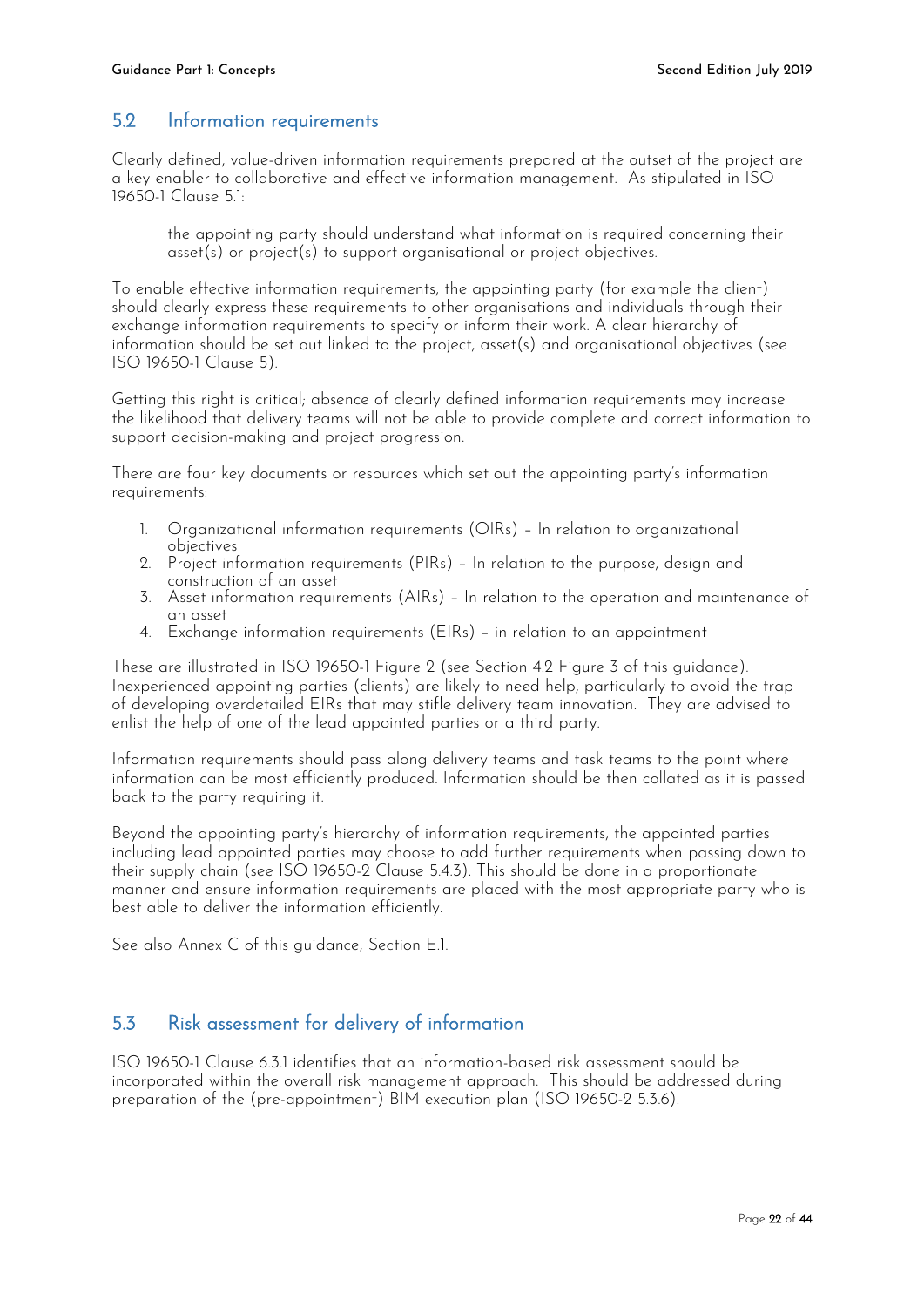## <span id="page-22-0"></span>5.4 Responsibility matrices

To improve collaborative working, clearly defined responsibilities in relation to activities and information deliverables must be understood by all parties. The ISO 19650 series proposes two types of responsibility matrix:

- 1. Information management activities A responsibility matrix to allocate parties to a list of information management functions/activities. This is referenced in ISO 19650-2 Clause 5.1.1 and Annex A of ISO 19650-2 provides an indicative template.
- 2. Information deliverables A responsibility matrix for information deliverables against the required information exchange stages – see ISO 19650-2 Clauses 5.3.2(d), 5.4.1(c), 5.4.2, 5.4.4 and 5.4.5). No templates are included within the ISO 19650 series for this responsibility matrix.

#### <span id="page-22-1"></span>5.4.1 Responsibility matrix – Information management activities

Within ISO 19650-2, all activities within the information management process are to be undertaken within a defined information management function.

Refer to ISO 19650-2 Clauses 5.1.1 and 5.3.1. The appointing party (or a party on their behalf) will carry out (or delegate) its information management function, then each lead appointed party needs to organise its own information management function.

The template responsibility matrix contained within Annex A of ISO 19650-2 can be used by the appointing party to assign each activity relating to the information management function to themselves, an appointed party or third party.

#### <span id="page-22-2"></span>5.4.2 Responsibility matrix – Information deliverables

A well-defined responsibility matrix is a key part of the BIM execution plan. The level of detail of the responsibility matrix increases during the project development process, moving from a highlevel responsibility matrix at tender stage through to a detailed responsibility matrix at the appointment stage. This reflects the need of the lead appointing party to develop the matrix when confirming the deliverables within their supply-chain appointments.

See also Annex C of this guidance, Section E.2.

## <span id="page-22-3"></span>5.5 Collaborative production of information

The success of construction projects boils down to the parties involved and how well they work together to meet both their own objectives and those of the project. Working together not only involves the regular exchange of information but also understanding what happens to the information once it is delivered; this is fundamental in ensuring it is produced to meet a purpose. This could be, for example, to help the receiving party to perform a task (such as design, analysis) or to make a decision. Ultimately information needs to be useful and for this to happen content, structure and format need to be considered.

#### <span id="page-22-4"></span>5.5.1 Why we need to work collaboratively to produce information

When information isn't useful it becomes wasteful and impacts on those needing to use it to do their job. This can cause delays, for example, if the information needs to be reworked, or it can create risk of error arising from misinterpretation.

Collaborative working requires us to communicate and be transparent with each other, to plan what we are doing as a team. Effective planning also allows information to be reused for multiple purposes resulting in information cascaded up, down and across project teams.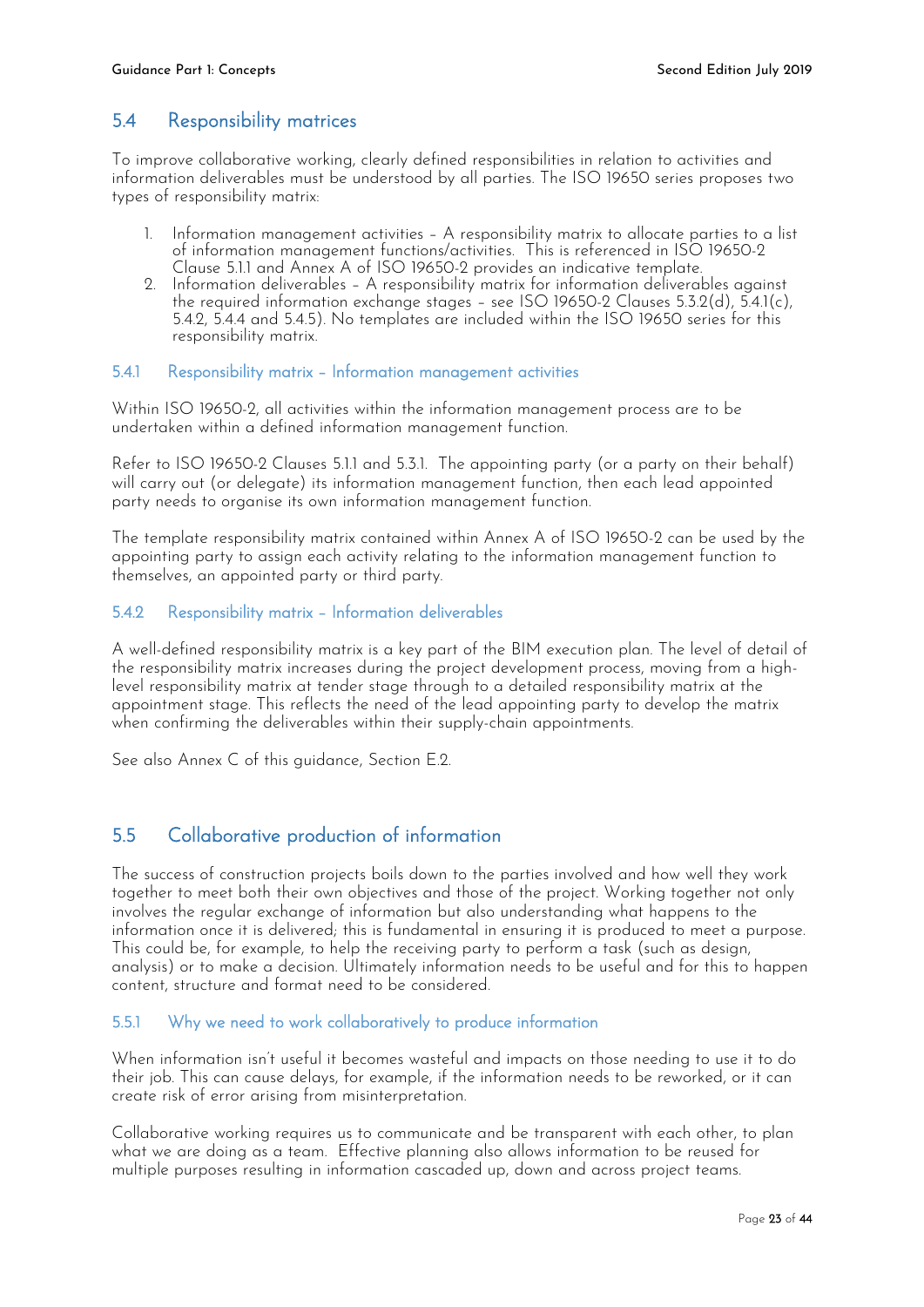#### <span id="page-23-0"></span>5.5.2 How we work in a collaborative information environment according to the ISO 19650 series

To enable work in a collaborative environment, information needs to be produced in line with ISO 19650-2 Clause 5.6.2*.* Construction information tends to build on the work of others and should not be created in isolation. Therefore, information should be shared on a regular basis during project stages across the project's common data environment (CDE) (which may employ a number of different technologies). During design, information needs to be exchanged with other parties for use as reference or background information to aid coordination. Coordination should be conducted as the design develops both geometrically (for example spatially) and nongeometrically (performance). Delays in sharing information can impact those needing to use it, which can cause a snowball effect across the project.

This shared information together with the concepts covered in the ISO 19650 series provide the rules and constraints in which information should be created. The project's information production methods and procedures are particularly important as they establish the rules for collaboration within the CDE. Information should be produced in line with the project's information standard to ensure successful exchange with other technologies, using open data formats where possible (see ISO 19650-1 Clause 6.1 and ISO 19650-2 Clause 5.1.6).

Sharing of information also allows information (including but not limited to geometrical models) to be combined for other purposes. This could include, for example, analysing cost, project programming and understanding energy use. Within delivery teams this should be co-ordinated by the lead appointed parties and across delivery teams managed by, or on behalf of, the appointing party (see ISO 19650-2 figure 2).

In conjunction with these tasks there are several layers of review which should be carried out and these are noted in ISO 19650-2 Clauses 5.6.3–5.6.5 and 5.7.1–5.7.4*.* It is important that information is reviewed prior to information exchanges to reduce errors percolating through the project which may impact both time and cost. This includes individual task team reviews of their own information plus reviews of multiple sources of information by the lead appointed party and appointing party (for example spatial coordination and information compliance). These reviews should not be seen as a substitute for ongoing issue avoidance during design.

Information review processes and procedures should be set out in the project's information production methods and procedures (see ISO 19650-2 Clause 5.1.5)noting that lead appointed parties can propose amendments in their delivery team's BIM execution plan for discussion and agreement with the appointing party (see ISO 19650-2 Clauses 5.3.2 and 5.4.1).

Final acceptance reviews at the appointing party key decision points should facilitate comparison of delivered information back to the original requirements. This helps to reduce the performance gap so that at handover the appointing party receives what they originally asked for and a soft-landings process is supported.

See also Annex C of this guidance, Section E.3.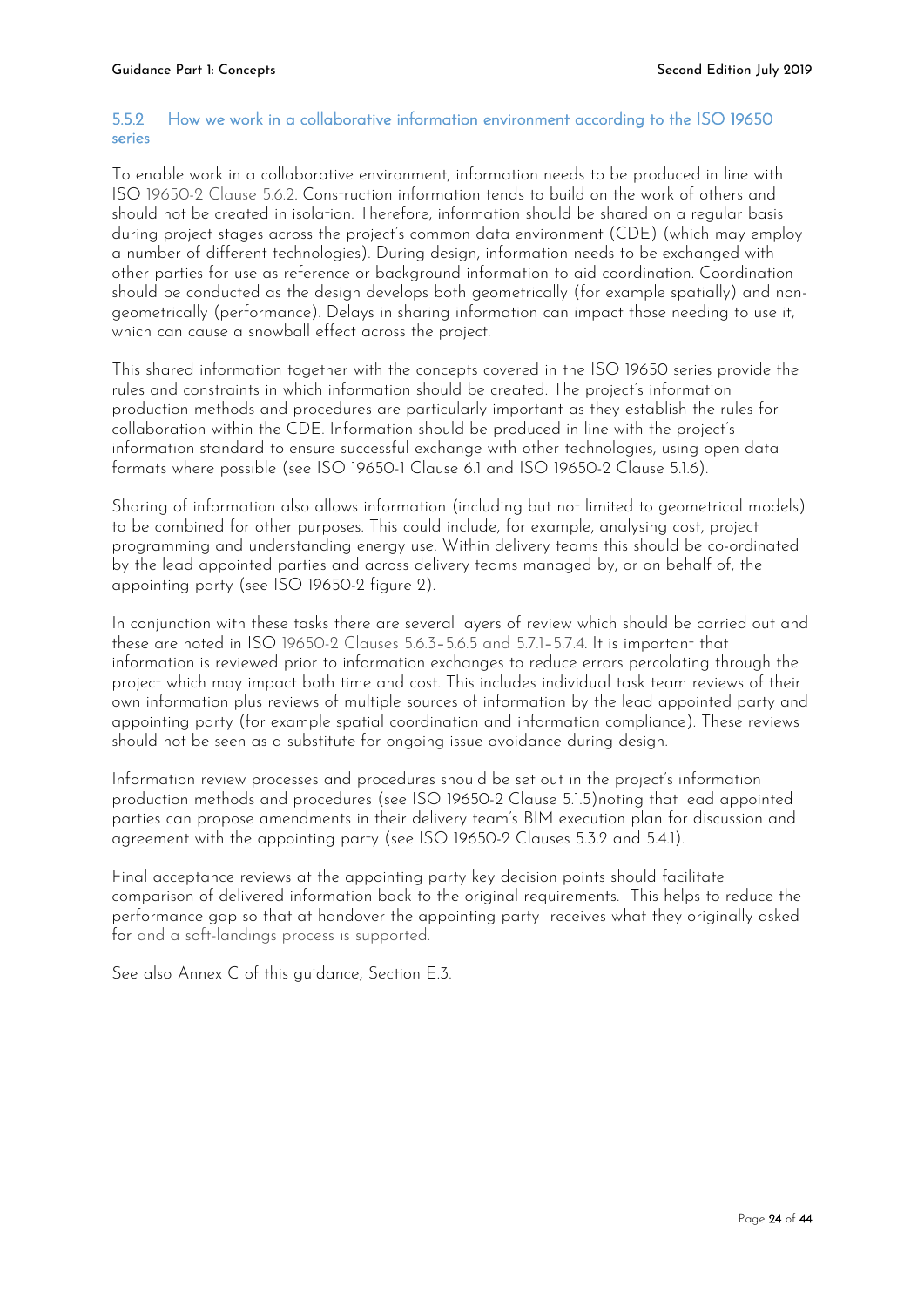## <span id="page-24-0"></span>6.0 Explaining practical management of information

This section goes into a bit more detail on the practicalities behind implementation of ISO 19650, including the common data environment workflow, the idea of federating information, using metadata and classification. It also describes the new concept of 'level of information need' as a framework for describing how much information to deliver.

## <span id="page-24-1"></span>6.1 Understanding common data environments

A common data environment (CDE) is defined in ISO 19650-1 Clause 3.3.15.

ISO 19650-1 then distinguishes between a CDE workflow (the process) and the solution (the technology). This helps in understanding what a CDE is and how it plays its part. A CDE uses solutions to support processes which ensure that information is managed and readily available for those who need it, when they need it.

The concept of the CDE is not new. The importance of having a disciplined and collaborative approach to the production and exchange of information using integrated solutions and workflows was formally defined in 2007 with the release of the now superseded BS 1192.

There is a common industry misconception that the CDE is a technology solution only and that it is always a single solution. ISO 19650-1 Clause 11.1 clarifies that a range of technologies might be required. It is therefore important to establish the functionality needed, and how single or multiple systems might support this functionality, early in a project. Where multiple systems are needed, consideration should be given to how they interface with each other as necessary.

This common misconception that the CDE concept is a technology or solution overshadows the most important aspect which is the process or 'workflow'. It is this combination of 'Solution' and 'Workflow' that principally defines the CDE (see ISO 19650-1 Clause 3.3.15 Note 1).

ISO 19650-1 Figure 10 depicts this concept in a simple graphical form whereby information exists in various states including Work In Progress, Shared and Published, whilst continuously archiving the information. This principle is explained in detail in ISO 19650-1 Clause 12.

How recommended CDE workflow procedures are applied should be considered on a project-byproject basis. Reference should be made to those procedures contained within the National Annex such as status codes. It should be considered that, at each of the various states, the manner in which CDE solutions interact in an integrated process may vary in complexity and type.

See also Annex C of this guidance, Section E.4.

## <span id="page-24-2"></span>6.2 Explaining information models

Information models are made up of one or more information containers. It is very important that the term 'model' is understood in the abstract sense. An information model is not just a single or federated geometrical model but a collection of information containers however they are created or presented. Information models exist at asset, project and delivery team levels.

An information container is defined in ISO 19650-1 Clause 3.3.12. To support more digital and automated ways of working, the ISO 19650 series requires that information containers are produced and organised around standard defined rules.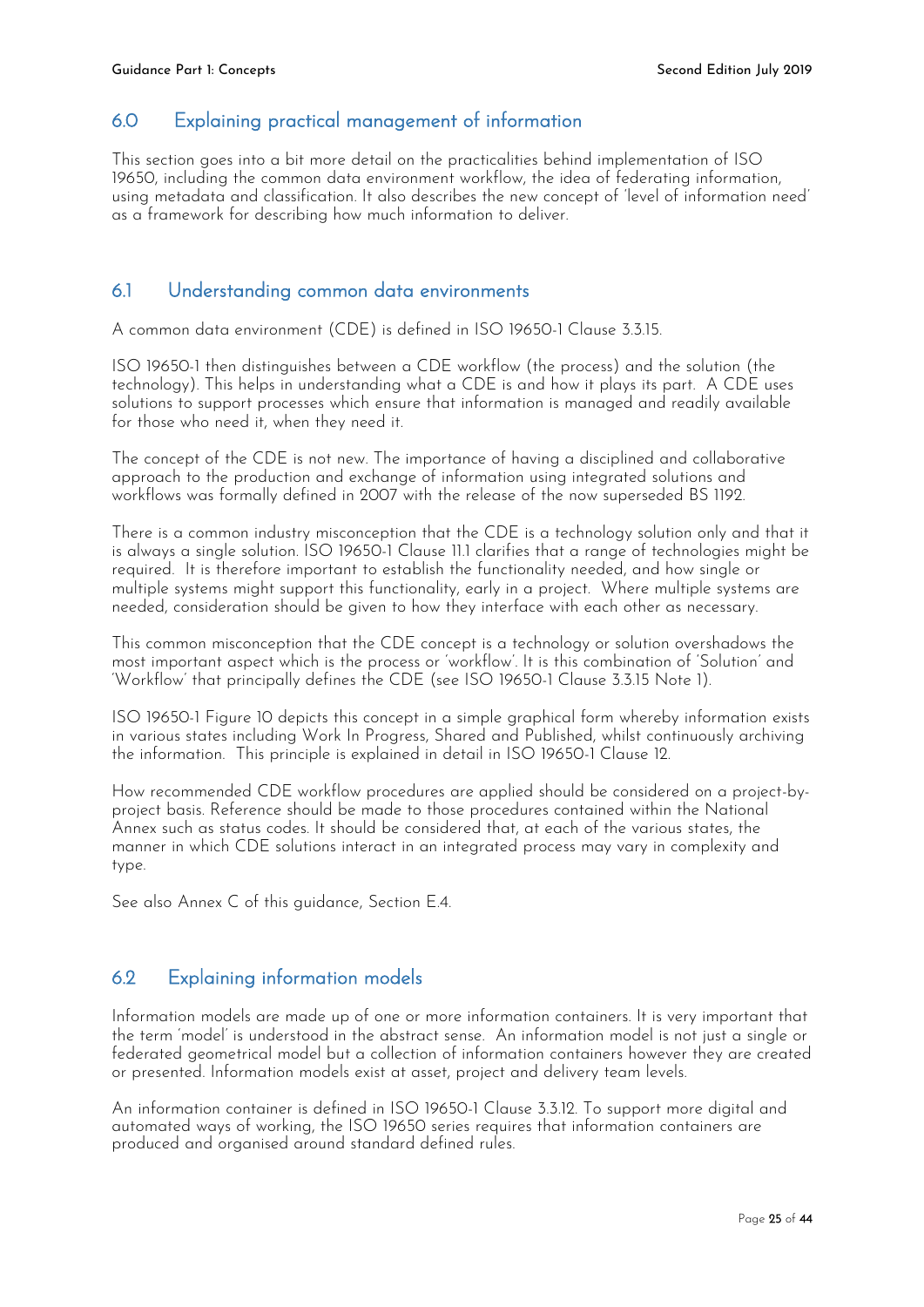During the process of defining information delivery plans these information containers are given a unique ID.

## <span id="page-25-0"></span>6.3 Information container breakdown structure and federation strategy

The term 'information container' is explained in section 7.2, below.

An information container breakdown structure is a pre-determined, detailed way to define manageable units of information across the project and/or delivery team. The evolving project information model can be complex and will comprise many information containers. Defining the information container breakdown structure therefore enables multiple appointed parties to create information simultaneously within different containers in an efficient manner. This eases information exchanges whilst at the same time removing the risk of them overwriting each other's information.

The federation strategy is a higher-level description of how and why the information model is being divided up via the information container breakdown structure, to make the production and management of the information easier (see ISO 19650-1 clause 10.4).

Together, the federation strategy and information breakdown structure provide the rules for combining and segregating information containers for specific purposes such as management of security, spatial coordination or information transmission, as well as enabling specific tasks to be undertaken with combined information. They also aid retrieval of information containers. ISO 19650-1 Annex A provides examples of information container breakdown structures and federation strategies.

The information container breakdown structure and federation strategy apply to all information container types, not just geometric models.

#### <span id="page-25-1"></span>6.3.1 Management of the information container breakdown structure and federation strategy

The lead appointed party determines the information container breakdown structure in collaboration with the delivery team. It should be considered in the development of the detailed responsibility matrix (see ISO 19650-2 clause 5.4.2) and could be communicated in the BIM execution plan.

The appointing party may determine the federation strategy where they have specific projectwide requirements. In this case their federation strategy will be communicated in the project's information production methods and procedures and the lead appointed party will confirm the federation strategy for the delivery team in the BIM execution plan. The lead appointed party determines the federation strategy (again in collaboration) if there are no specific appointing party requirements.

Both the federation strategy and the information container breakdown structure should be communicated to all members of the delivery team. Note that both could evolve throughout the life of an appointment.

#### <span id="page-25-2"></span>6.3.2 Application according to ISO 19650

The information container breakdown structure is reflected in the information container's unique ID.

It is commonly via the 'Volume/System' field, although all fields are ways of segregating and then federating information. Additional federation approaches can be via the 'Classification' metadata attached to an information container.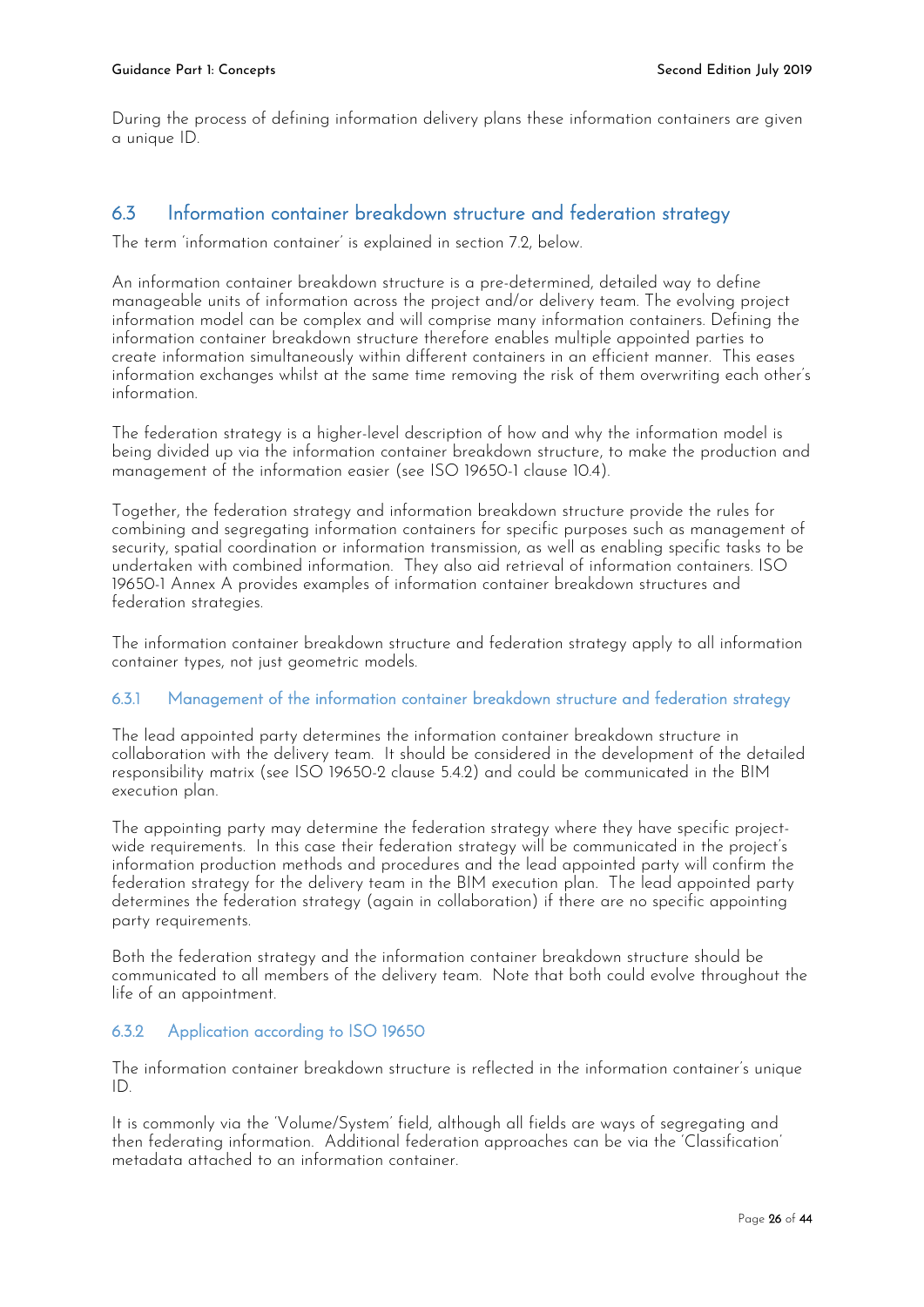A fuller explanation of information container naming is given in section 7.2 below.

## <span id="page-26-0"></span>6.4 Use of metadata

A project should agree where specific metadata should reside, directly on a construction element, on an information container or in a linked database or associated container. It is good practice to put metadata contents onto any printed or displayed material from the information container. BS EN ISO 7200 gives guidance on placement of metadata within documents. Where metadata is repeated, this should be managed to ensure consistency, for example through automated processes.

The attribute name for each piece of metadata, along with any standards for the formatting of the value that the metadata holds, should also be agreed in advance, to ensure consistency.

Refer to Section 7.2 to understand UK-specific requirements for metadata.

## <span id="page-26-1"></span>6.5 Level of information need

#### <span id="page-26-2"></span>6.5.1 What is the level of information need and why do we need it?

Information is required for a purpose, such as to perform a task or support a decision.

The level of information need is used to enable the right level of information to be provided to satisfy the information-related purposes at each information exchange. It is important to avoid the delivery of too little information, which increases risk, and the delivery of too much information, which is wasteful.

The level of information need is a broad concept which represents the framework for how the 'richness' of each information deliverable is going to be defined. There are many different ways to express the level of information need, including the richness of geometrical details and the richness of datasets.

Note that 'level of information need' is not abbreviated.

#### <span id="page-26-3"></span>6.5.2 How does the level of information need apply to ISO 19650?

The concept of the level of information need is introduced in ISO 19650-1 Clause 11.2*.* The method for defining it is established by the appointing party as part of the project's information standard. This method is then applied by the appointing party when defining the Exchange Information Requirements for each appointment.

The level of information need is identified for each information container and this should be considered when defining the federation strategy and information container breakdown structure. The delivery of the specified level of information need is recorded in the Task Information Delivery Plans.

The level of information need should be defined so that information can be read by both people and technology for verification (i.e. does the content of the information container meet the requirements of the level of information need) and validation (i.e. is the content of the information container as complete as it needs to be to satisfy the intended purpose). Use of technology is encouraged to automate the process and reduce human error, for example defining aspects of the level of information need around a data schema and using automated rules to check that the data meets the naming requirements in the project's information standard.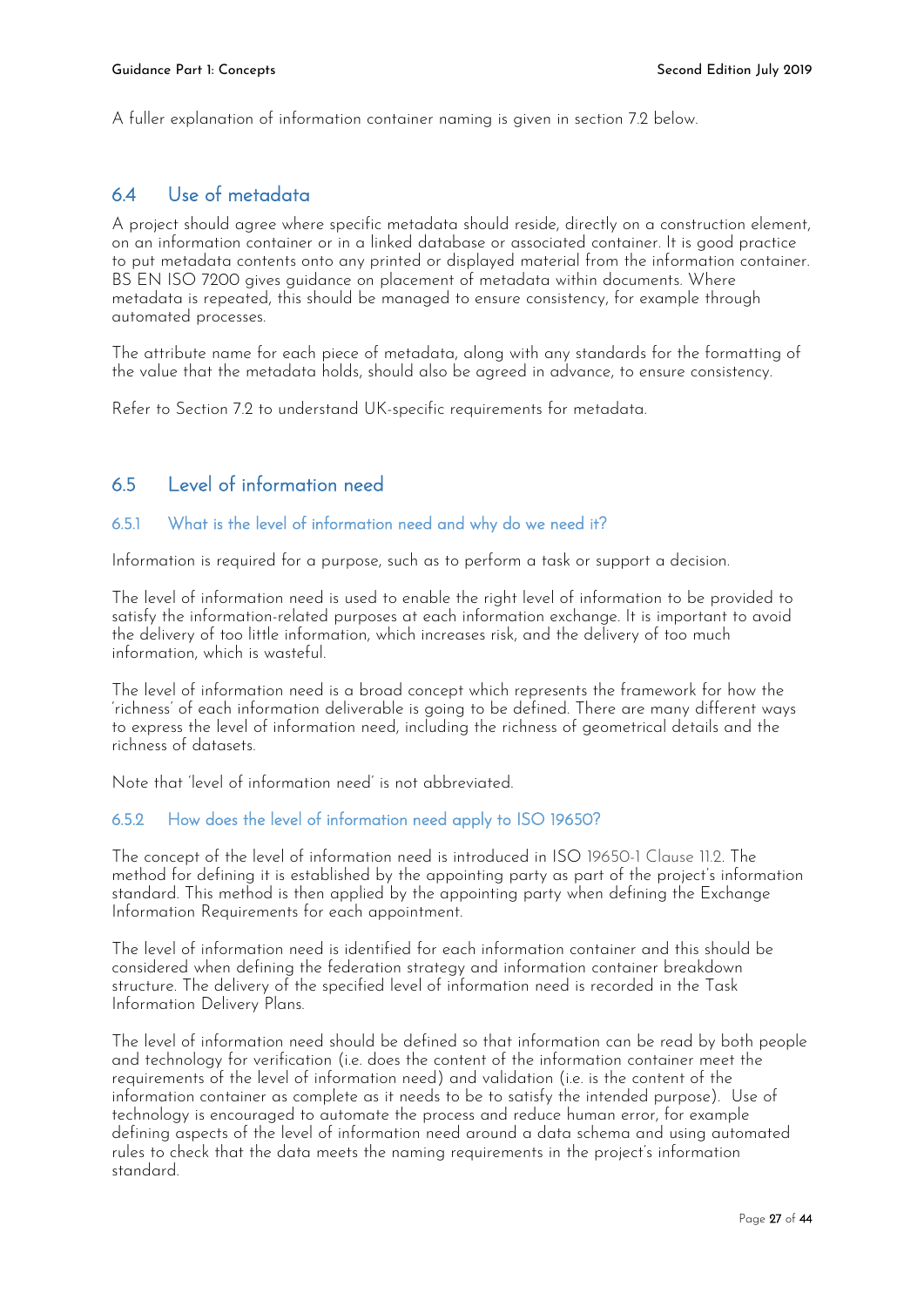There are various ways to define and specify the level of information need. At present in the UK, there are definitions for level of detail and level of information in the NBS Toolkit for many systems and products. This is an example of a level of information need framework. At the time of writing there is also specific further work on level of information need being done within CEN (European standards).

## <span id="page-27-0"></span>6.6 Organisation of information (classification)

#### <span id="page-27-1"></span>6.6.1 Classification systems for assets and projects

Classification systems are lists of things which relate to the same subject. A classification system may be based around an organised structure which can become progressively more granular as it breaks down into further subsets.

For example, the NBS describe a classification system as 'a hierarchical suite of tables that support classification of all "things" from a university campus or road network to a floor tile or a kerb unit'.

#### <span id="page-27-2"></span>6.6.2 The need for classification

We have huge amounts of complex information which we need to file, retrieve and refer to. This is particularly true for a construction project where there can be a vast breadth and depth of information and fields of specialism which use different terminology. Classification allows us to order this information in a controlled and consistent manner, to provide a common understanding between specialisms.

Some form of code may form the structure of the classification which allows the grouping of information with similar characteristics.

A great example of this is the Dewey Decimal Classification, a system used for the cataloguing of books around similar subjects. It assigns classification as labels which allow people to search and sort books. Digitally, we are taking the same concept using metadata to allow us to use technology to search, filter and sort information.

#### <span id="page-27-3"></span>6.6.3 How classification applies to ISO 19560

-

ISO 19650-1:2018 recommends that classification is in line with ISO 12006-2. This standard defines the framework for classification systems internationally. Each country or region might have its own version aligned to this standard and in the UK this classification system is Uniclass 2015 (authored by the NBS – see<https://toolkit.thenbs.com/articles/classification> ). This can be applied to all forms of information whether it is in the form of construction elements, activities, roles, spaces or even the whole facility. Object information should be in line with ISO 12006-3.

To allow the indexing and retrieval of information within a common data environment, ISO 19650-2 Clause 5.1.7 requires each information container to be classified using a metadata attribute. It also allows us to map information to other industry-based classification systems or structured, coded lists such as the measurement rules found in the RICS New Rules of Measurement series or the maintenance standard SFG20. 8

<sup>&</sup>lt;sup>8</sup> SFG20 is the product name for the BESA standard technical maintenance schedules.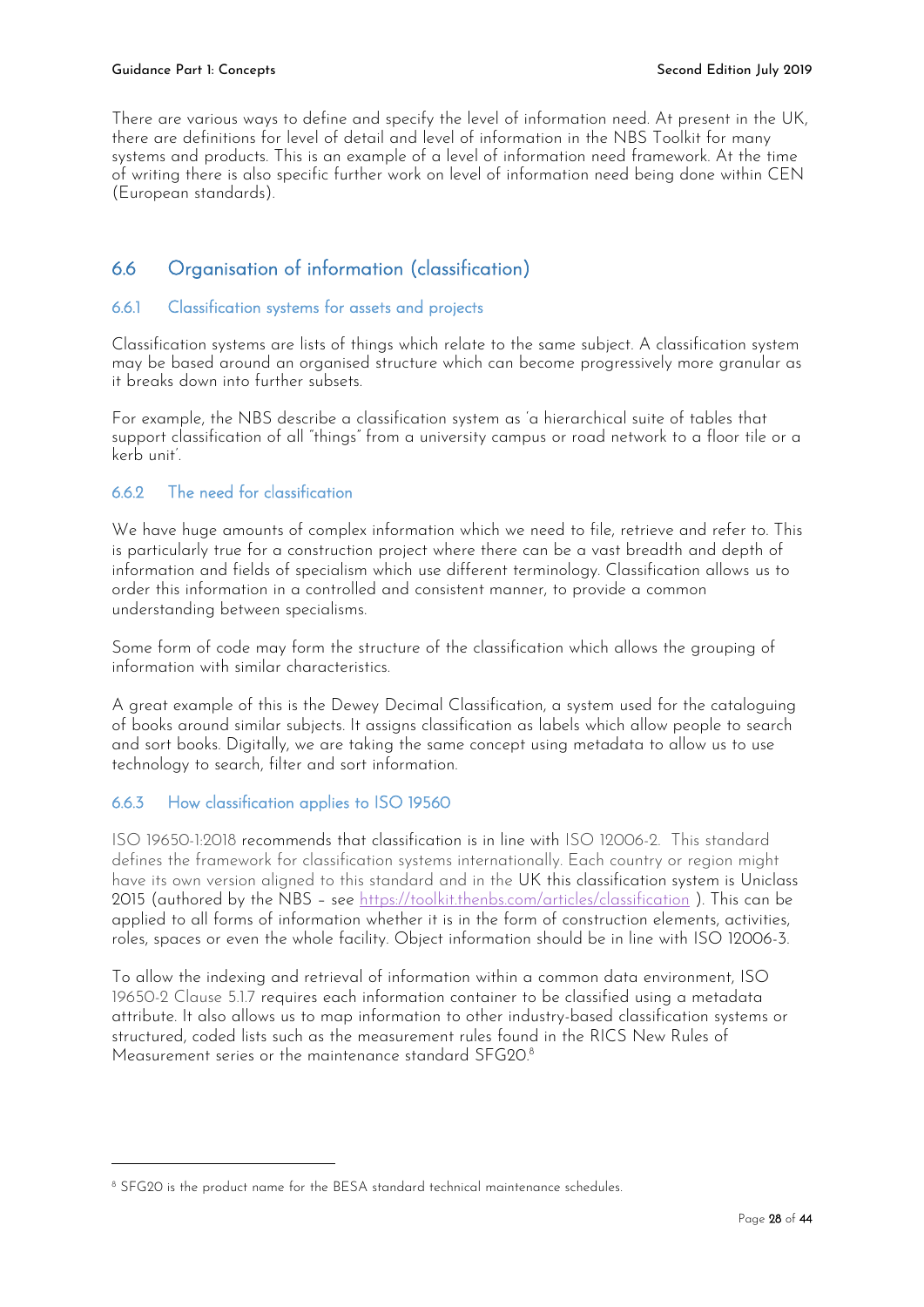## <span id="page-28-0"></span>7.0 Explaining the National Annex

## <span id="page-28-1"></span>7.1 Use of the National Annex to ISO 19650-2:2018

The ISO 19650 series is the internationally agreed approach to information management using building information modelling. However, for certain requirements detailed in ISO 19650 Part 2*,* each region/country can add its own recommendations in the form of a National Annex.

Requirements in ISO 19650-2 that are clarified in the UK National Annex are the project's:

- information requirements;
- information standard;
- information production methods and procedures;
- common data environment.

Note that when working on international projects there may be a requirement for organisations to adopt another region/country's National Annex depending upon the appointing party's (for example the client's) preference.

## <span id="page-28-2"></span>7.2 The National Annex and common data environments

The UK's National Annex describes the naming standard for information containers within a common data environment (CDE) and is based on the same convention set out in superseded BS 1192:2007.

In the National Annex, the term 'information container' is used to describe the unique identification of a file.<sup>9</sup> For a construction project, an information container could be a cost plan, a programme, a drawing, a geometric model etc. National Annex Clause NA3.6 lists common types of information containers and how these can be named. It is not a definitive list and there is an option to specify project-specific codes if required.

Each information container should be identified through a unique ID and National Annex Clause NA2.2 provides the structure for this ID. A structural steel specification produced by the structural engineer *ABC* for project *NEWP* (a multi-storey building) would have a unique ID of:

NEWP-ABC-XX-ZZ-SP-S-0001

-

The unique ID shows us that the information container is the first (0001) structural engineer's (S) specification (SP), which is relevant to all levels (ZZ). It isn't related to a specific volume or system (XX), it has been produced by ABC (the originator) and is for NEWP (the project). Reading the description back to front is helpful in understanding the contents of the information container.

The unique ID does not define the specification as a *steel frame* specification because this will be identified through classification metadata.

The National Annex also requires the project's CDE(s) to enable attributes (metadata) against each information container to record its status, revision and classification. Metadata requirements are covered in National Annex Clause 4.

The CDE should prompt the addition of metadata according to the National Annex plus the update of metadata when an information container is revised. The CDE may also enable configuration so that additional metadata can be added if required.

Also documented are the typical open data formats for information exchanges that should apply in the UK such as IFC, xlsx and PDF.

A CDE solution might present the example information container as given in Table 3.

<sup>9</sup> The unique ID structure described in the National Annex should not be applied to other information containers such as folders (which represent a selection of files) or layers.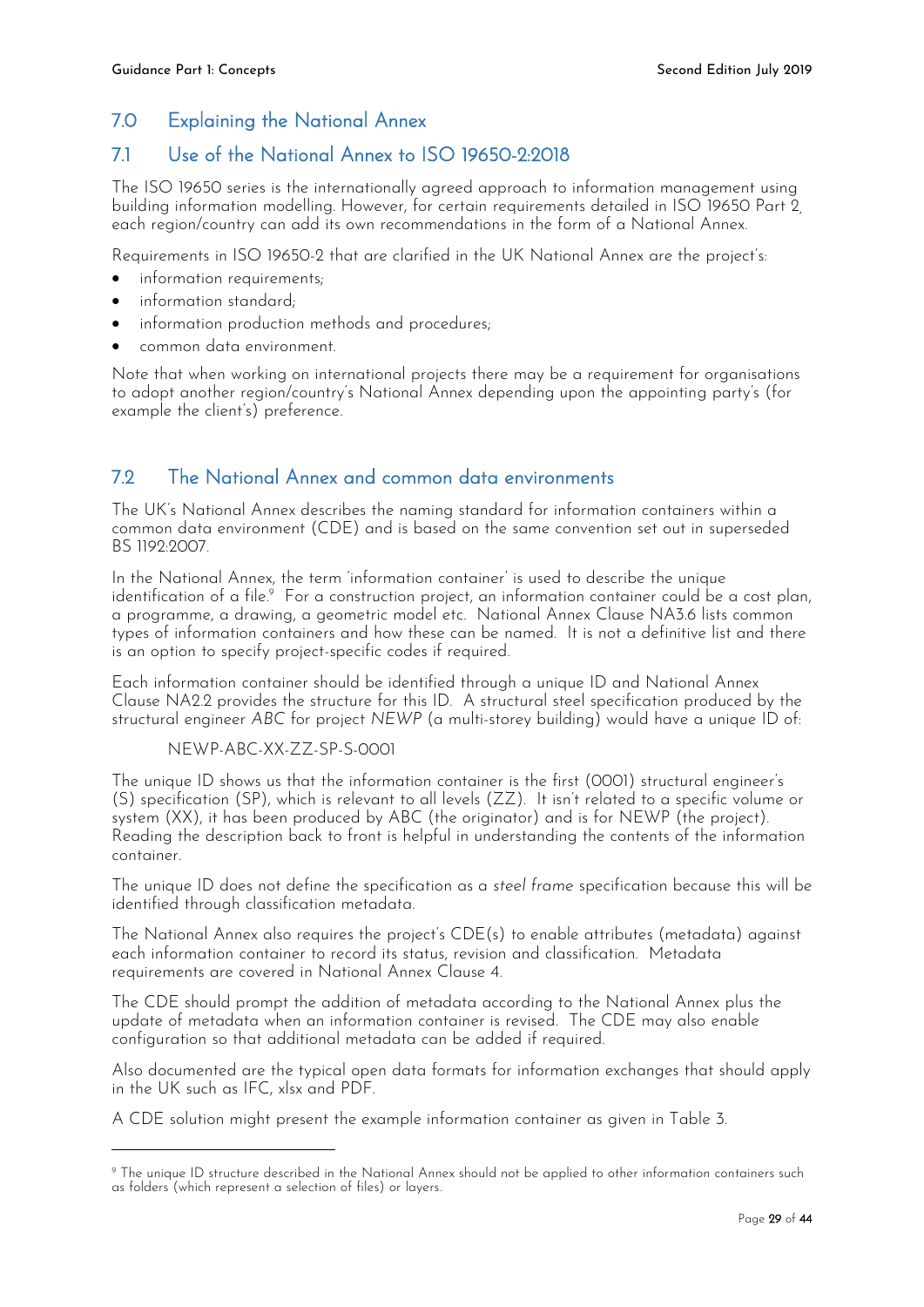#### <span id="page-29-1"></span>*Table 3: Presentation of example information container*

|                          |                |                 | Metadata       |
|--------------------------|----------------|-----------------|----------------|
| Unique ID                | Status         | Revision        | Classification |
| NEWP-ABC-XX-ZZ-SP-S-0001 | S <sub>2</sub> | PO <sub>1</sub> | PM_35_20_80    |

The status and revision identify the information container as being suitable for information (S2) and it is the first version of the information container (P01). PM\_35\_20\_80 refers to the Uniclass 2015 Project Management code for structural design performance requirements.

Adoption of the National Annex methodology (i.e. the unique ID plus metadata) means that information descriptions, if needed, can be kept to a bare minimum. This aids efficiency and consistency for information identity (which is essential when a CDE contains a large volume of information containers) but importantly supports a security-minded approach to information management.

Adopting the unique ID and metadata for information containers within a CDE can create a disconnect if the same approach is not taken by the originator in their own file management system, particularly where a folder system is used and revisioning is not structured. For the example above the structural engineer might have adopted different number sequencing, filed the information container against a folder of *Specifications* and called the information container *Steel frame 8001* – see Figure 4:



#### <span id="page-29-0"></span>*Figure 4: Example folder system and file naming.*

-

Note there is no relationship between the information container in the CDE *NEWP-ABC-XX-ZZ-SP-S-0001* and the original information container *Steel frame 8001.* Some CDEs might store the originating information container identity but this is not guaranteed. The National Annex unique ID and metadata approach for back-office systems should therefore be adopted.<sup>10</sup>

It is also worth understanding the extent to which a Windows-based approach (or other proprietary operating system) supports metadata to align with the CDE.

The project's information standard should determine requirements for the unique ID, status codes, revisions and numbering. The information standard forms part of the tendering documentation, along with the exchange information requirements (see ISO 19650-2 Clause 5.2) created by the appointing party (for example the client).

<sup>10</sup> Note that National Annex Clause NA.3.2 identifies that the project identifier should be different from an organisation's internal job number.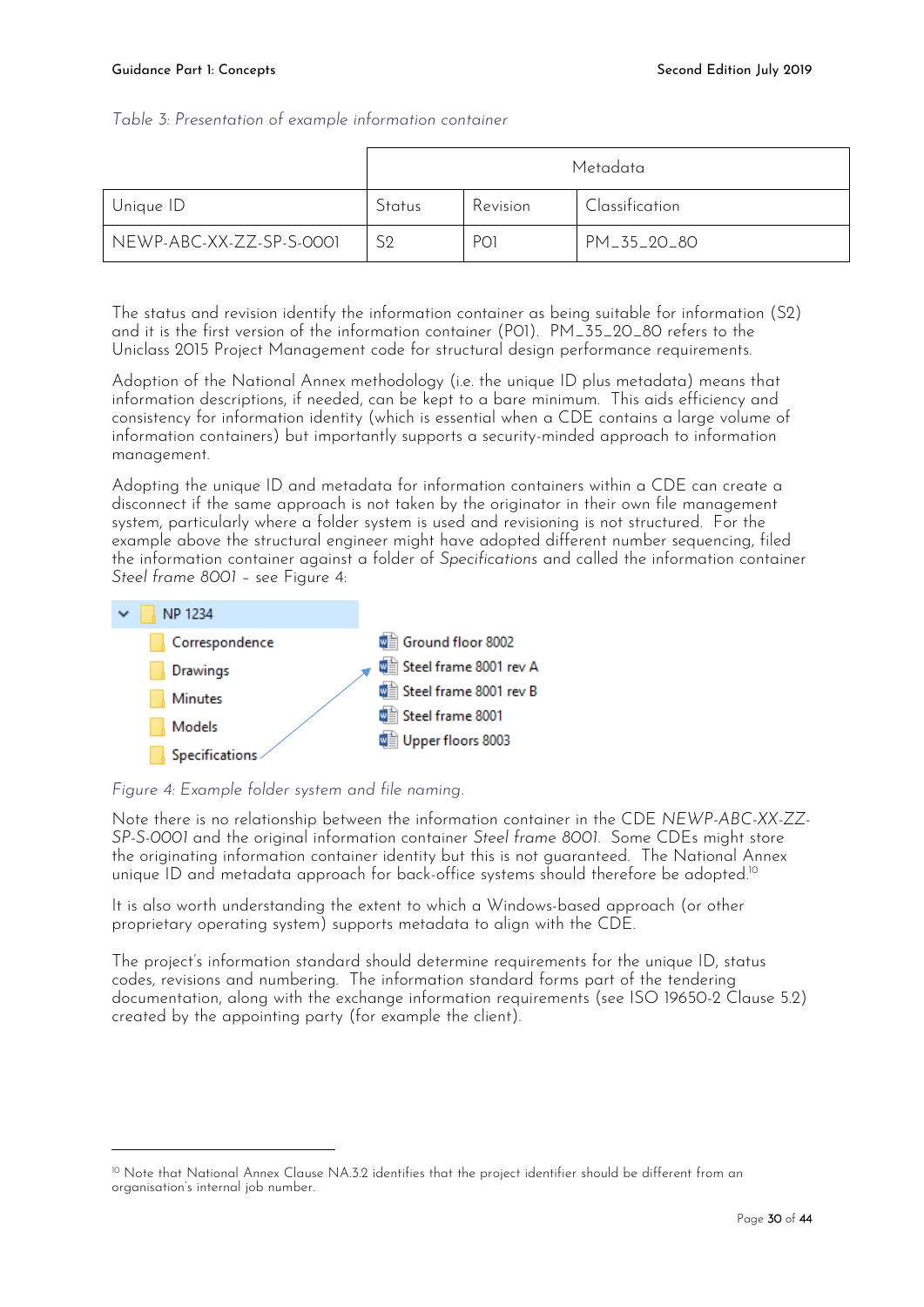## <span id="page-30-0"></span>8.0 Summary

This concept-level guidance has provided an overview of the rationale, ideas and principles relating to the ISO 19650 series.

The accompanying process-level guidance (due for publication in summer 2019) explains the step-by-step application of ISO 19650-2, and this should be referred to by practitioners and those implementing the ISO 19650 series across a project, within an appointment or within an organisation.

At the time of writing, the ISO 19650 series is still very new, albeit based on former UK standards, so it is anticipated that as experience of implementing the standard is gained over the coming months and year, this guidance will be updated to reflect both this and any comments/feedback received.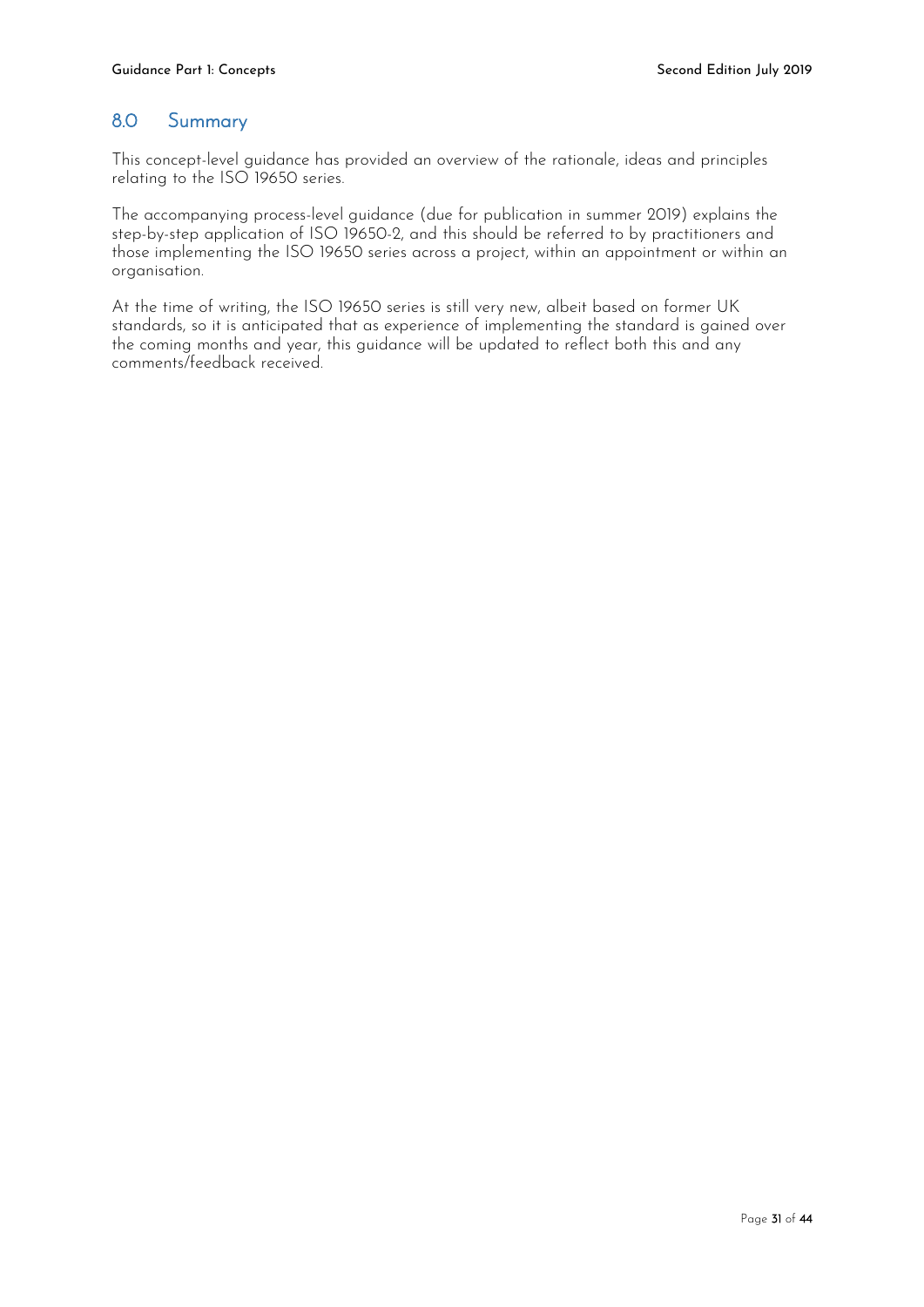## <span id="page-31-0"></span>Annexes Annex A: Building information modelling related standards

Table A.1 summarises the existing suite of building information modelling (BIM) standards which were developed to support BIM Level 2. Some of these are now evolving to enable information management according to ISO 19650.

### <span id="page-31-1"></span>*Table A1: Standards*

| <b>BIM Standards</b><br>2018                                                                                                                                                                                                                                                                | Standards Changes<br>2018/2019<br>Now Published                                                                                                                                                | Standards Changes<br>2020 Onwards<br>Exact Date TBC                                  |  |  |  |
|---------------------------------------------------------------------------------------------------------------------------------------------------------------------------------------------------------------------------------------------------------------------------------------------|------------------------------------------------------------------------------------------------------------------------------------------------------------------------------------------------|--------------------------------------------------------------------------------------|--|--|--|
|                                                                                                                                                                                                                                                                                             | Core Standards                                                                                                                                                                                 |                                                                                      |  |  |  |
| BS 1192:2007+A2:2016<br>Collaborative production of<br>architectural, engineering and<br>construction information, and<br>PAS 1192-2:2013 Specification for<br>information management for the<br>capital/delivery phase of<br>construction projects using<br>building information modelling | BS EN ISO 19650-1:2018<br>Information management<br>using building information<br>modelling - Concepts and<br>principles, and<br><b>BS EN ISO 19650-2:2018</b><br>Delivery phase of the assets | No Change                                                                            |  |  |  |
| PAS 1192-3:2014 Specification for<br>information management for the<br>operational phase of assets using<br>building information modelling                                                                                                                                                  | No Change                                                                                                                                                                                      | <b>BS EN ISO 19650-3</b><br>Operational phase of<br>assets                           |  |  |  |
| PAS 1192-5:2015 Specification for<br>security-minded building<br>information modelling, digital<br>built environments and smart<br>asset management                                                                                                                                         | No Change                                                                                                                                                                                      | <b>BS EN ISO 19650-5</b><br>Security-minded approach<br>to information<br>management |  |  |  |
| BS 8536-1:2015 Briefing for design<br>and construction (buildings)<br>and/or<br>BS 8536-2:2016 Briefing for<br>design and construction<br>(infrastructure)                                                                                                                                  | No Change                                                                                                                                                                                      | No Change                                                                            |  |  |  |
| BS 1192-4:2014 Fulfilling<br>employer's information exchange<br>requirements using COBie                                                                                                                                                                                                    | No Change                                                                                                                                                                                      | No Change                                                                            |  |  |  |
| As Required                                                                                                                                                                                                                                                                                 |                                                                                                                                                                                                |                                                                                      |  |  |  |
| PAS 1192-6:2018 Specification for<br>collaborative sharing and use of<br>structured Health and Safety<br>information using BIM                                                                                                                                                              | No Change                                                                                                                                                                                      | No Change                                                                            |  |  |  |
| BS 7000-4:2013 Design                                                                                                                                                                                                                                                                       | No Change                                                                                                                                                                                      | No Change                                                                            |  |  |  |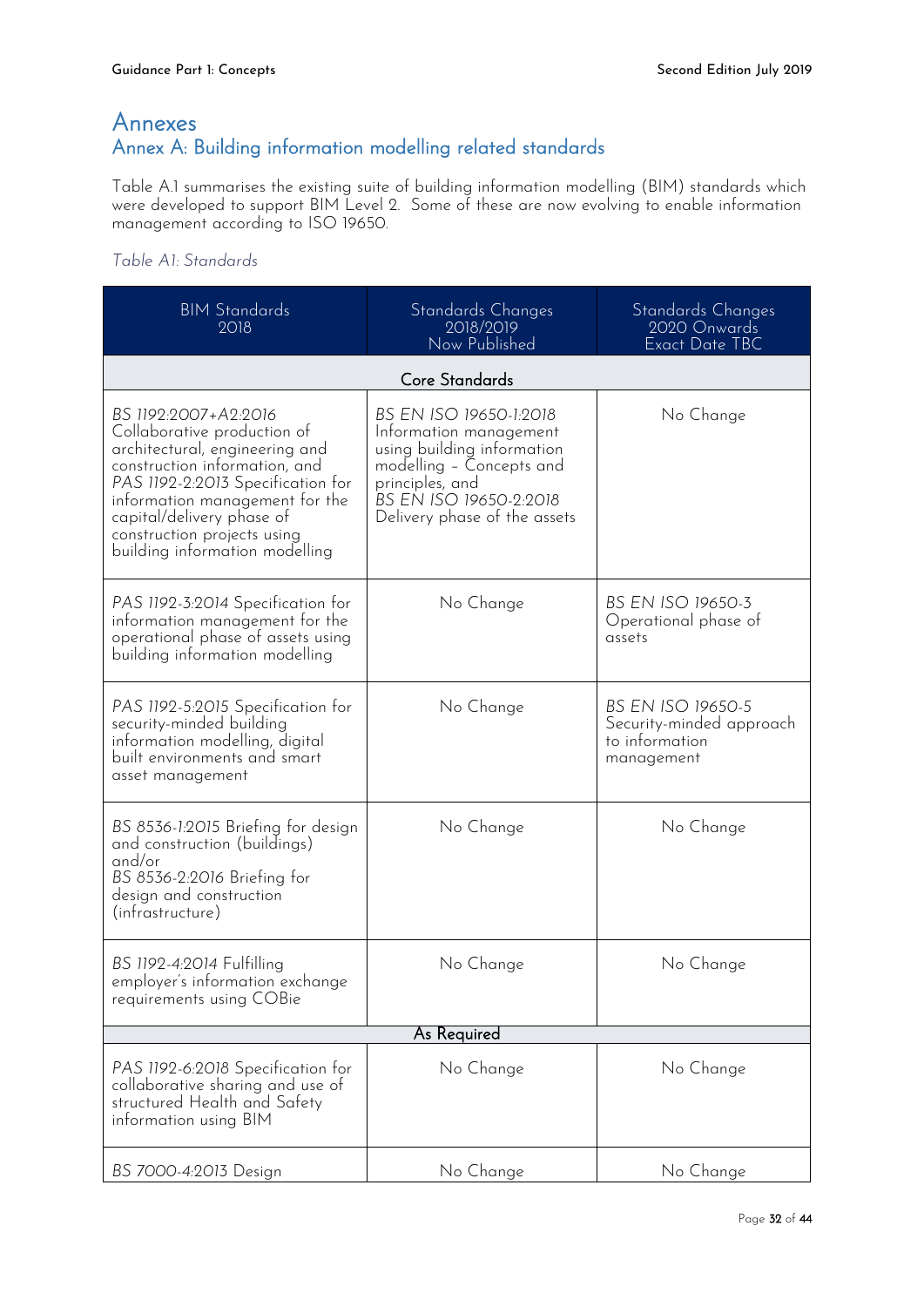| management systems - guide to<br>managing design in construction                    |           |                                                                                                                    |
|-------------------------------------------------------------------------------------|-----------|--------------------------------------------------------------------------------------------------------------------|
| BS 8541 series Library objects for<br>architecture, engineering and<br>construction | No Change | ISO 22014 and ISO 22057<br>are under development at<br>the time of writing to<br>supersede BS 8541 Parts 1<br>to 6 |

For standards where no further changes are noted, as of the date of publication of this guidance, no work item has been agreed with ISO to develop an equivalent ISO standard. Any British Standard listed which is superseded by an ISO standard will be withdrawn by the British Standards Institution. However these standards will still be available for reference.

The transition guidance to ISO 19650 provides a helpful summary of the key changes from the originating documents that have occurred within ISO 19650-1 and ISO 19650-2. To access the standards and transition guidance listed above, please refer to the BSI website [https://www.bsigroup.com/en-GB/standards/.](https://www.bsigroup.com/en-GB/standards/)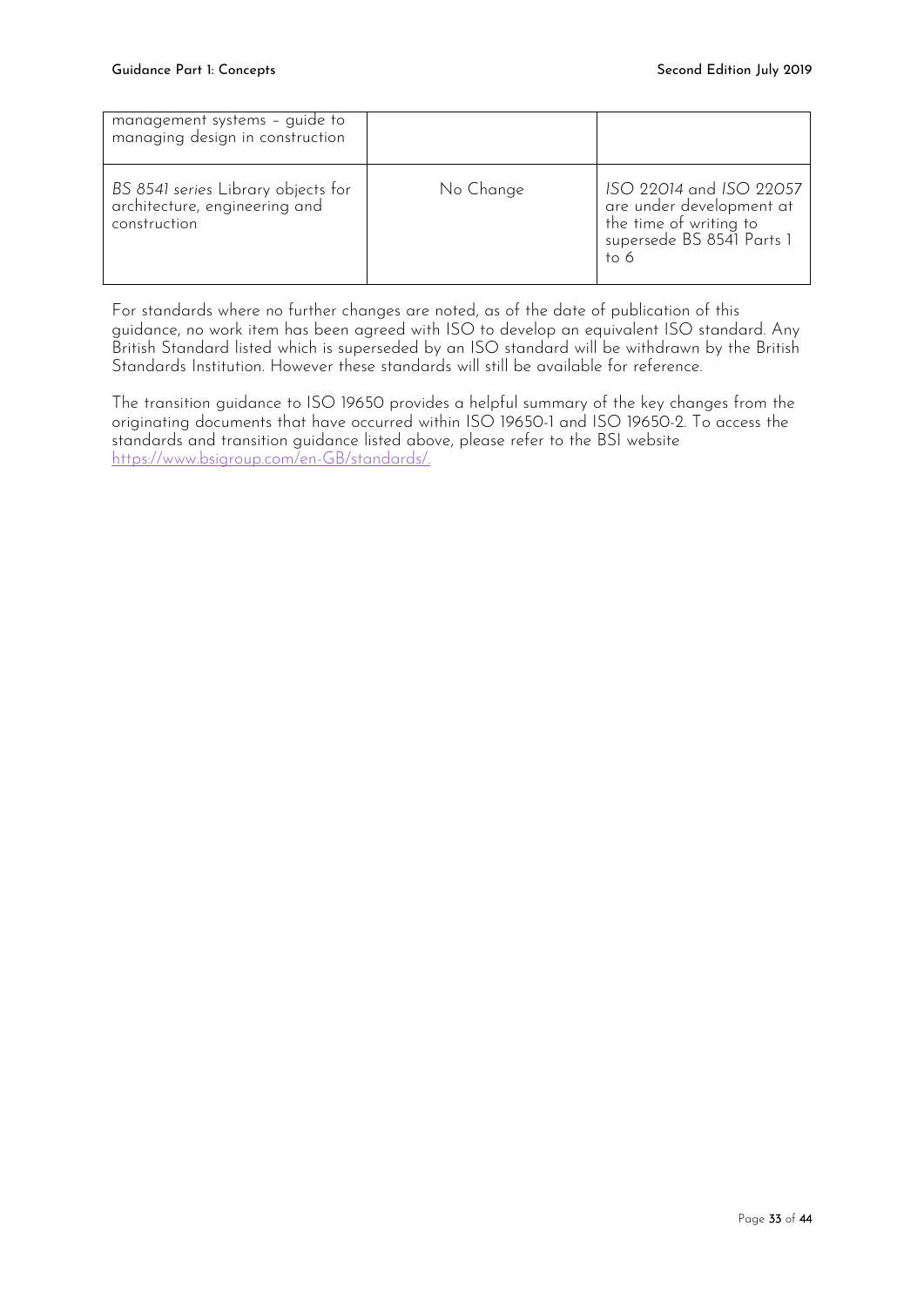## <span id="page-33-0"></span>Annex B: Soft landings

The principle of soft landings describes the planned, structured and graduated handover of an asset from the design and construction team to the operation and maintenance team. BSRIA developed the soft-landings process in association with the Usable Buildings Trust. In 2013, the UK Government reviewed and tailored the process to embed it within public sector procurement and commonly referred to it as Government Soft Landings (GSL). The process is supported by [BS 8536-1:2015](http://bim-level2.org/en/standards/) and BS 8536-2:2016.

The aim of soft landings is to improve operational performance; as a process it aligns the interests between those who design and construct an asset and those who subsequently use it.

The principle of soft landings drives better outcomes for assets through early engagement with the operational team and the opportunity to benefit from appropriate operational asset information. It encourages early consideration of operation requirements, ideally determined in collaboration with the people who will be operating and maintaining the asset in use. It is therefore not just a handover protocol but a commitment from the design team, through construction and into operation providing emphasis on improving operational readiness and performance in use.

Building information modelling and the ISO 19650 series actively support the soft-landings process through the Exchange Information Requirements incorporating relevant Asset Information Requirements. The process of information exchange, coupled with modelling and simulation, allows end-users and project teams to visualise and understand how the asset will perform in use.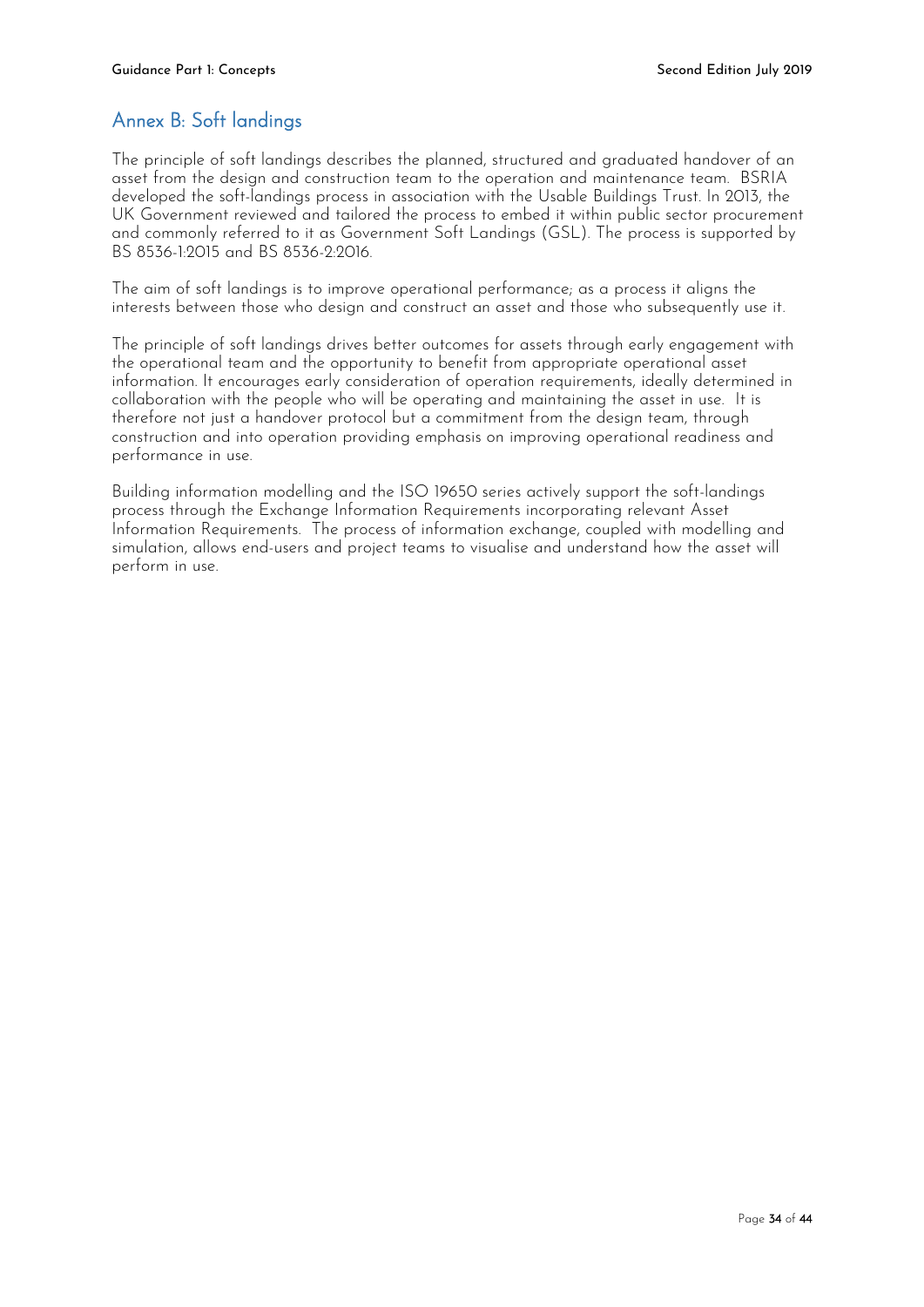## <span id="page-34-0"></span>Annex C: Legal and contractual guidance note

#### A. Introduction

- A.1. This note provides guidance on legal and contractual issues arising under BS EN ISO 19650-1:2018 ('ISO 19650-1') and BS EN ISO 19650-2 2018 ('ISO 19650-2') as referred to in PD 19650-0:2018, and is for use by both the legal community and the construction industry. ISO 19650-1 and ISO 19650-2 came into effect in the UK in January 2019 and supersede two of the existing 1192 standards, that is BS 1192:2007+A2:2016 and PAS 1192- 2:2013 respectively (further parts of BS EN ISO 19650 may follow to supersede other 1192 suite documents).
- A.2. To facilitate parties' immediate implementation of ISO 19650-1 and ISO 19650-2, this annex provides guidance on the key contractual impact of ISO 19650-1 and ISO 19650-2 whilst more detailed guidance is prepared. $^{\shortparallel}$

#### B. Equivalent terms

B.1. ISO 19650-1 and ISO 19650-2 introduced a number of new terms in replacement of the terms used in the 1192 suite. Table 2 of PD 19650-0 maps the most significant changes to the terms in the 1192 suite. Some of the key terms to highlight from a legal and contractual perspective are given in Table C.1 but refer to PD 19650-0 Table 2 for explanatory comments.

| 1192 term                                                                           | 19650 term                                                                                 |
|-------------------------------------------------------------------------------------|--------------------------------------------------------------------------------------------|
| Contract                                                                            | Appointment                                                                                |
| Employer                                                                            | Appointing party, lead appointing party (Tier 1)<br>and appointed party (Tier 2 and below) |
| Employer's information<br>requirements (EIRs)                                       | Exchange information requirements (EIRs)                                                   |
| Level of model<br>definition/level of detail<br>(LOD)/level of<br>information (LOI) | Level of information need                                                                  |
| Responsibility matrix                                                               | Responsibility matrix/Assignment matrix                                                    |
| Suitability                                                                         | Status                                                                                     |
| Supplier                                                                            | Lead appointment party (Tier 1)/appointed<br>party (Tier 2 and below)                      |

#### <span id="page-34-1"></span>*Table C1: Equivalent terms*

-

- B.2. Contract documents may use conflicting terminology, or a combination of terminology from different sources. Contract terms will not automatically be as defined in ISO 19650- 1 and -2, as above, unless the contract states this is the case. Consider how this can be resolved, for example by inserting a glossary (confirming which contract terms have the same/identical meaning) or insert clarification within the definition of each relevant term (for example which terms are, or are not, derived from ISO 19650-1 and -2).
- B.3. For ease of reference this note indicates in italics any terms used that are defined in ISO 19650-1 and -2.

<sup>11</sup> This note seeks to provide non-exhaustive guidance on BS EN ISO 19650-1, BS EN ISO 19650-2 and PD 19650- 0:2019. This note is not legal advice and advice should be obtained from legal advisers on the contents. This note is obviously not a substitute for reviewing the full contents of ISO 19650-1, ISO 19650-2 and PD 19650-0:2019 to understand the legal and contractual issues arising under those documents.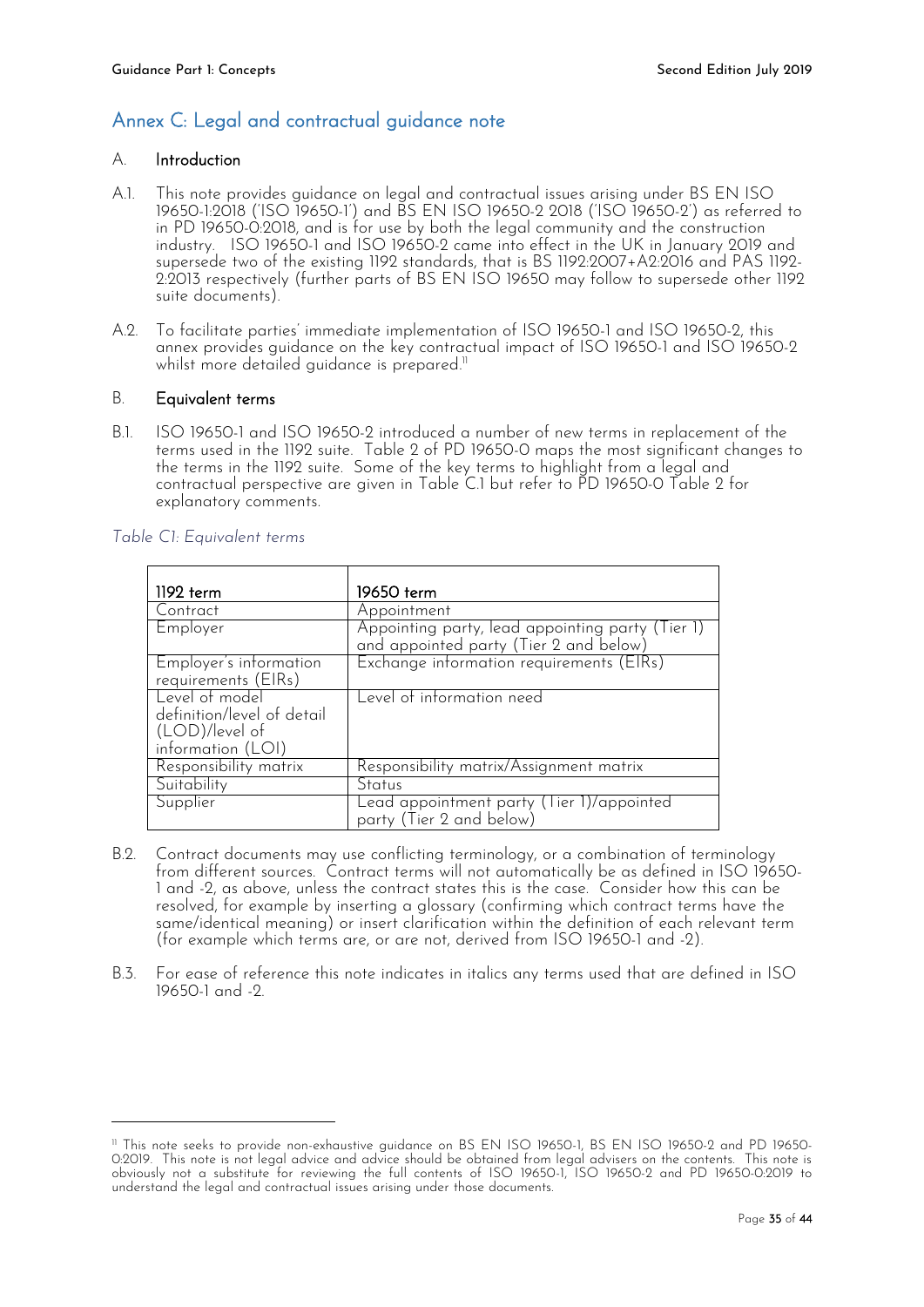#### C. Key contractual and legal documents under BS EN ISO 19650

- C.1. BS EN ISO 19650 sets out the key supporting documentation for an *appointment*, and is summarised here as applies to the UK within a contractual setting as follows:
	- *Appointments* any contract or instruction concerning goods, works or services.
	- *Project information requirements* explaining the information needed to answer or inform high-level strategic objectives within the *appointing party* in relation to a particular asset project.
	- *Exchange information requirements* setting out the requirements for production of project information in such a way so as to be incorporated into *appointments* and aligning with *trigger events* representing the end of project stages (in the delivery phase).
	- *Responsibility matrix* identifying information management functions; and either project or asset information management tasks, or information deliverables as appropriate.
	- *Assignment matrix* to help establish the scope of services needed where a prospective *appointed party* or third party is appointed to undertake all or part of the information management function. See the example in Annex A of ISO 19650- 2 at Table A.1.
	- *Master information delivery plan* an aggregated version of the task information delivery plans for each task team.
	- *BIM execution plan* a plan that explains how the information management aspects of the *appointment* will be carried out by the *delivery team*.
	- *Information protocol* a means of capturing requirements in respect of ISO 19650-1 and ISO 19650-2 into appointments and contracts.

#### D. Project's information protocol

- D.1. ISO 19650-1 and -2 do not (and are expressly not intended to) provide a prescriptive direction on the composition of BIM contract documents. However, ISO 19650-2 takes the familiar route of requiring that an information protocol for any project is established at the outset of the project and subsequently and appropriately incorporated into all *appointments.* Note that if you elect to use the CIC BIM Protocol (either Edition) in an ISO 19650 series-compliant contract, it will need to be amended to match the terminology, processes and requirements of ISO 19650-1 and -2.
- D.2. A template information protocol compliant with ISO 19650-1 and -2 is being drafted and will be released in 2019.

Action: Ensure any protocol used is amended to take into account, at a minimum, the matters listed in Section 5.1.8 of ISO 19650-2.

#### E. ISO 19650 legal and contractual checklist

#### E.1. Information delivery cycle

The principles of the information delivery cycle under ISO 19650-1 are to be applied to both the asset management and project delivery context but this note provides legal and contractual guidance on the project delivery cycle in particular as specified in ISO 19650- 2, as ISO 19650-3 in relation to the asset management cycle has not yet been published. The need for additional or updated guidance will be considered following the publication of ISO 19650-3.

Key ISO 19650-1 recommendations:

 the *appointing party* specifies the requirements for information on any project, and the *delivery teams* plan the delivery and deliver the information.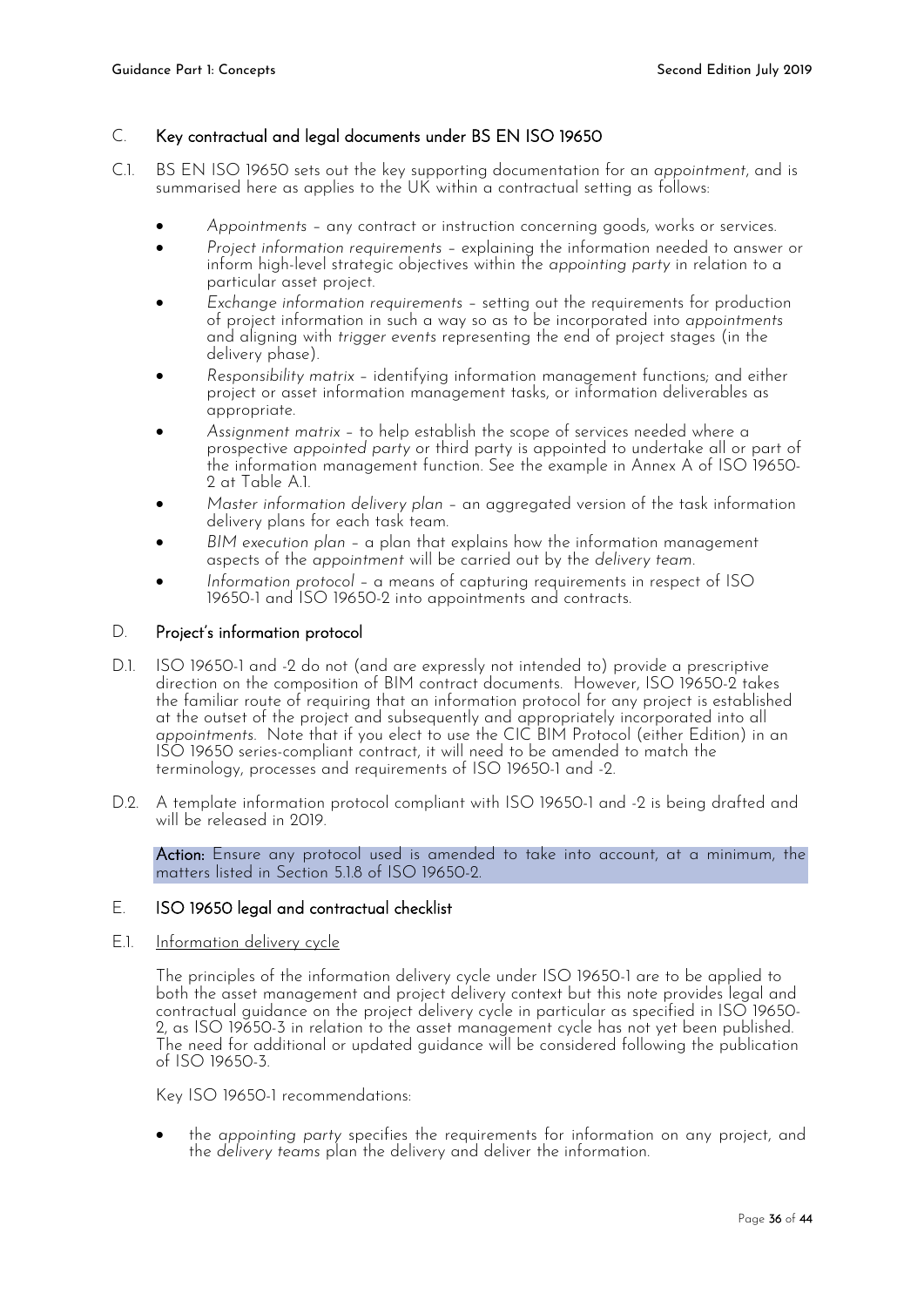- *information requirements* should be passed down to the most relevant party or the point at which the information can be most easily provided. The requirements may not be identical, that is only those requirements that are relevant to each *appointed party* should be passed down.
- at the start of the delivery phase relevant information should transfer from the *asset information model* to the *project information model* and at the end of the delivery phase relevant information should transfer from the *project information model* to the *asset information model.*
- a risk assessment for delivery of asset and project information should be carried out to help understand, communicate and manage information delivery risks.

#### Action:

- **(1)** The requirements for information should be clearly established in the contractual documentation by the *appointing party* at the outset, including the criteria for information requirements, level of information need, acceptance criteria, supporting information and dates (see ISO 19650-2, Section 5.2.1).
- **(2)** *Information requirements* should be reflected in *appointments* throughout the supply chain.
- **(3)** Consider what binding obligations and processes are required in the information protocol to implement the transfer of information between parties and within the *project information model* and the *asset information model*.
- **(4)** Take the outcome of the risk assessment into account when preparing any information protocol.
- E.2. Information delivery planning

ISO 19650-1 makes each *lead appointed party* and *appointed party* accountable for planning for information delivery.

Key ISO 19650-1 recommendations:

- Each information delivery plan should reflect the principles of ISO 19650-1 Section 10.1. At least some of the planning should be carried out prior to appointment and before any technical design, construction or asset management tasks start the necessary *appointment* conditions and amendments should be agreed.
- Information should be issued at predefined information delivery milestones which can take place between the *appointing party* and the lead *appointed parties* and between lead *appointed parties.*
- Delivery of information in accordance with the information requirements should be one of the criteria for completion of project (or asset information) activity.

#### Action:

- **(1)** Agree necessary *appointment* conditions and amendments in connection with information delivery plan before any key tasks are commenced.
- **(2)** Reflect the information exchange requirements and the extent and timing to which information is being exchanged between lead *appointed parties* in the information protocol, including any obligations to provide updates where there are changes in information in between the predefined information exchanges.
- **(3)** Take information delivery requirements into account in the definitions of tasks, stages and completion in *appointments*.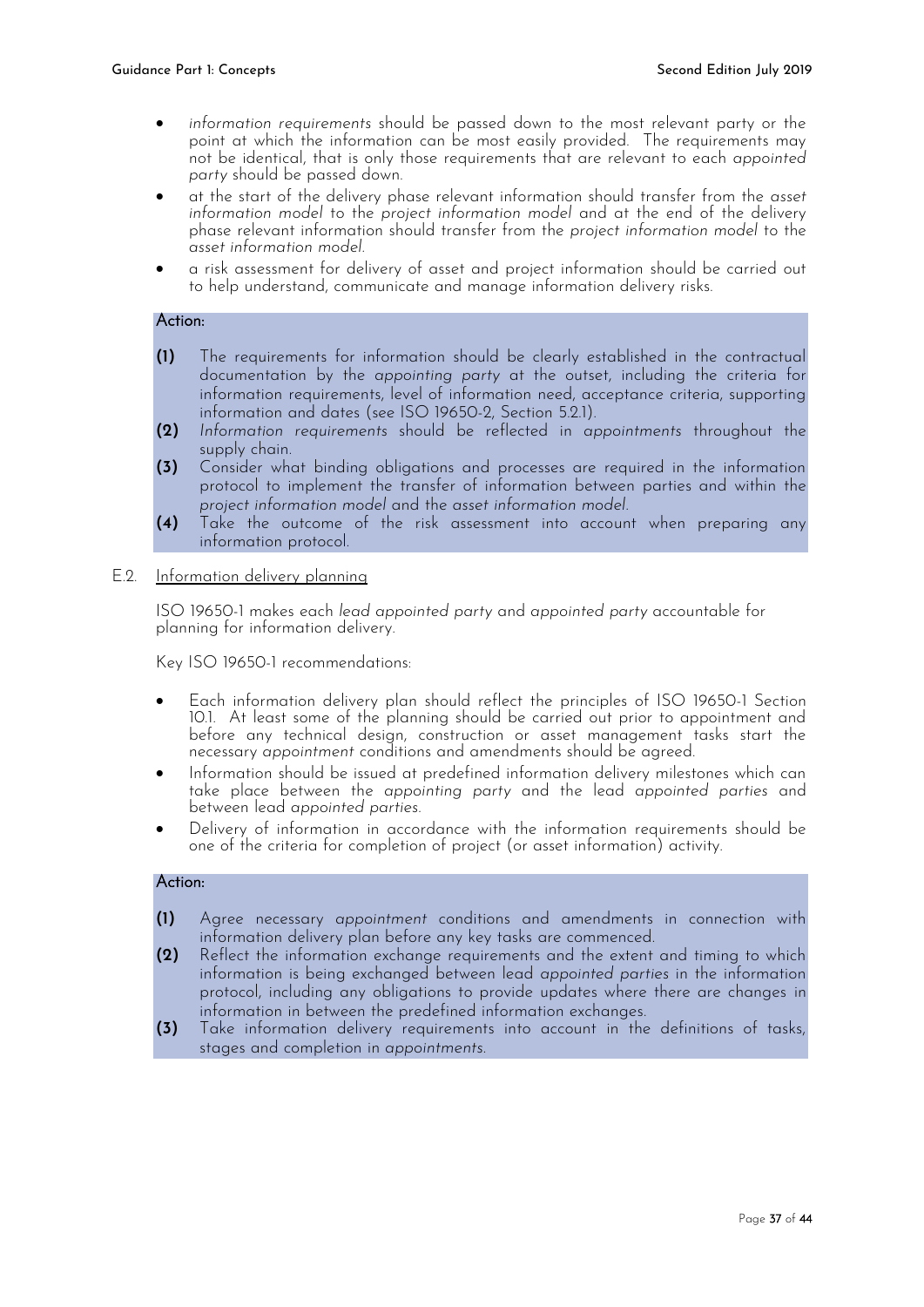#### E.3. Managing the collaborative production of information

Key ISO 19650-1 recommendations:

- A *common data environment* solution and workflow should allow information containers, and the information itself, to be accessed by those who require it when undertaking their function. Issues in the information model should be resolved during the production of information rather than after delivery.
- Each deliverable should have a specified *level of information need* which should include the quality, quantity and granularity of information required. Metrics for determining levels of information need should be defined and used across a whole project or asset.

#### Action:

- **(1)** Consider process and protocols for access of information containers, and for checking for and resolving issues in the information models during production.
- **(2)** Implement the same *level of information need* methodology in preparing all information protocols on the same project.
- E.4. Common data environment

Key ISO 19650-1 recommendations:

- The *common data environment (CDE)* solution and workflow should support the information management processes in ISO-19650-2:2018, 5.6 and 5.7 and at the end of the project, information required for asset management should be moved to the asset information model, with all other information retained for the time defined in the *information production methods and procedures.*
- The container-based collaborative working process of ISO 19650 allows for the *CDE*  workflow to be distributed across different computer systems or technology platforms.

#### Action:

-

- **(1)** Consider the *CDE* solution and the approach to ownership of and access to information in it at the end of the project (given the risks highlighted in case law of failing to do so). 12
- **(2)** Consider requirements and processes for security and storage of information in the *CDE* workflow when *appointments* are prepared and ensure these are set out consistently in the project's information protocol and/or other binding contract documentation of the parties.

<sup>12</sup> *Trant Engineering v Mott Macdonald Ltd* [2017] EWHC 2061.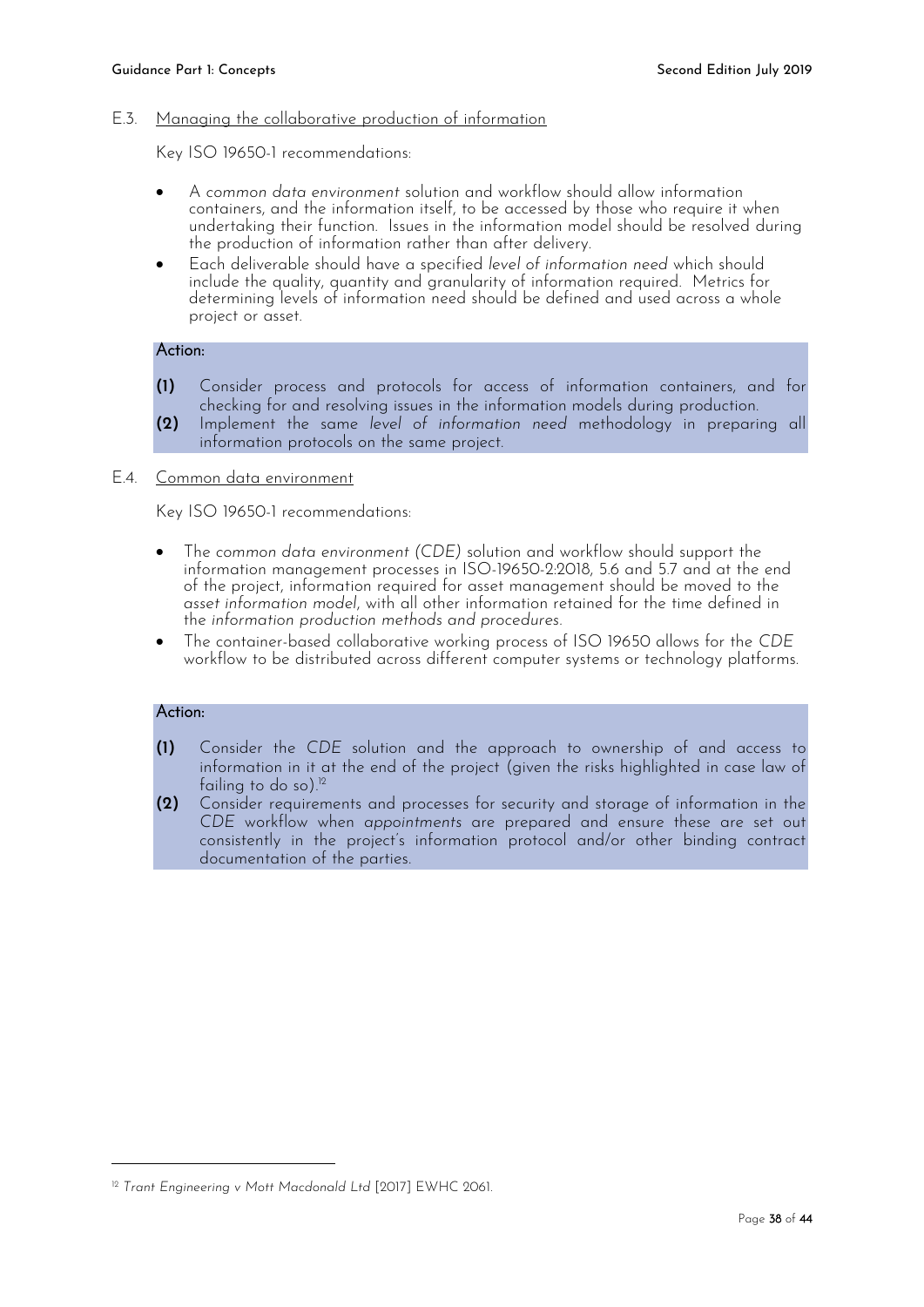E.5. 'BIM according to the ISO 19650 series'

Section 4 of ISO 19650-1 provides a short explanation of 'BIM according to the ISO 19650 series' (also known as 'Stage 2'), and PD 19650-0 further explains that it consists of BIM Level 2, with elements of BIM Level 1 and BIM Level 3 (using the 1192 suite terminology). Figure 2 of PD 19650-0 provides a graphical comparison between 'BIM according to the ISO19650 series', and the previous Levels under the 1192 suite.

It is important to bear in mind that there is no legal definition of 'BIM according to the ISO 19650 series'. It is therefore insufficient for tenders, *appointments* and related documents to simply specify a requirement to 'achieve BIM according to the ISO 19650 series', or similar. *Appointing parties* will need to set out insofar as possible what they expect and require from the information management process provided for in the ISO 19650 series and the parties should agree and clarify what 'BIM according to the ISO 19650 series' means to them, from the perspective of duties, rights and deliverables.

#### Action:

- **(1)** *Appointing parties* should follow pre-appointment processes in ISO 19650.
- **(2)** Clear statements of the duties, rights and deliverables in connection with the ISO 19650 processes to be included in tender documents and *appointments.*

#### E.6. ISO 19650-2 Section 5.1: Information management process – assessment and need

Key ISO 19650-2 recommendations:

- The *appointing party* shall have regard to the effective management of information throughout the project and reflect the long-term asset information management strategy and asset information requirements (or appoint a prospective *lead appointed party* or a third party to do so).
- The *appointing party* shall establish the project's information requirements. If the *appointing party* does not do so it will be extremely difficult for the rest of the information management process to be followed.

#### Action:

- **(1)** Clarify in *appointments* and other documents, which party bears responsibility for management of information.
- **(2)** Clarify long-term asset information management strategy and asset information requirements.
- **(3)** Ensure the project's information requirements and other needs cover, as a minimum, the matters listed at Sections 5.1.2–5.1.7 of ISO 19650-2 and, in particular, the key decision points and ensure these are taken into account in the preparation of the exchange information requirements and other contract documents.

#### E.7. ISO 19650-2 Cl 5.2: Information management process – invitation to tender

Key ISO 19650-2 recommendations:

- The *appointing party* shall establish their exchange information requirements to be met by the prospective *lead appointed party* during the appointment.
- The *appointing party* shall consider their *organizational information requirements*, *asset information requirements*, establish the *level of information need* required to meet each information requirement etc.
- The *appointing party* shall establish the dates, relative to the project's information delivery milestones and *appointing party's* key decision points.
- The *appointing party* shall assemble the reference information or shared resources that they intend to provide to the prospective *lead appointed party* during the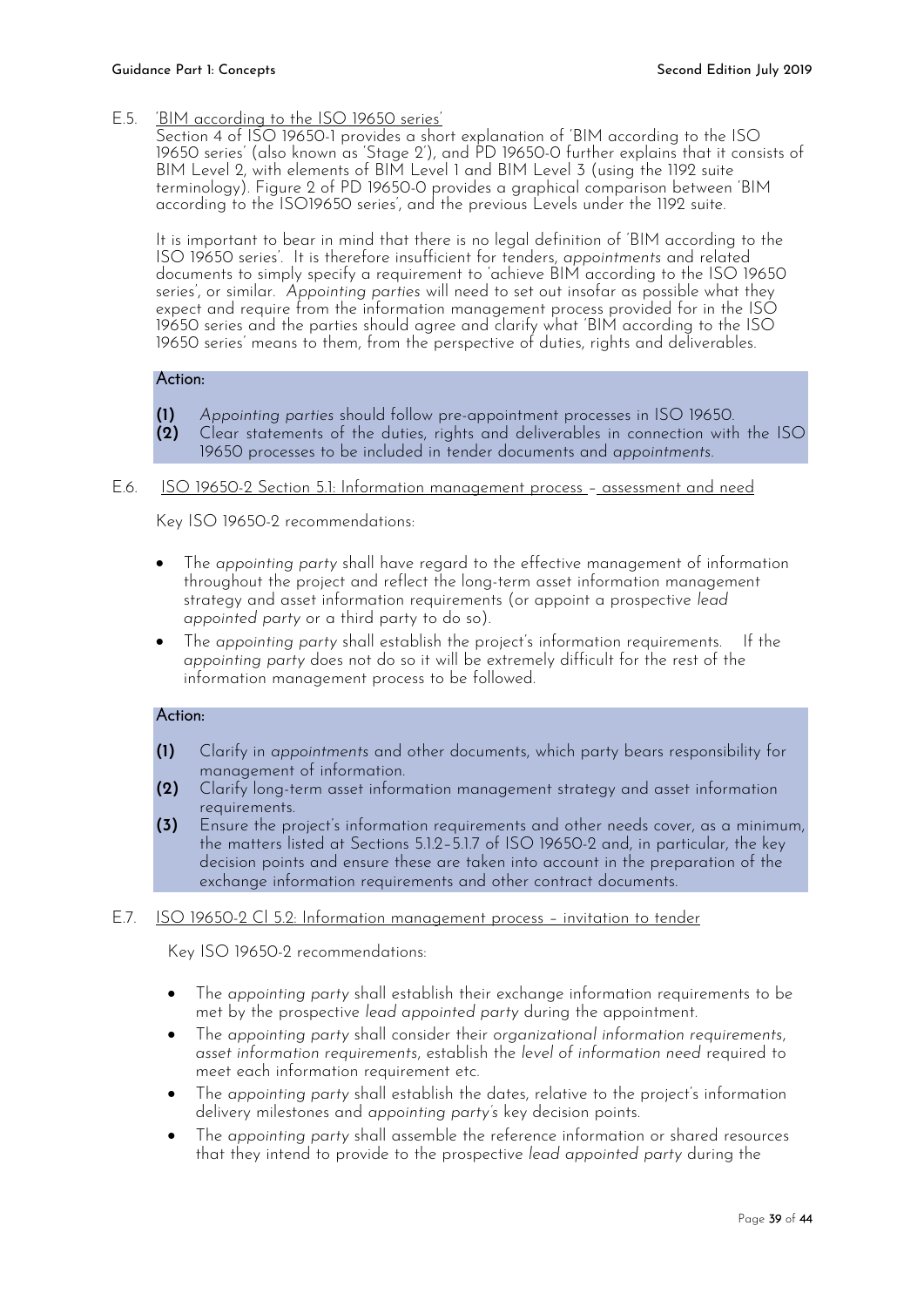tender process or appointment. The *appointing party* shall establish the requirements that tendering organisations shall meet within their tender response.

#### Action:

- **(1)** Ensure the exchange information requirements consider, as a minimum, the matters listed at Section 5.2.1.
- **(2)** Consider which parties need to have early involvement, to ensure accurate requirements, for example FM/asset management contractors.
- **(3)** Ensure all dates/milestones work in harmony with other milestones within the rest of the tender and *appointment* documentation and consider if they will/may impact subsequent award or payment milestones.
- **(4)** Consider any copyright, confidentiality and security (including GDPR) issues in assembling and providing access to this information, and how such issues need to be dealt with in the tender documentation.
- **(5)** Consider how the information and shared resources may be securely shared, bearing in mind different information/resources may be shared with different parties during the tender process and on appointment.
- **(6)** Ensure the tender documentation covers, at a minimum, the matters listed in Sections 5.2.2–5.2.4 (including consideration of the project's information protocol).

#### E.8. Information management process – tender response

Key ISO 19650-2 recommendations:

- The prospective lead *appointed party* shall have regard to the effective management of information throughout the appointment by nominating individuals from within its own organisation to undertake the information management function on behalf of the lead *appointed party* (or appoint a prospective *appointed party* or third party to do so).
- Each *task team* shall undertake an assessment of their capability and capacity; the *delivery team's* capability and capacity and proposed mobilisation plan shall be assessed by the prospective lead *appointed party*; the prospective lead *appointed party* shall establish the *delivery team's* risk register.

#### Action:

- **(1)** Consider how the information management function and scope will be recorded within the contract documentation (if relevant) in the event of a successful tender; is this clear within the tender documentation?
- **(2)** Consider how capability and capacity will be assessed and measured in the tender process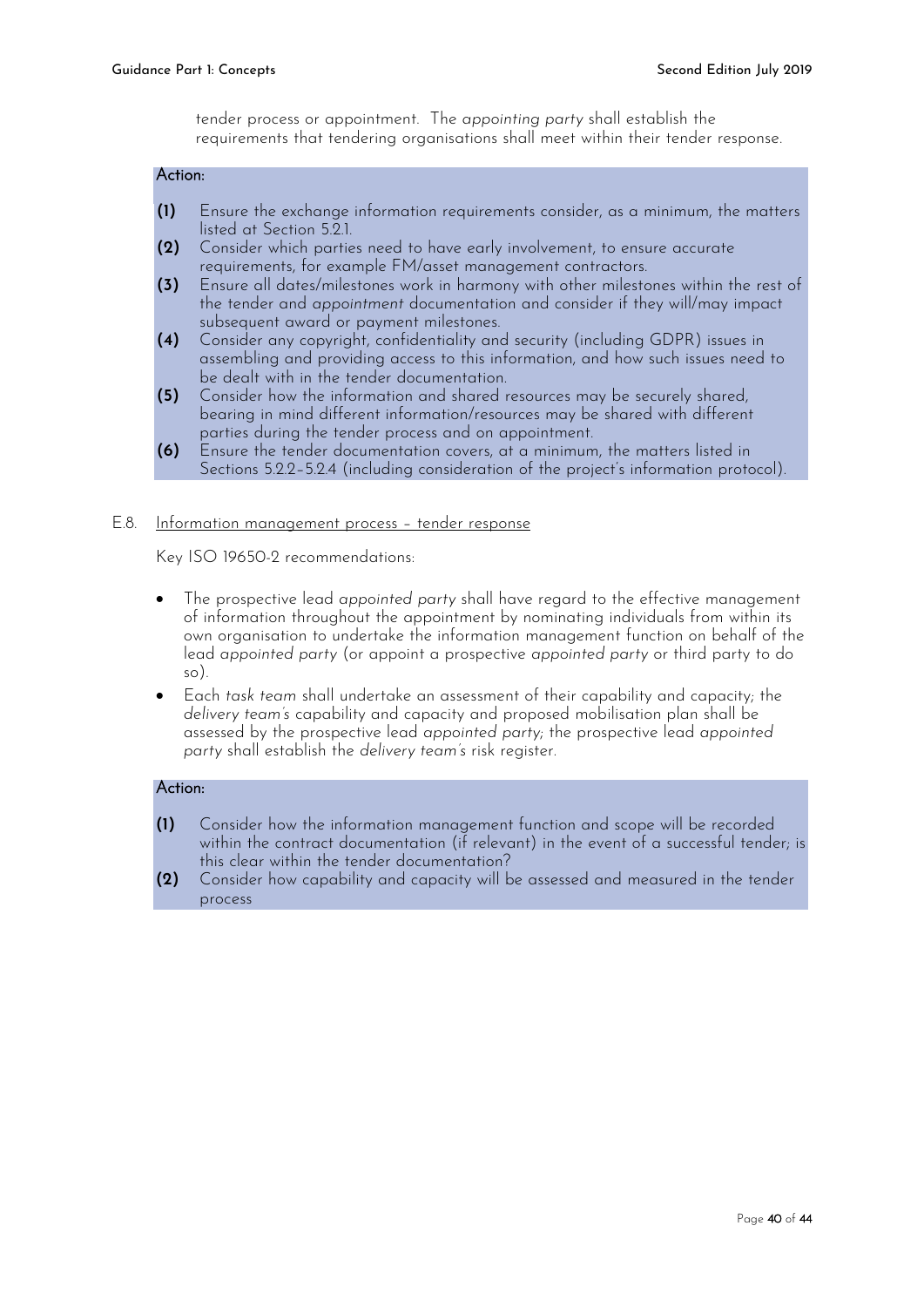#### E.9. Information management process – appointment

Key ISO 19650-2 recommendations:

- The lead *appointed party* shall confirm the *delivery team's BIM execution plan* in agreement with each *appointed party*.
- The lead *appointed party* shall further refine the high-level *responsibility matrix* to establish the detailed *responsibility matrix*.
- A *task information delivery plan* and *master information delivery plan,* covering the matters detailed in Sections 5.4.4 and 5.4.5 is to be established by the *task teams* and lead *appointed party* respectively.
- The completed appointment documents should contain the matters listed in Sections 5.4.6 and 5.4.7 and managed via change control throughout the duration of the appointments. Ensure the change control process within the *appointment* will cover the matters listed. Consider how these matters should impact a party's rights to claim additional time and costs during the appointment.

#### Action:

- **(1)** Ensure that the matters set out in Section 5.4.1 are detailed clearly within the contract documentation.
- **(2)** Ensure the responsibility matrix is reflected in the contract documents and does not conflict with any other contractual responsibility matrix or programme. Ensure the responsibility matrix included in the contract (including if the CIC Protocol is used) reflects the requirements of Section 5.4.2.
- **(3)** Ensure the *task information delivery plan* and *master information delivery plan* are included or referred to in binding contractual documents and cover, at a minimum, the matters detailed in Sections 5.4.4 and 5.4.5. Consider how these plans may impact the deliverables and milestones in the rest of the *appointment* documentation and ensure there is no discrepancy or contradiction; consider how they may or should impact any relevant payment milestones.
- **(4)** Ensure the change control process within the *appointment* will cover the matters listed in Sections 5.4.6 and 5.4.7. Consider how these matters impact a party's rights to claim additional time and costs during the appointment.
- **(5)** Have the requirements of PAS1192-5 (which relates to a security-minded approach) been incorporated into the *appointment* documentation, for example within the Protocol?
- E.10. Information management process mobilisation

Key ISO 19650-2 recommendations:

- The lead *appointed party* shall mobilise the resources and information technology, as defined within the *delivery team's* mobilisation plan.
- The lead *appointed party* shall test the project's information production methods and procedures, as defined within the *delivery team's* mobilisation plan.

#### Action:

- **(1)** Ensure the *appointment* documentation sets out the parties' respective responsibilities for the execution of the mobilisation plan, and what entitlement there is to mobilisation costs. Ensure it is clear who is responsible for the accuracy and viability/feasibility of the mobilisation plan.
- **(2)** Ensure the *appointment* documentation clarifies who is responsible for the outcome of tests of the information production methods and procedures, including any resulting additional time and costs.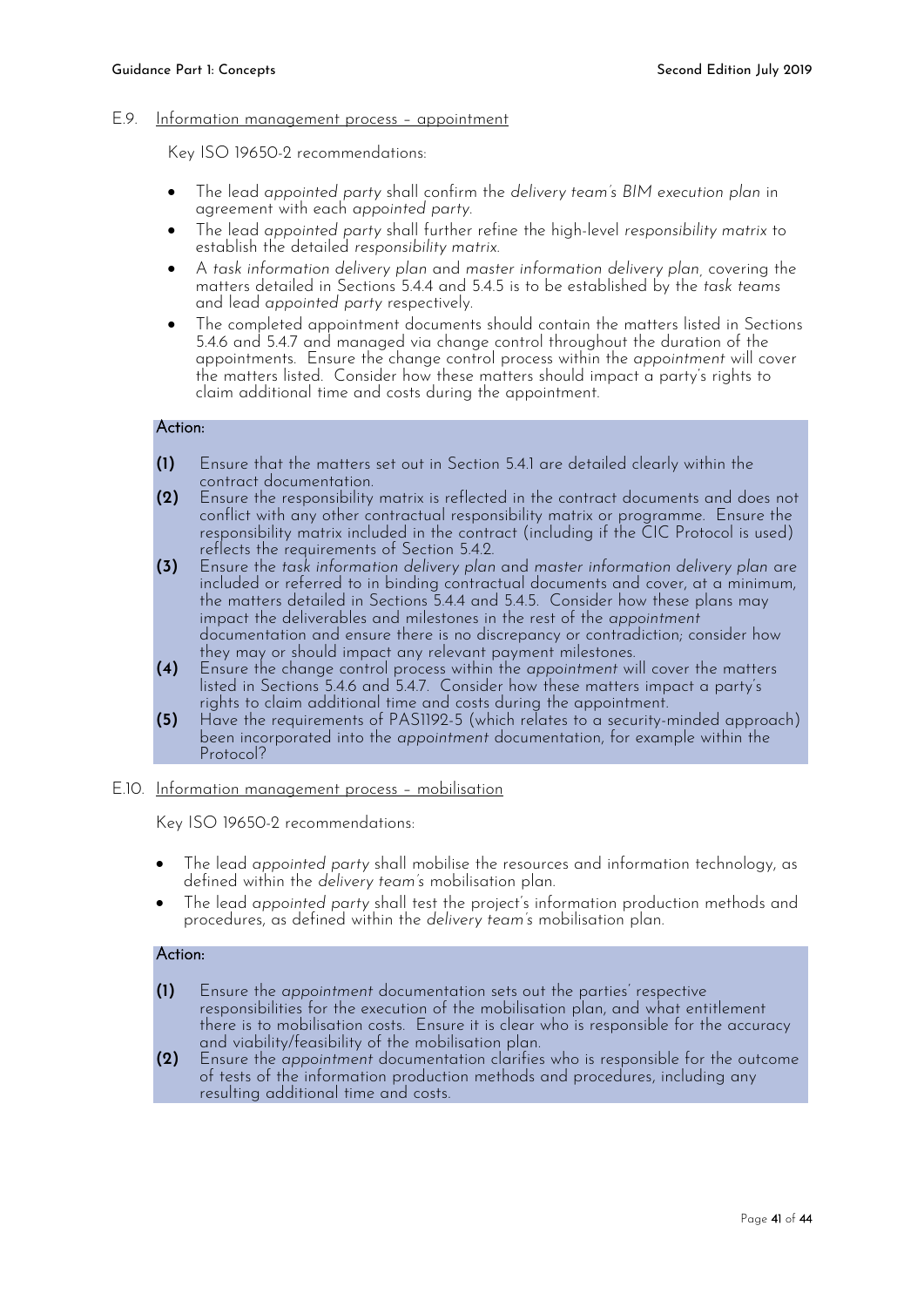#### E.11. Information management process – collaborative production of information

Key 19650-2 recommendations:

- Each *task team* shall generate information in accordance with their respective *task information delivery plan*.
- Each *task team* shall undertake a quality assurance check of each *information container*, in accordance with the project's information production methods and procedures, prior to undertaking a review of the information within it.

#### Action:

- **(1)** Ensure the obligations within the *appointment* documentation include, at a minimum, the matters detailed in Section 5.6.2. Ensure any entitlement to claim additional time and costs resulting directly or indirectly from these obligations is made clear within the contract documentation.
- **(2)** Ensure the *appointed party*/lead *appointed party's* standard of care in producing such information and carrying out any reviews is expressly stated, where relevant.
- **(3)** Ensure that the *appointment* documentation clarifies the level of quality assurance checks that need to be carried out, and the timetable/programme for doing so. Ensure it is also clear what level of responsibility a party has for issues or errors within the information reviewed. These same comments apply to the requirement for each *task team* to undertake a review of the information within the *information container* prior to sharing within the project's *CDE*, and the *delivery team* undertaking a review of the *information model*.

#### E.12. Information management process – information model delivery

Key ISO 19650-2 recommendations:

- Each *task team* shall submit their information to the lead *appointed party* for authorisation within the project's *CDE* prior to the delivery of the information model to the *appointing party*. The lead *appointed party* shall review the information model in accordance with the project's information production methods and procedures, taking account of the matters listed in Section 5.7.2 and either accepts or rejects the information.
- If the information is rejected the *task teams* are instructed to amend the information and resubmit.
- If the review is successful, the lead *appointed party* authorizes the model and instructs each *task team* to submit their information for approval by the *appointing party* within the project's *CDE*. The *appointing party* then reviews the information, taking account of the matters listed in Section 5.7.4 and either accepts or rejects the information.
- If the information is rejected the lead *appointed party* is instructed to amend the information and resubmit.
- If the review is successful the *appointing party* accepts the information model as a deliverable in the project's *CDE*.

#### Action:

Ensure that the process for submission, authorisation, rejection and acceptance is clearly set out in the *master information delivery plan* and each *task information delivery plan.*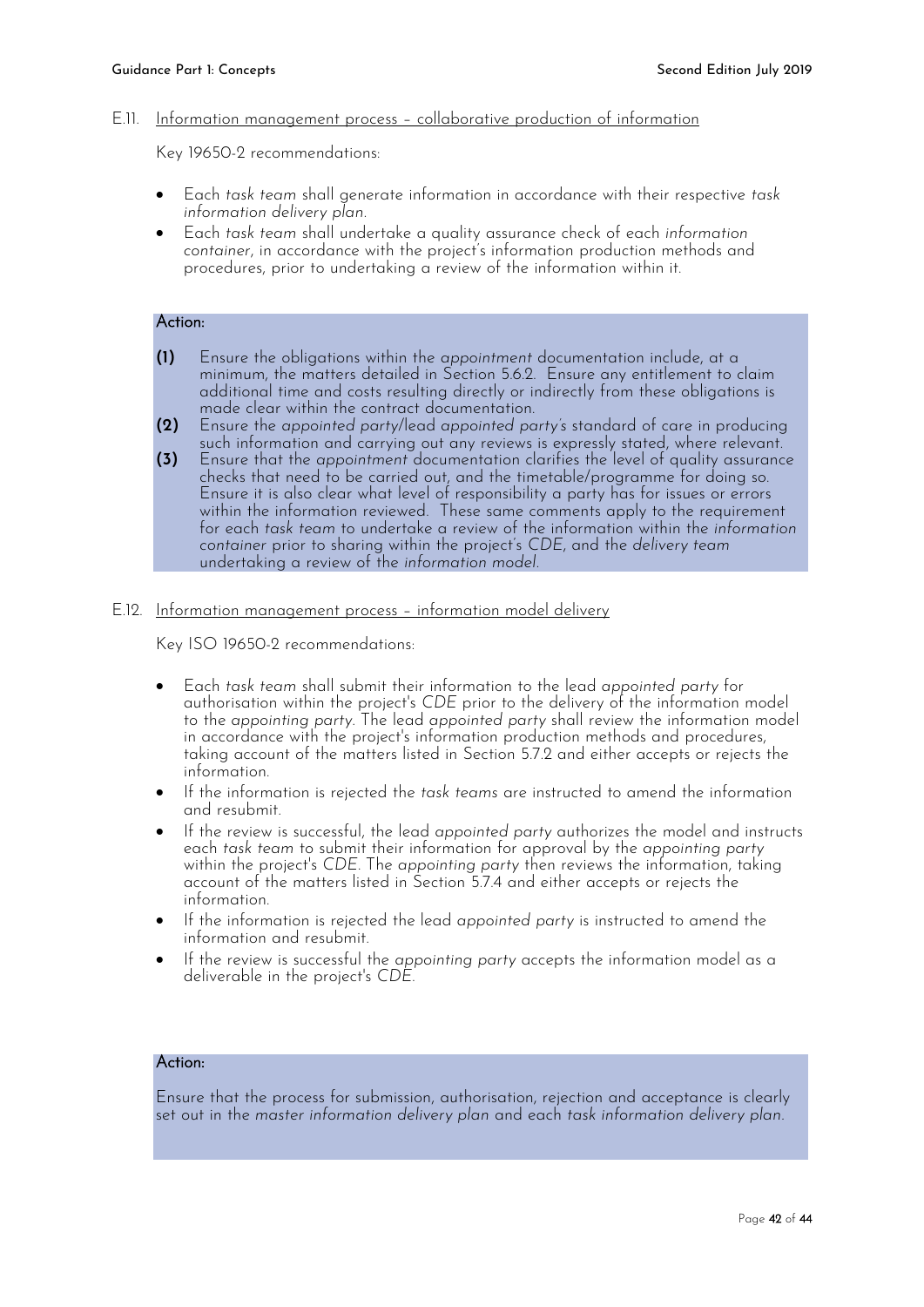#### E.13.

#### Information management process – project close-out

Key ISO 19650-2 recommendations:

 upon acceptance of the completed project information model, the *appointing party* shall archive the information containers within the project's *CDE(s)* in accordance with the project's information production methods and procedures.

#### Action:

- **(1)** Ensure both the duration and manner of storage of information (including format) is clear within the *appointment* documentation.
- **(2)** Does the *appointment* documentation make it clear who shall have continuing access to the information containers and/or the *CDE(s),* and the duration/limitations of such access?
- **(3)** Does the *appointment* documentation make it clear who is responsible for the continuing integrity of the archived data, and responsible for hacking, degradation and/or corruption?